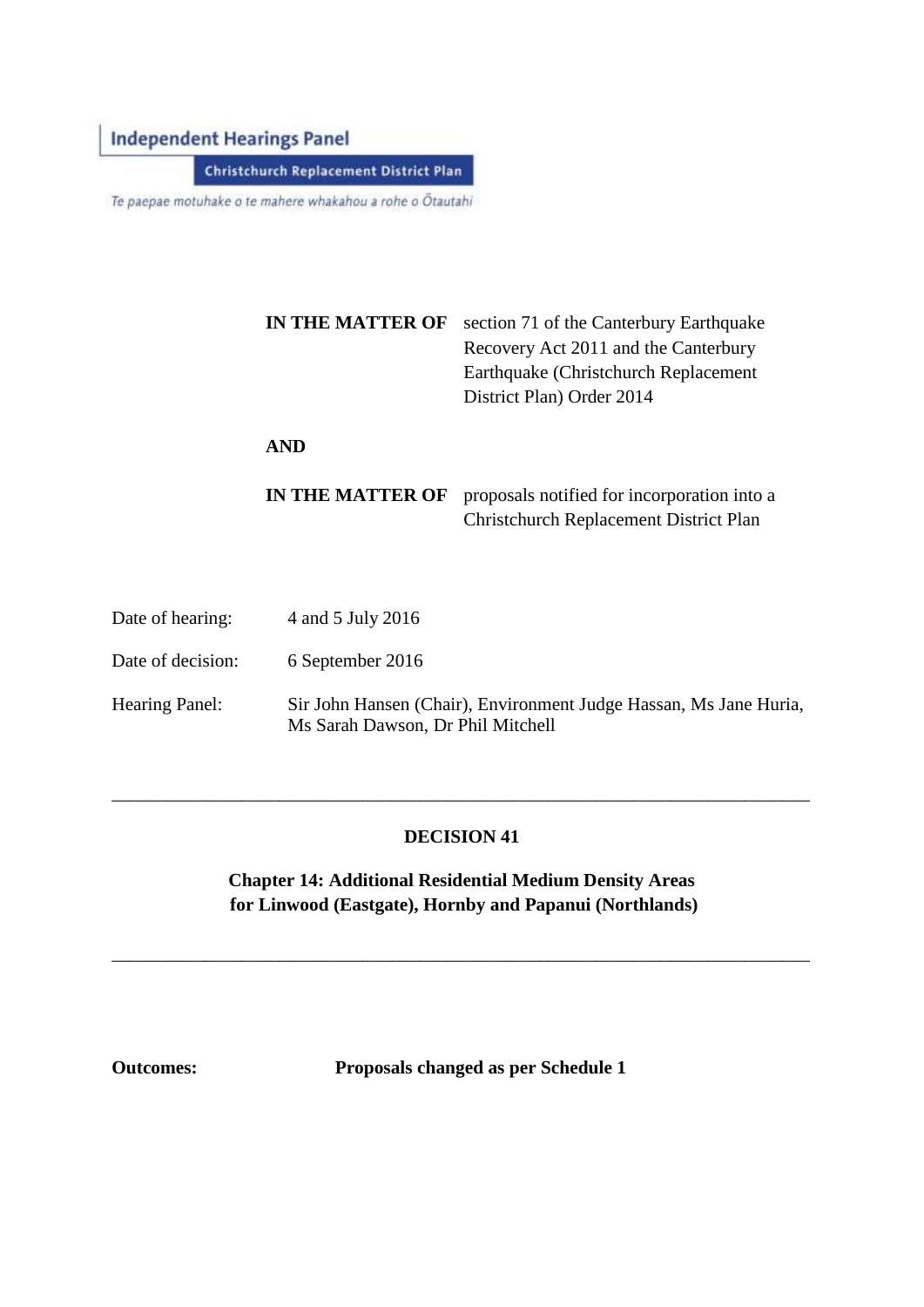## **COUNSEL APPEARANCES**

| Mr J Winchester and Ms S Scott | <b>Christchurch City Council</b> |
|--------------------------------|----------------------------------|
| Mr C Carranceja                | Crown                            |
| Ms L Semple and Ms H Marks     | Housing New Zealand Corporation  |

## **TABLE OF CONTENTS**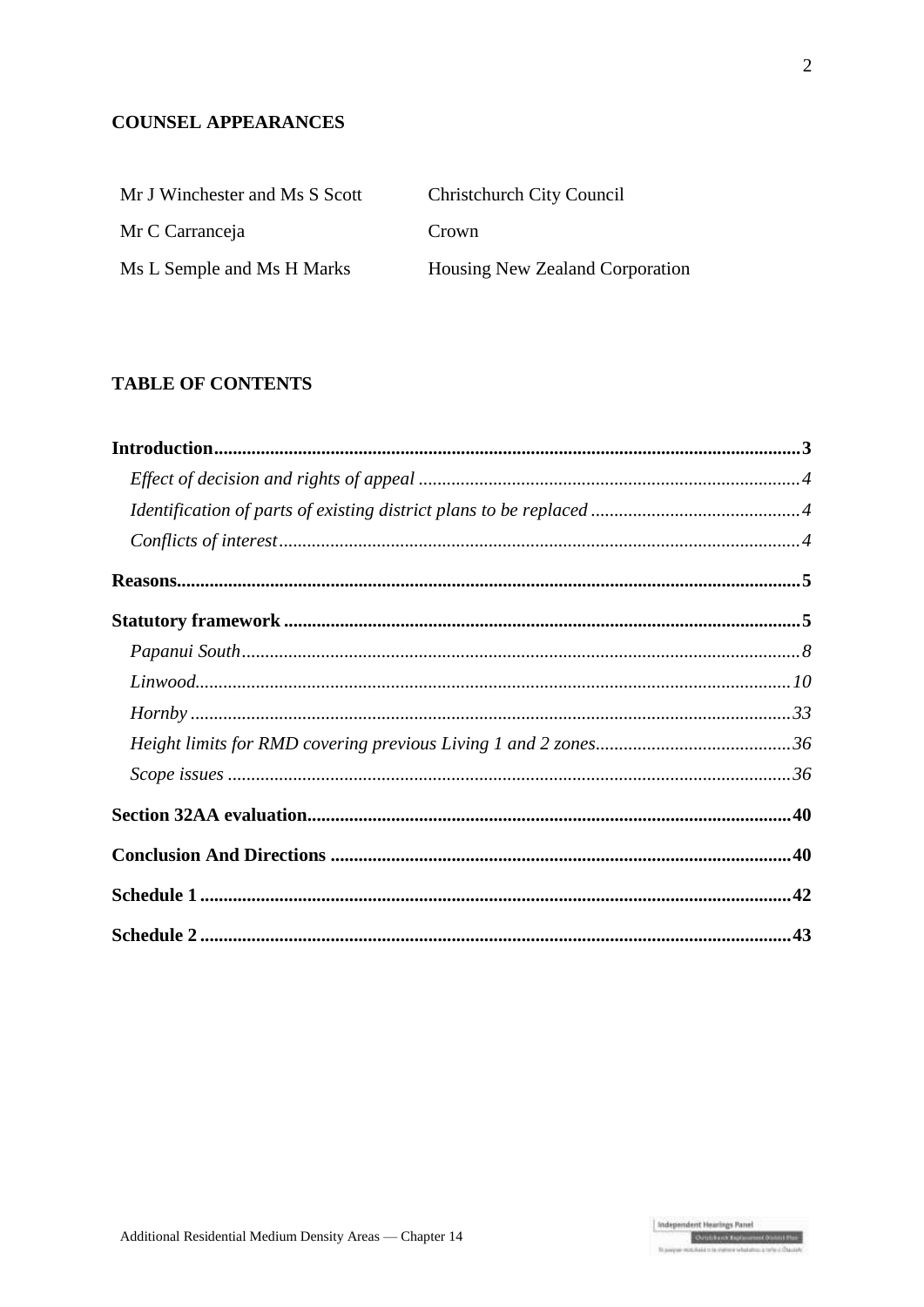#### **INTRODUCTION**

[1] This decision ('decision') continues the series of decisions made by the Independent Hearings Panel ('Hearings Panel'/'Panel') concerning the formulation of a replacement district plan for Christchurch City (including Banks Peninsula) ('Replacement Plan'/'Plan'). It concerns a hearing on additional Residential Medium Density zoned areas in Linwood, Hornby and Papanui, which we directed be notified subsequent to the hearing of the Stage 1 Residential proposal, as part of Decision 10: Residential — Stage 1. 1

[2] In this decision, the phrase 'Notified Version' describes the version notified by the Christchurch City Council ('the Council'/'CCC') and to which, subsequent to consideration of submissions and conferencing, a number of changes were made. This was ultimately produced in closing by the CCC as a red-line version ('Revised Version'), including amended planning maps. The Revised Version included amendment to Rule 14.3.3.3 to reflect the Residential Medium Density Lower Height Limit Overlay (covering those zones that were previously Living 1 or Living 2 on the Christchurch City Plan) and the opportunity to increase maximum height from 8 metres to 11 metres in those areas covered by the overlay where a certain site size threshold, and distance from adjacent zones, is met.<sup>2</sup> The amendment to this rule is the same as was decided by us in Decision 31: Residential — Stage 1 supplementary maps, however it is proposed to also apply to the newly zoned areas.

[3] This decision follows our hearing of submissions and evidence. A list of submitters and expert witnesses who appeared at the hearing is included as Schedule 2 to this decision. Further background on the review process, pursuant to the [Canterbury Earthquake \(Christchurch](http://www.legislation.govt.nz/regulation/public/2014/0228/latest/DLM6190883.html?search=ts_act%40bill%40regulation%40deemedreg_Canterbury+Earthquake+%28Christchurch+Replacement+District+Plan%29+Order+2014+_resel_25_a&p=1)  [Replacement District Plan\) Order 2014](http://www.legislation.govt.nz/regulation/public/2014/0228/latest/DLM6190883.html?search=ts_act%40bill%40regulation%40deemedreg_Canterbury+Earthquake+%28Christchurch+Replacement+District+Plan%29+Order+2014+_resel_25_a&p=1) ('the OIC'/'the Order') is set out in the introduction to Decision 1, concerning Strategic Directions and Strategic Outcomes (and relevant definitions) ('Strategic Directions decision').<sup>3</sup>

 $\overline{1}$ <sup>1</sup> Members of the Hearings Panel who heard and determined this proposal are set out on the cover sheet.<br><sup>2</sup> Closing submissions for the Council 22 July 2016, Appendix 1.

<sup>&</sup>lt;sup>2</sup> Closing submissions for the Council, 22 July 2016, Appendix 1.<br> $\frac{3}{2}$  Chrotogia directions and strategie outcomes (and relaxant definitions)

<sup>3</sup> [Strategic directions and strategic outcomes \(and relevant definitions\), 26 February 2015.](http://www.chchplan.ihp.govt.nz/wp-content/uploads/2015/03/Strategic-Directions-and-Strategic-Outcomes-Decision.pdf)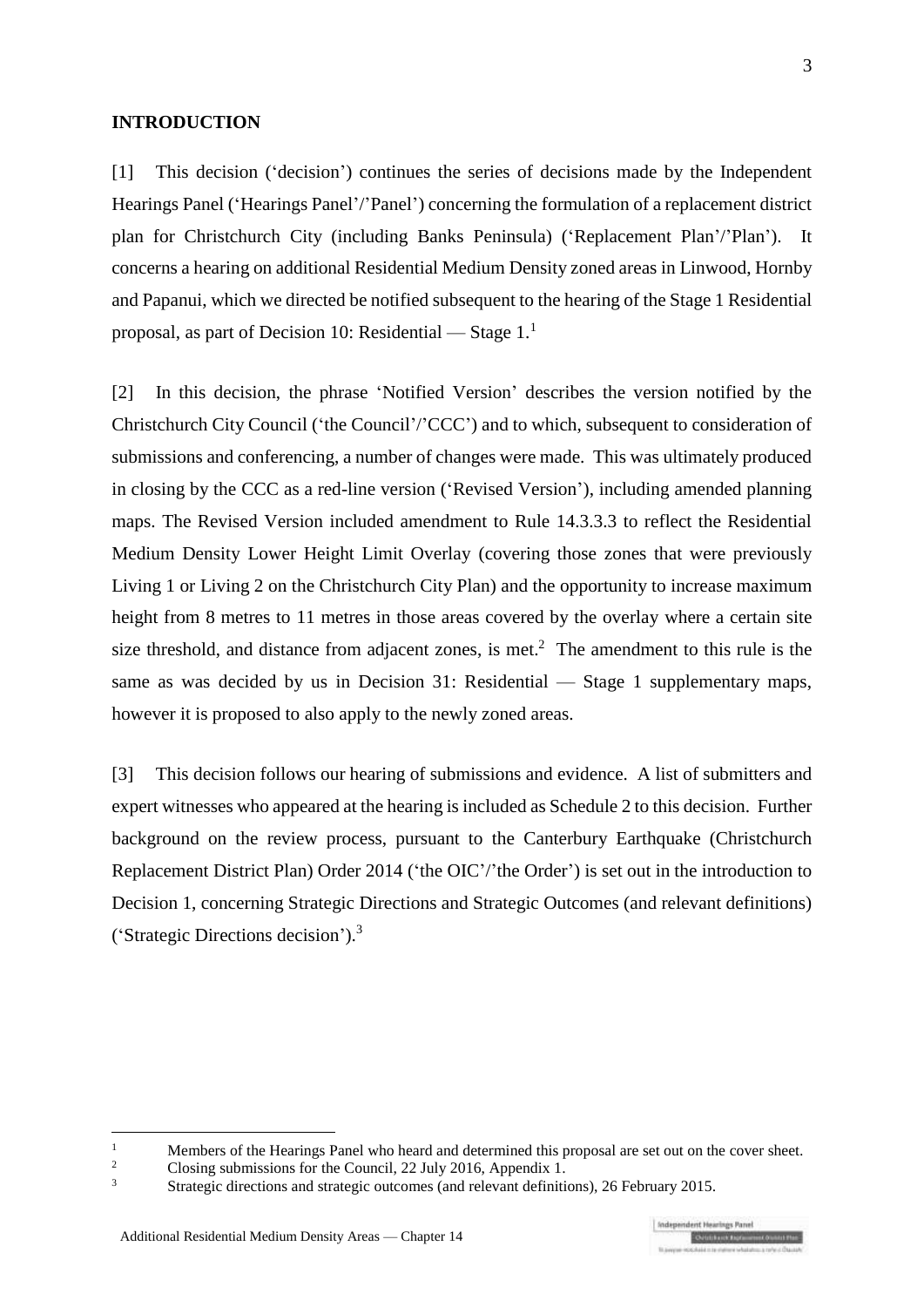#### **Effect of decision and rights of appeal**

[4] Our procedure and the rights of appeal are set out in our earlier decisions.<sup>4</sup> We concur in those.

#### **Identification of parts of existing district plans to be replaced**

[5] The OIC requires that our decision also identifies the parts of the existing district plans that are to be replaced by the Chapter. In this respect, we replace all of the Planning Map zones in the existing Christchurch City Plan that are impacted by our decision.

#### **Conflicts of interest**

[6] We have posted notice of any potential conflicts of interest on the Independent Hearings Panel website.<sup>5</sup> In the course of the hearing, it was identified on various occasions that submitters were known to members of the Panel either through previous business associations or through current or former personal associations. Those disclosures (and, on some matters, member recusals) were recorded in the transcript, which was again available daily on the Hearings Panel's website. No submitter raised any issue in relation to this.

<sup>&</sup>lt;sup>4</sup> Strategic Directions decision at  $[5]$ –[9].<br><sup>5</sup> The website address is www.chchplan.ii

The website address i[s www.chchplan.ihp.govt.nz.](http://www.chchplan.ihp.govt.nz/)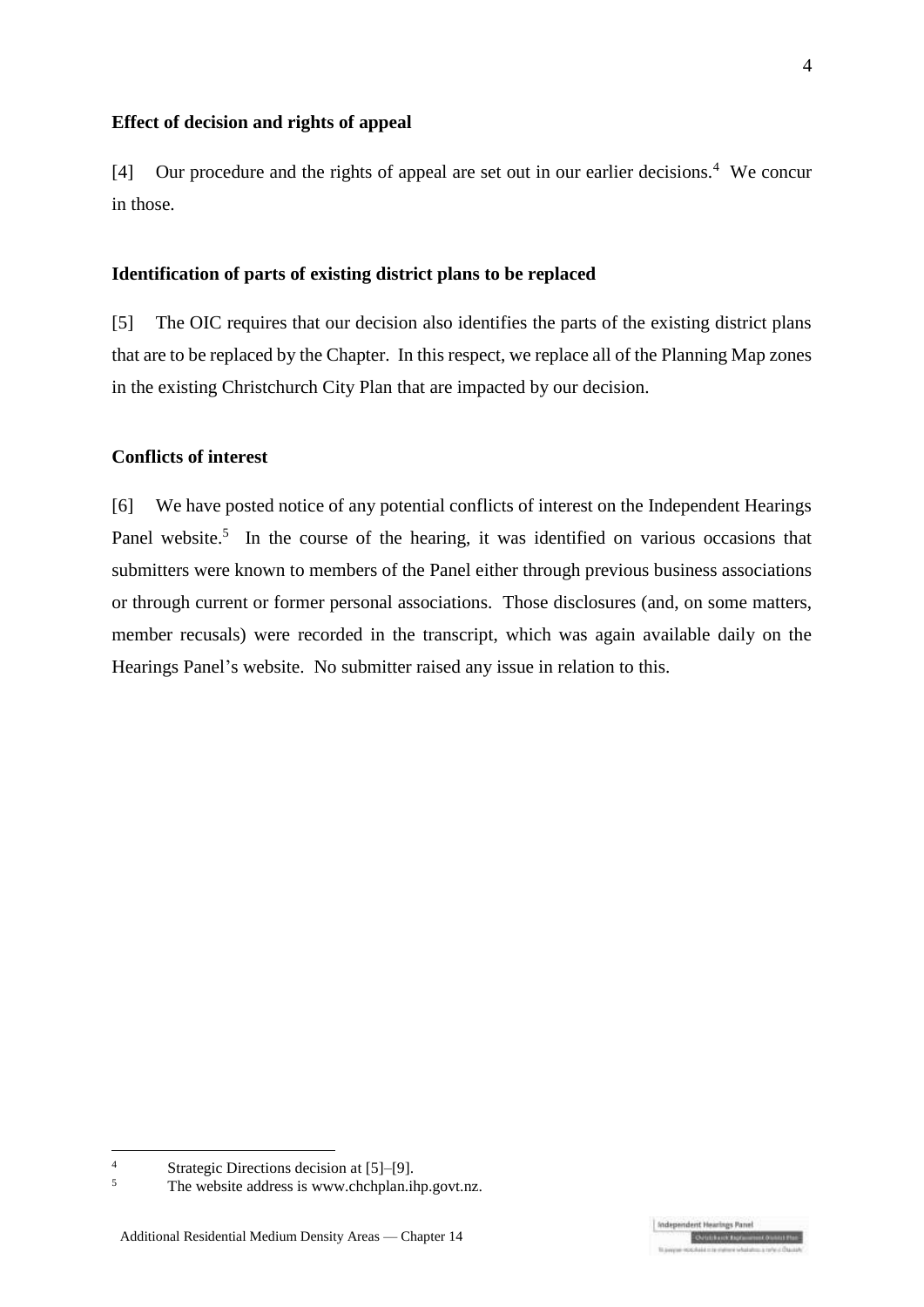**\_\_\_\_\_\_\_\_\_\_\_\_\_\_\_\_\_\_\_\_\_\_\_\_\_\_\_\_\_\_\_\_\_\_\_\_\_\_\_\_\_\_\_\_\_\_\_\_\_\_\_\_\_\_\_\_\_\_\_\_\_\_\_\_\_\_\_\_\_\_\_\_\_\_\_**

### **STATUTORY FRAMEWORK**

[7] The OIC directs that we hold a hearing on submissions on a proposal and make a decision on that proposal.<sup>6</sup> Our Stage 1 Residential decision set out the relevant statutory framework which also applies to this decision.<sup>7</sup>

[8] No issue was taken with any of the Higher Order Documents we must take into account and give effect to.

[9] At paragraph 100 of Decision 10: Residential — Stage 1, the Panel stated:

Importantly, however, Dr Fairgray and Mr Schellekens effectively agreed that RMD zoning is a low yielding and somewhat unpredictable means for delivering on intensification targets. In addition, as we have noted, the high order documents intend that most intensification should occur within Christchurch City. Given those factors, we find on the evidence that it is better to take a prudently generous, rather than a barely sufficient, approach to the provision of RMD zoning.

[10] Following on from that paragraph, the Panel determined that additional areas of potential for RMD should be notified by the CCC. These were areas that were shown on Exhibit 4 in the Stage 1 Residential hearing, which outlined the areas consulted on for possible RMD prior to notification of Stage  $1<sup>8</sup>$  They also had to accord with the 800 metre walkable distance from each of the facilities identified in Policy 14.1.1.2(a) and in other respects accord with Policy 14.1.1.2.

<u>.</u>

 $6$  OIC, cl [12\(1\).](http://www.legislation.govt.nz/regulation/public/2014/0228/latest/DLM6191312.html?search=ts_act%40bill%40regulation%40deemedreg_Canterbury+Earthquake+(Christchurch+Replacement+District+Plan)+Order+2014+_resel_25_a&p=1)

<sup>7</sup> Decision 10: Residential — Stage 1 at [9]–[10]. Our decision does not set out the text of various statutory provisions it refers to, as this would significantly lengthen it. However, the electronic version of our decision includes hyperlinks to the New Zealand Legislation website. By clicking the hyperlink, you will be taken to the section referred to on that website. The repeal of the CER Act by the Greater Christchurch Regeneration Act 2016 ('GCRA') does not materially alter that position. That is because s 147 of the GCRA provides that the OIC continues in force. Further, Schedule 1 of the GCRA (setting out transitional, savings and related provisions) specifies, in cl 10, that nothing in that Part affects or limits the application of the Interpretation Act 1999 which, in turn, provides that the OIC continues in force under the now-repealed CER Act (s 20) and preserves our related duties (s 17).

<sup>8</sup> Stage 1 Residential hearing: Exhibit 4 — Residential Hearing Maps — Medium Density Areas dated 24 March 2015, produced 30 March 2015.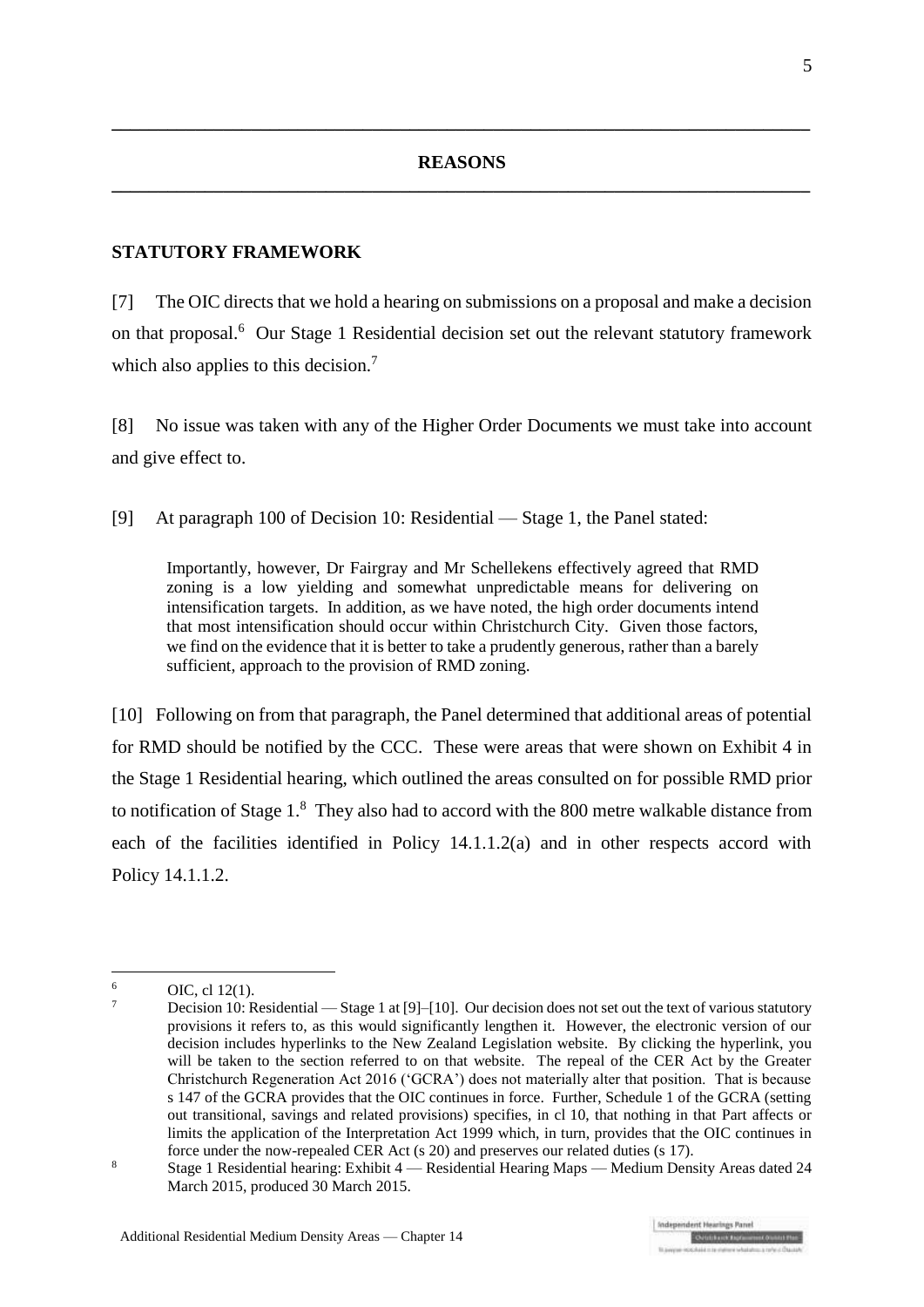[11] Mr Blair gave us evidence in the Residential — Stage 1 hearing as to why areas were reduced by the Councillors.<sup>9</sup> We asked counsel for CCC whether it would have been helpful if the CCC had advised us in earlier hearings that some of these areas which were removed from RMD were effectively 'war memorials', and why the Council had not adduced evidence to that effect. He informed us that he and his colleagues were not aware of the status, but the evidence would have been presented had it been known to them.<sup>10</sup> Frankly, this was less than helpful and if we had been given more information at that stage at least the area of south Papanui would not have been included in our notification direction.

[12] The areas concerned are adjacent to the Papanui KAC, Eastgate (being the Linwood KAC) and Hornby KAC. Prior to notification, Housing New Zealand Corporation ('HNZC') (RMD126) initiated discussions with the CCC regarding the possible inclusion of a block immediately to the south-east of the Linwood KAC. Although the land did not meet the Exhibit 4 criteria (i.e. affected land owners had not been consulted about possible RMD zoning of the land prior to Stage 1 notification) the Panel invited the CCC to include this additional land in the new proposal. The request at that stage did not relate to additional RMD land HNZC is now pursuing in Hornby and Linwood.

[13] In that earlier decision we considered at length the Higher Order Documents. We adopt our earlier findings in that regard and do not repeat them here, except to the extent necessary below.

<span id="page-5-0"></span>[14] We also note that in relation to a number of areas, agreement was reached between CCC, HNZC and the Crown. HNZC understood that agreement on the merits of rezoning was reached on the following matters: $11$ 

- 3. Both Housing New Zealand and the Council are agreed that:
	- (a) Papanui North is suitable for RMD zoning;
	- (b) Linwood South is suitable for RMD zoning;
	- (c) Part of Linwood East is suitable for RMD zoning;

**Indeper** 

 $\overline{Q}$ <sup>9</sup> Transcript from Residential Stage 1 hearing, pages 221–224.

<sup>&</sup>lt;sup>10</sup> Transcript, page 6, lines  $8-25$ .

Opening submissions for HNZC at 3.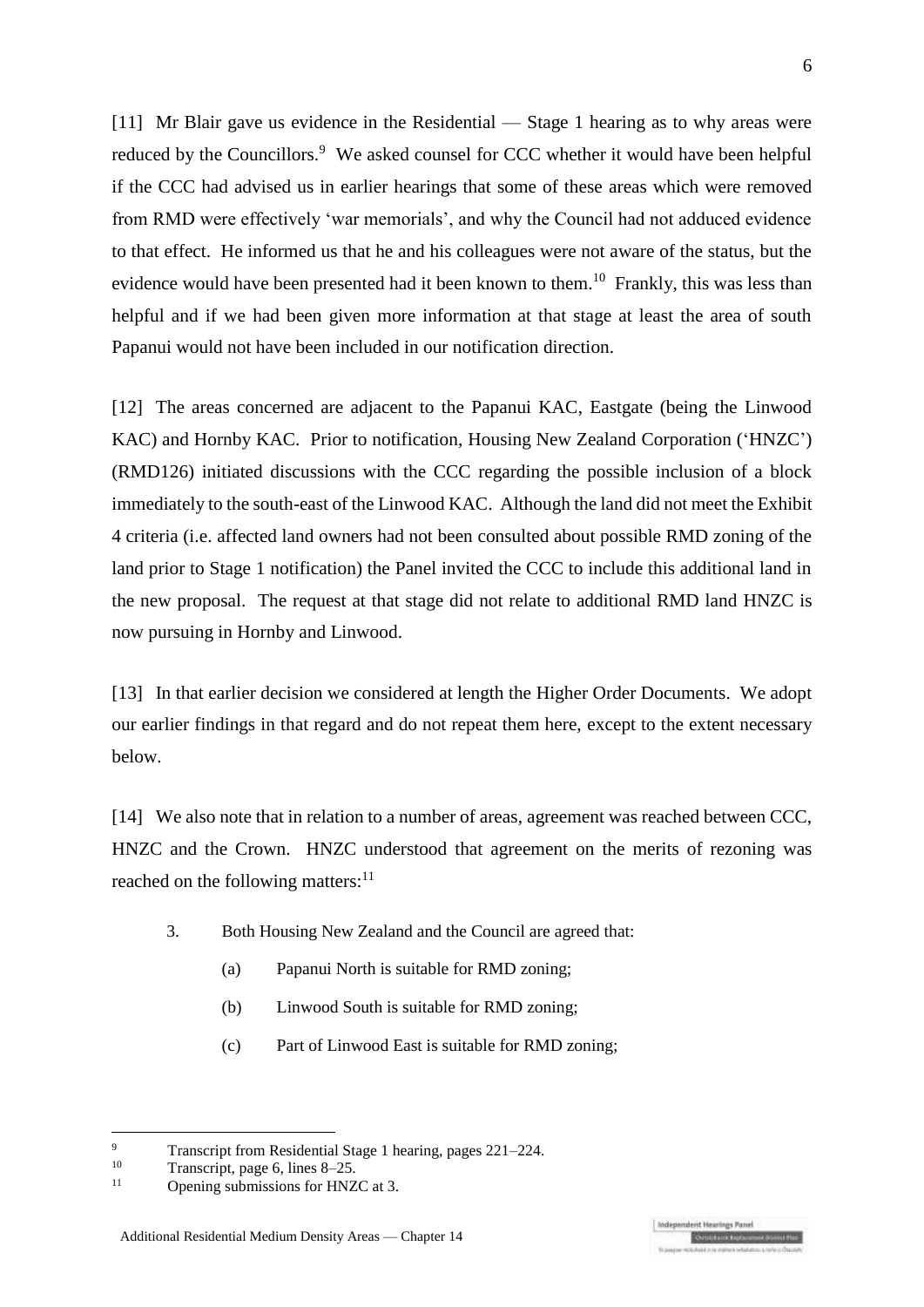- (d) Hornby North-West (with the exception of Moffett Street) and parts of Hornby South East (Trevor Street, Amyes Road and Blankney Street) are suitable for RMD zoning;
- (e) The additional areas in North-West Hornby sought to be rezoned by Housing New Zealand (located immediately adjacent to the notified RMD areas along Amuri Street and Gilberthorpes Road) are suitable for rezoning;
- (f) The additional areas in South Linwood sought to be rezoned by Housing New Zealand (6 sites located to the immediate south of the Linwood South area located on Mackworth Street) are suitable for rezoning.

[15] We have found the Council's position on this to be slightly more complex as it relates to Hornby and we address this later in the decision.

- [16] HNZC considered its remaining outstanding issues were as follows:  $12$ 
	- 4. Housing New Zealand and the Council are not in agreement with respect to the following matters:
		- (a) Housing New Zealand continues to support the RMD zoning as notified by Council in Papanui South-East and Papanui South-West. The Council's experts no longer support rezoning of these areas;
		- (b) Housing New Zealand continues to support the RMD zoning as notified by Council in Linwood North, Linwood East and Linwood West. The Council's experts no longer support rezoning of these areas (with the exception of part of Linwood East);
		- (c) Housing New Zealand opposes the Lower Height Limit Overlay;
		- (d) Housing New Zealand considers the provisions of the Natural Hazards chapter, as set out in Decision  $\overline{8}$ , are sufficient to ensure that development is appropriately controlled within Flood Management and Fixed Minimum Floor Level areas and as such Housing New Zealand does not support the removal of these areas from the notified RMD areas.
- [17] The CCC's position was outlined in its opening as follows:  $13$

The Council's position will release additional land for intensified residential development, which was the purpose of the Panel directing notification of further RMD, and will assist in better giving effect to the intensification targets in the CRPS and achieving Strategic Direction 3.3.4. It is however the Council's position that rezoning all of the notified and additional RMD land is not the most appropriate outcome under section 32 of the RMA, and that simply rezoning any land surrounding a KAC that

 $12$  $12$  Ibid at 4.

Opening submissions for the Council at 1.5.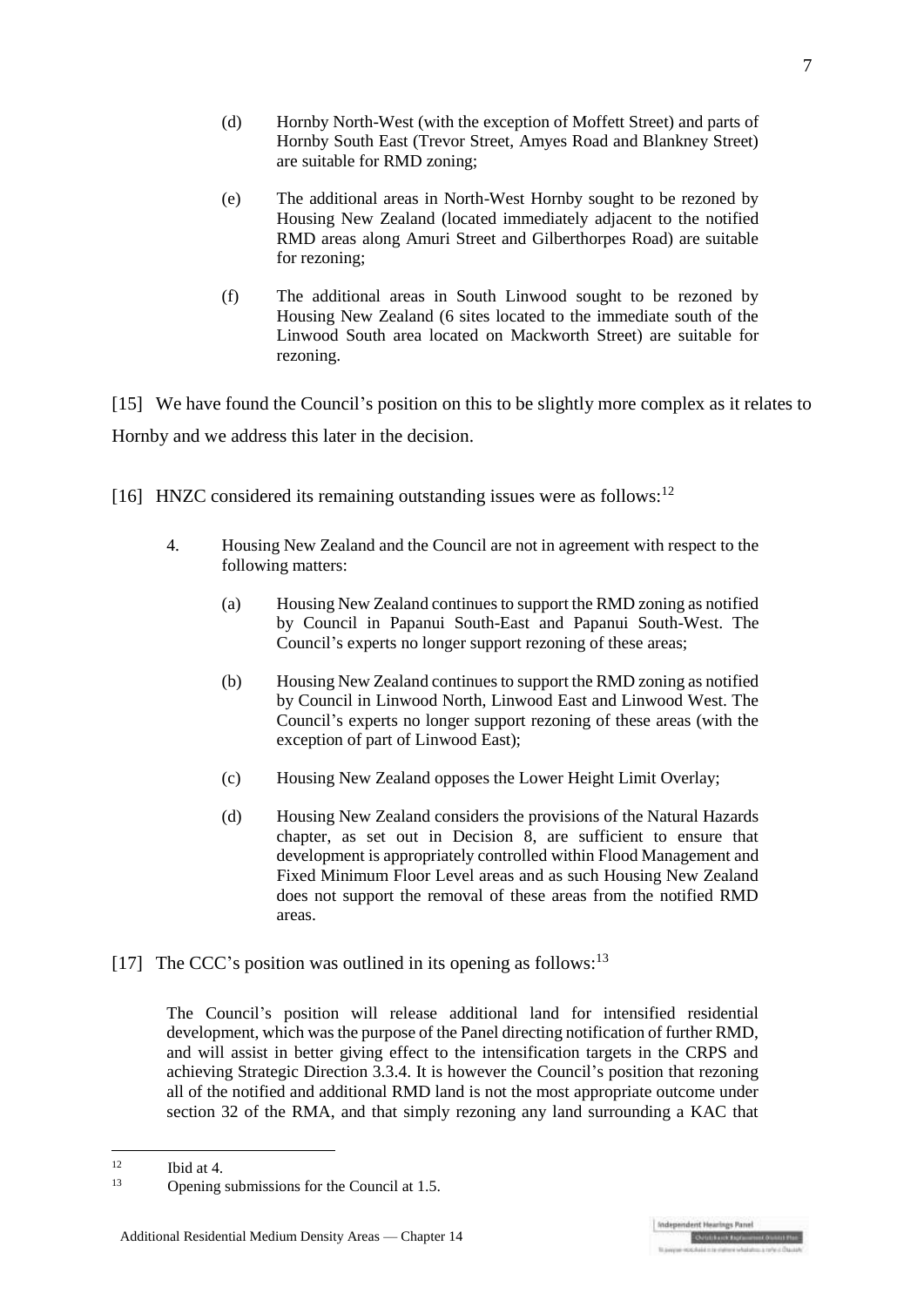meets the Policy 14.1.1.2 criteria, in order to take a 'prudently generous' approach, is not the correct approach to take under the RMA.

[18] The Council maintained its position in legal submissions that additional areas beyond those notified were potentially subject to natural justice issues. We address this issue later in our decision. However the Council did indicate, both in its evidence and maps filed in the Revised Version with closing submissions, areas identified as 'accepted addition to RMD'. We understand that this was to assist the Panel, should it decide to agree that additional areas are within the scope of the proposal and supported by evidence.

[19] Where there have been matters of agreement as set out above at [\[14\]](#page-5-0) (with the exception of Hornby, which we elaborate on further in our decision), we find they are well supported by the evidence of both CCC and HNZC. There was no expert evidence to contradict this rezoning and we rezone them accordingly.

[20] We deal with the disputed areas separately below.

#### **Papanui South**

[21] As we have noted, there was agreement relating to Papanui North and we have rezoned it RMD. Papanui South attracted a large number of submitters in opposition. Those submissions gave us a great deal of information that we had not previously received, particularly relating to the four war memorial streets in the area. The full history of these memorial streets, honouring the fallen of World War II, is set out in attachments to the evidence of Mrs Margaret Howley (RMD130) and can be found on our website.<sup>14</sup>

[22] Frankly, if we had known of this information it would have been a good reason not to require notification. That is because it at least indicates a potential matter of historic heritage to which the direction as to protection in s 6(f) of the RMA could well apply.

[23] We heard impassioned pleas from a number of submitters living in these areas and received a closing on behalf of a number of them from Mr Cleary, who did not appear on their behalf at the hearing. To a large part Mr Cleary's closing is accepted by CCC. We are

 $\overline{14}$ <sup>14</sup> All documentation received by the Independent Hearings Panel for the RMD hearing can be found at http://www.chchplan.ihp.govt.nz/hearing/additional-residential-medium-density-areas-linwoodeastgate-hornby-papanui-northlands/.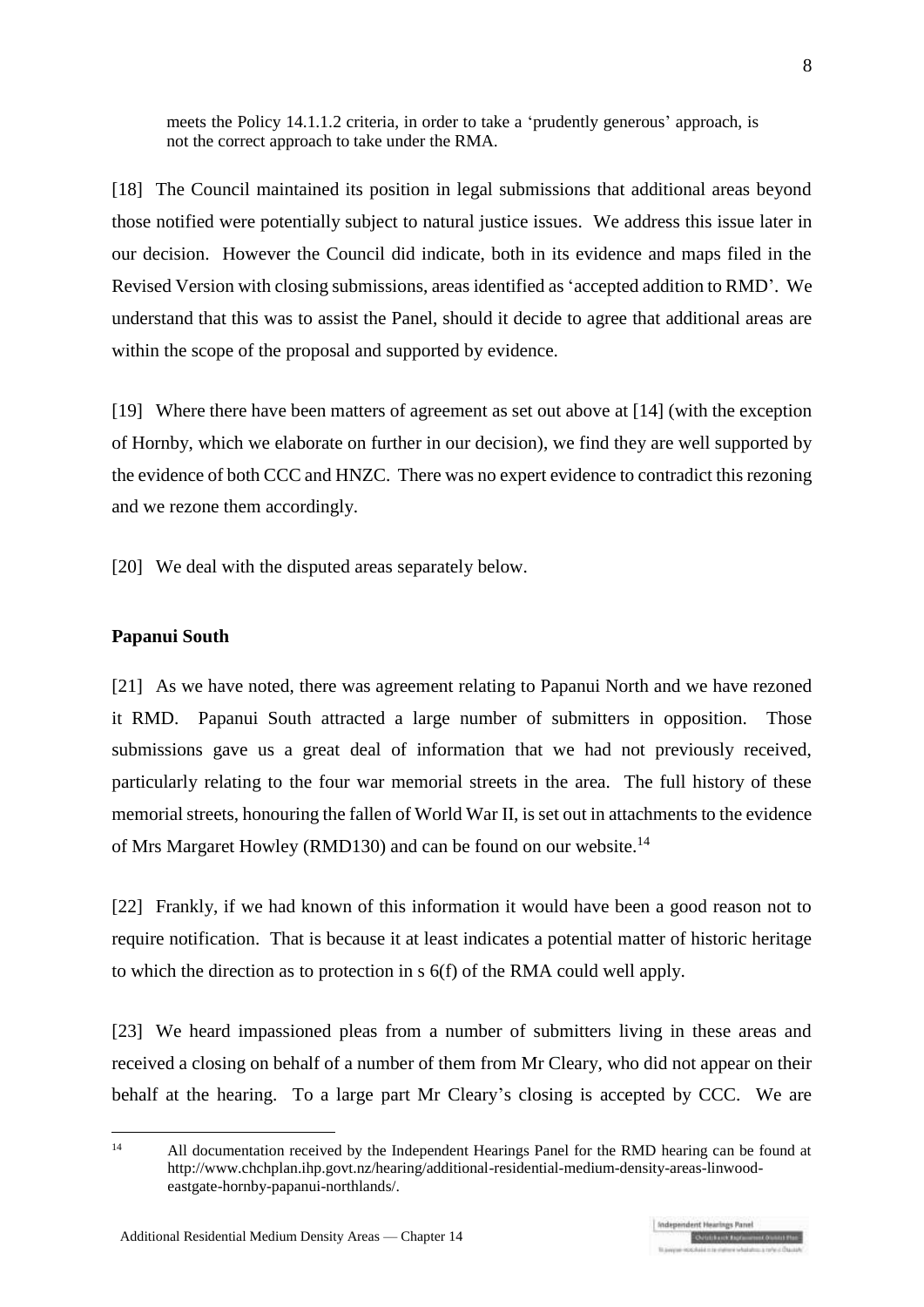concerned that it seems to us in the main to attempt to re-litigate matters that have already been decided by the Panel when we dealt with character overlays as part of the Stage 2 Residential proposal. We are not aware that any of these submitters appeared or submitted on that proposal. The closing seems to be a submission that all these areas, or a large part of them, should attract a character overlay. In the two areas we are concerned with, only part of St James Avenue was covered by the character overlay. We have not had full evidence in this hearing. Despite the indications in the Council's evidence for Decision 10: Residential — Stage 1 as to the potential fit with RMD criteria, it did not provide any evidence such that would support that as an appropriate zoning choice on this occasion. Housing New Zealand's evidence concerning this area was highly generic, and did not disclose any particular need, on its part, for RMD zoning. Nor do we have a satisfactory s 32 analysis, nor do we have scope to revisit the whole issue of character overlay for this area. The CCC submits that, although the character exists, RS zoning is sufficient to protect it. We have already referred to the potential for s 6(f) to be relevant, and RMD rezoning could jeopardise that. In any case, in an evidential sense, we readily conclude that RMD rezoning is unwarranted and, therefore, inappropriate.

[24] There are four streets (St James, Windermere, Dormer and Perry) that are war memorials and could be compared to Memorial Avenue itself. There are plaques recognising this status, and St James Avenue hosts an annual Anzac Day Parade. As such, these streets have special significance and we are satisfied RMD zoning would denigrate that significance.

[25] There are two areas, one to the east and one to the west of the railway line. The two memorial streets, Windermere Road and St James Avenue in the western sector, effectively transect the entire area that was notified. For those east of the railway line the two streets, Dormer Street and Perry Street, transect a considerable part of the notified area.

[26] We are satisfied to attempt to apply RMD to the remaining areas of both south Papanui sectors would lead to "pepper-potting", potentially poor streetscapes and a fractured urban setting.

[27] Mrs Howley in particular made an impassioned plea, as did others, as to the significant amenities of this area. Undoubtedly, there are amenities enjoyed by residents that are important to them. But we are not persuaded that they are unique. There are a number of other areas in Christchurch with similar urban form.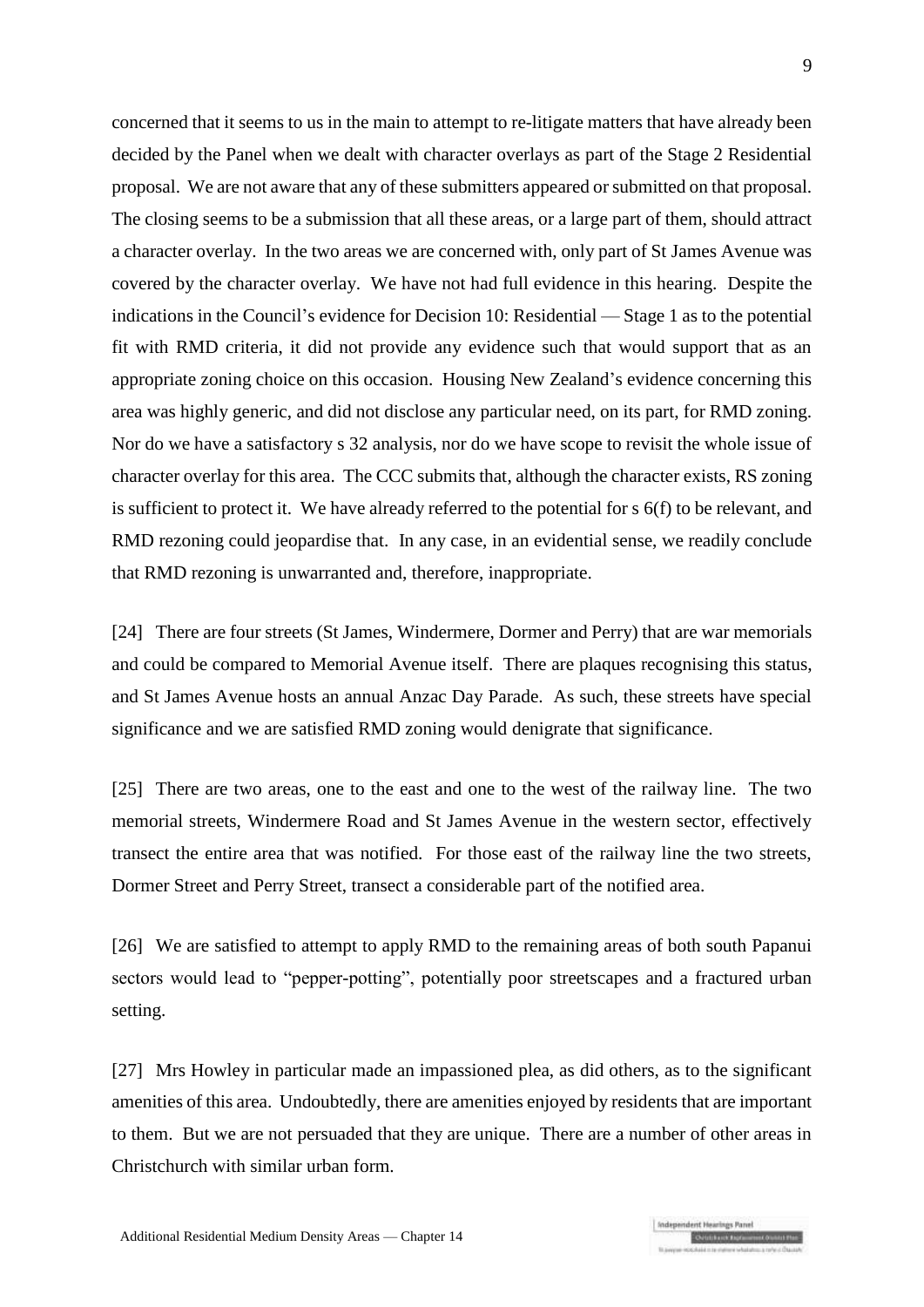[28] However, because of the lack of evidential justification and the view we take of the importance of the four memorial streets included in these two sectors, we reaffirm the RS and RSDT zoning of these areas.

### **Linwood**

[29] Ms Oliver gave planning evidence on behalf of the CCC. She had reached agreement, having considered Ms Styles's evidence for HNZC, that some of the notified RMD at Linwood be rezoned in addition to the additional RMD sites sought by HNZC. This was subject to a scope issue which we will return to.

[30] It was Ms Oliver's opinion that for the rest of Linwood Residential Suburban Density Transition (RSDT) zone provisions, together with the application of the enhanced development mechanism (EDM), will ensure housing intensification is achieved around the Eastgate KAC while still maintaining housing choice, particularly affordable family homes, to support the community.

[31] She was also of the view that further assessment of specific housing needs of the Linwood community was required before any further up-zoning to a greater density can be supported. In her Executive Summary she concluded at 3.5 by saying:<sup>15</sup>

I however support the [HNZC] proposal and therefore either a RMD zoning for these properties or the application of the Community Housing Development Mechanism is appropriate to facilitate the redevelopment of their properties.

[32] Central to the consideration of Ms Oliver and other evidence is Policy 14.1.1.2 which reads:

- a. Support establishment of new residential medium density zones to meet demand or housing in locations where the following amenities are available within 800 metres walkable distance of the area:
	- i. a bus route;
	- ii. a Key Activity Centre or larger suburban commercial centre;
	- iii. a park or public open space with an area of at least 4000m²; and
	- iv. a public full primary school, or a public primary or intermediate school.

 $15$ <sup>15</sup> Evidence in chief of Sarah-Jane Oliver on behalf of the Council at 3.5.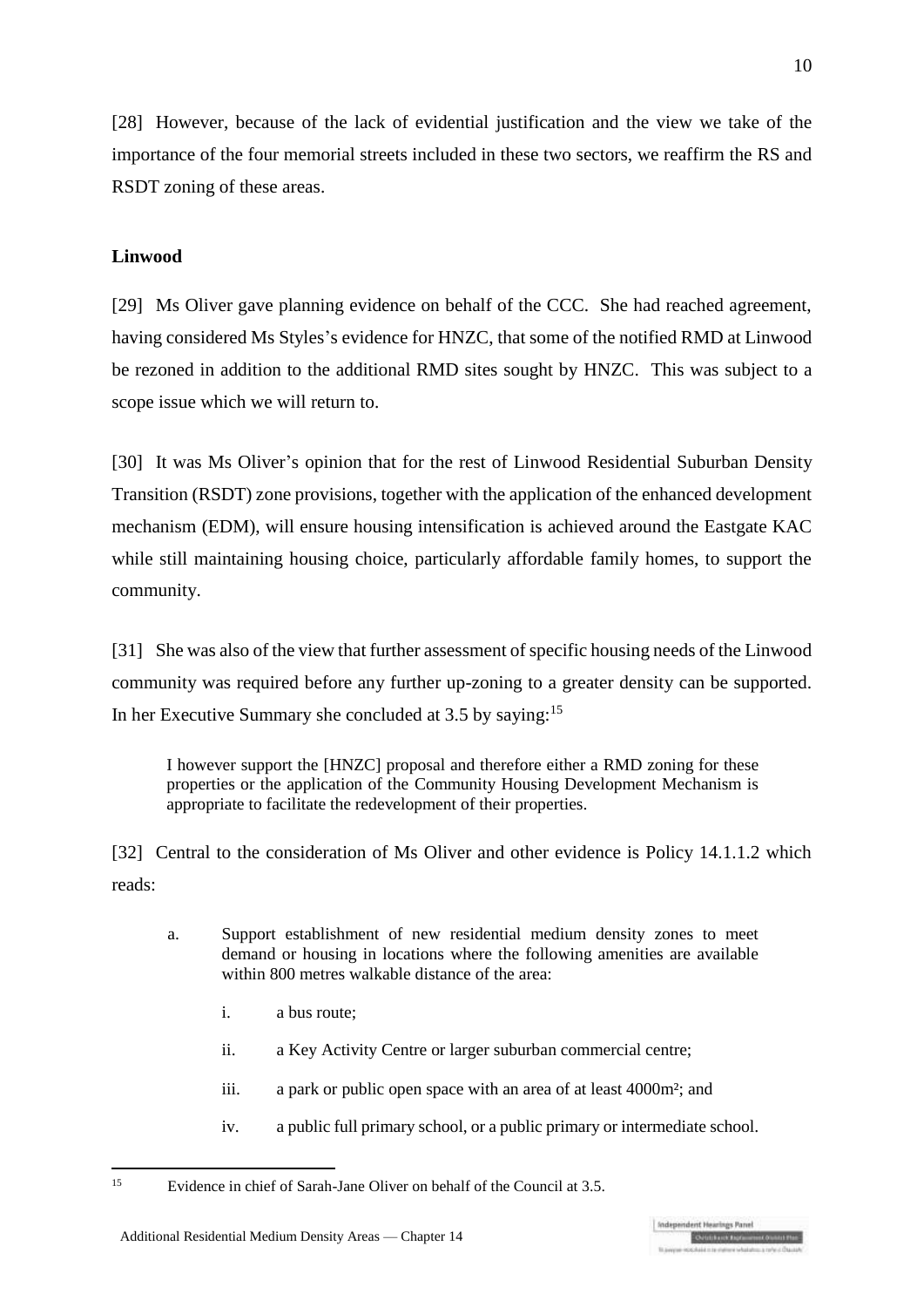- b. Avoid establishment of new residential medium density development in:
	- i. high hazard areas;
	- ii. areas where the adverse environmental effects of land remediation outweigh the benefits; or
	- iii. areas that are not able to be efficiently serviced by Council-owned stormwater, wastewater and water supply networks.
- c. Encourage comprehensively designed, high quality and innovative, medium density residential development within these areas, in accordance with Objective 14.1.4 and its policies.
- d. Provide for medium density residential development in defined arterial locations identified as suitable for larger scale community facilities and guest accommodation.

[33] Ms Oliver's reading of this policy, and the Higher Order Documents, was to the effect that not all land that fell within the KAC RMD criteria should be automatically rezoned. We take that as a given, but it does appear to us that Ms Oliver has to a significant extent "cherry picked" the parts of the Higher Order Documents that suit her argument.

[34] In answer to Ms Semple, cross-examining for HNZC, she considered the other factors in addition to those criteria that needed to be considered were amenity and character, demographic make-up of the affected community, and the likelihood of redevelopment.<sup>16</sup>

[35] She did not think the addition of these matters would be difficult for a lay reader, even though they do not appear in the relevant policy. She was asked:<sup>17</sup>

- MS SEMPLE: Would you accept that a policy that is specifically entitled "Establishment of New Medium Density Residential Areas," if those matters that you have identified are important criteria, that it might be useful for that policy to include those?
- MS OLIVER: I believe a Strategic Direction in terms of character, amenity and urban form, and I have referenced that in my evidence, I do not think this policy needs to be altered in any way, I believe the Higher Order, the Strategic Directions objectives set out those matters, and they are also matters when considering the Act, sections of the Act, Section 5, 6 and 7.

[36] She also accepted that applying her criteria, two different planners at CCC could well end up with an entirely different outcome.<sup>18</sup>

 $16$  $\frac{16}{17}$  Transcript page 56.

 $\frac{17}{18}$  Transcript page 57, lines 7–17.

Transcript, page 59, line 24 to page 60, line 9.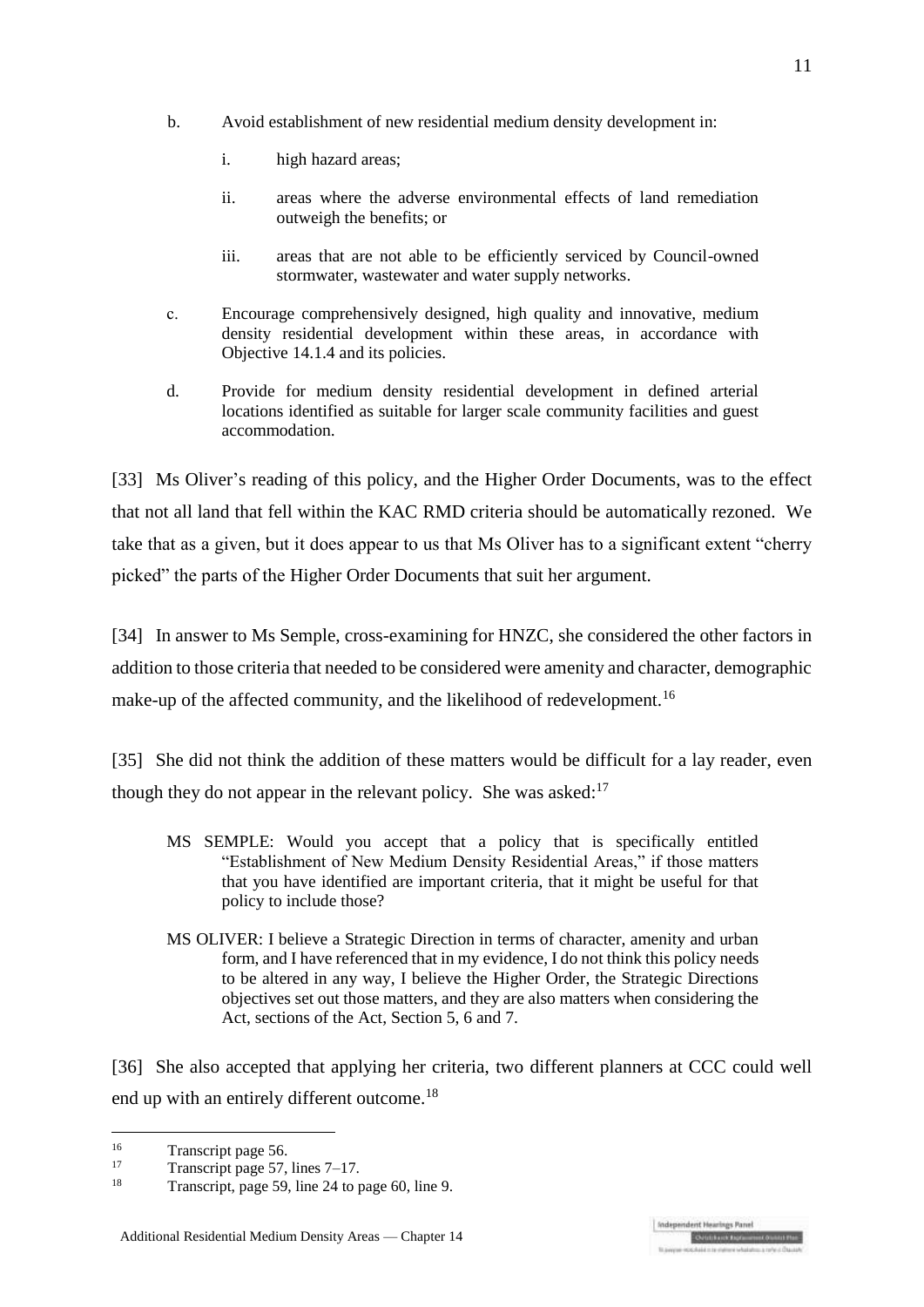[37] Ms Oliver was questioned by the Panel in relation to the monitoring policy, Policy 14.1.1.8. That included questioning from Dr Mitchell, Judge Hassan and the Chair.<sup>19</sup>

- [38] The following exchange took place with Dr Mitchell: $^{20}$ 
	- DR MITCHELL: But is it about a better chance, isn't it more than that, don't we have to give very serious attention to establishing enough [RMD] land to ensure that those targets are delivered?
	- MS OLIVER: Absolutely.
	- DR MITCHELL: Not to hope that they are delivered and get to the end of the Plan and say – oh, we will now need to do some more because we were too slow off the mark?
	- MS OLIVER: Absolutely, I fully support that, and that is why I am saying, I just think there are some better areas or more appropriate areas in Papanui, but they did not strictly meet that policy criteria, that is what my evidence states.

[39] She was also questioned by Ms Dawson regarding her statement that there would not be a lot of difference between RSTD and RMD. She answered that in relation to smaller sites there could be one unit in difference,<sup>21</sup> and stated further:<sup>22</sup>

So for Papanui and Hornby I am not against, you know, in the locations that I have suggested at all, I actually support the medium density. Linwood I have found quite complex to look at in terms of – because it does have a very large swathe of transition zoning around it and so my preference is just in terms of the medium density. In a way this is, if it is more focused, I would hope that it acts as a catalyst to focus investment, focus the Council investment into that area directly around the key activity centre as opposed to potentially that large swathe of transition zoning.

And I also hope that it will encourage that site amalgamation, you know, in that more focused area and give some really good outcomes for Linwood that then may in time, you know, I would hope the market would pick it up in those focused areas and then in time look at extending it beyond. But multi-unit development is going to occur right around Linwood and right through into the city, it is already doing that very sporadically  $but – so there is no [t] much difference. I think they are quite balanced in terms of the$ transition zoning and the medium density.

[40] Ms Oliver also acknowledged that she was reacting to community concerns of the potential for "ghetto like" development from RMD. But she did go on to say that a lot of her

<sup>19</sup> <sup>19</sup> Transcript, page 61 and onwards.<br>
<sup>20</sup> Transcript, page 62 lines 20, 42

<sup>&</sup>lt;sup>20</sup> Transcript, page 63, lines 30–43. The transcript incorrectly identifies the questioner as Judge Hassan.<br><sup>21</sup> Transcript page 66 lines 12, 27

<sup>&</sup>lt;sup>21</sup> Transcript, page 66, lines  $13-27$ .<br><sup>22</sup> Transcript, page 67, line  $34$  to peg

Transcript, page 67, line 34 to page 68, line 6.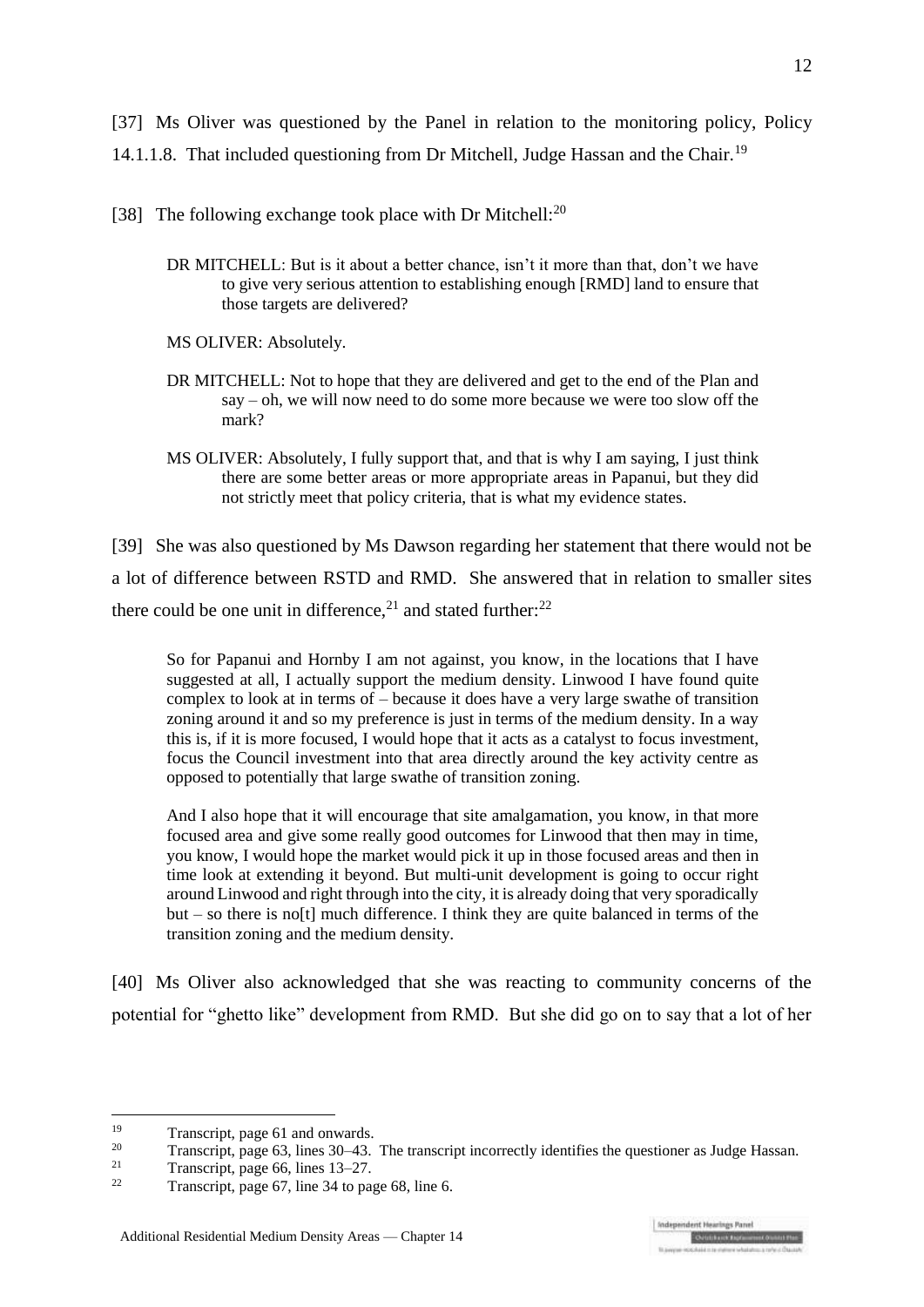recommendations were beyond the District Plan. But she felt, and it was her hope, that in a partnership with say HNZC:<sup>23</sup>

…same with some other investors looking at urban renewal programmes, that we actually can – there is more chance, in my view of getting public and private investment in a more focused area and then delivering on it.

[41] She also mentioned the difficulty with parts of Linwood accessing the KAC where the present route was generally through Linwood Park.

[42] In answer to Judge Hassan, relating to the demographics of Linwood, she eventually accepted:<sup>24</sup>

JUDGE HASSAN: And that demographic alone would suggest, proportionately, we should be providing more multi-unit developments in Linwood than elsewhere in the city, doesn't it?

MS OLIVER: Yes.

[43] She was questioned further by Judge Hassan in relation to the question of need and the finding in our Decision 10: Residential — Stage 1 decision that the CCC had been unduly focused on the matter of need. Ms Oliver was questioned in relation to her reliance on Mr Blake and why he was called and in the finish she conceded she was only talking about Papanui and Linwood. The exchange continued:<sup>25</sup>

JUDGE HASSAN: But you do understand that the specific finding the Panel made based on the evidence we heard from Dr Fairgray and Mr Schellekens and now Mr Blake supports, is effectively that there will be a very low return on RMD across the city anyway, that there is nothing specific to Papanui or Linwood that make them any different in that respect, you agree with that, that is what the evidence is?

MS OLIVER: Yes, broadly, yes.

- JUDGE HASSAN: Yes, and that the Panel is concerned that the Council is taking an undue focus on need and in that respect, so is your evidence. Is that a fair comment, perhaps with the word undue out, it is just a theory of your evidence that you focus on need as one of two issues across both Linwood and Papanui?
- MS OLIVER: Yes, I recognise there is a community need for additional housing and some smaller household units around these key activity centres, I fully accept that.

 $23$ <sup>23</sup> Transcript, page 69, lines  $27-30$ .<br><sup>24</sup> Transcript page 72, lines  $26\frac{20}{20}$ 

<sup>&</sup>lt;sup>24</sup> Transcript page 72, lines  $26-30$ .<br><sup>25</sup> Transcript page  $76$  lines 11, 28

Transcript page 76, lines 11–28.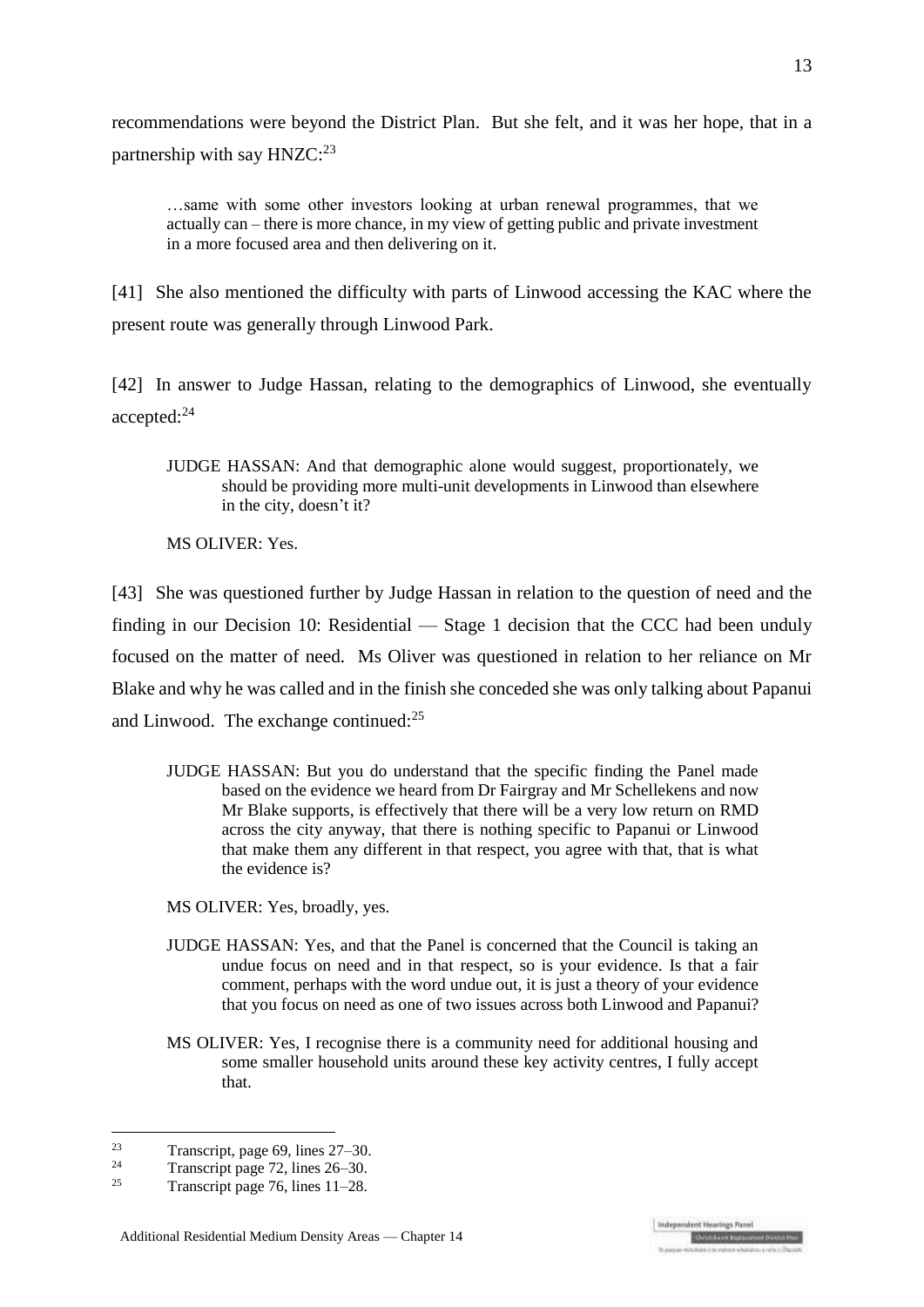[44] She also accepted in questioning from Judge Hassan concerning the issue of amenity that Policy 3.3.7(b) of our Strategic Directions was referring to areas identified in those regards by the Plan.

[45] She was questioned by the Chair regarding monitoring:  $^{26}$ 

SJH: … Just going back to Dr Mitchell's questions around monitoring, I got the impression that you might get something useful in the latter part of a 10 year period from the monitoring, if that?

MS OLIVER: Yes.

SJH: By which stage we will have almost reached 2028, the target for new housing intensification targets et cetera?

MS OLIVER: Yes.

- SJH: So as it stands that not going to help us very much at all?
- MS OLIVER: No, I think five years we do we run our monitoring programme every year so within five years you begin to see something, within 10 years we will have a better idea and – yes.
- SJH: But the horse can very well be, given that we know about slow uptake and such like, well and truly bolted?

MS OLIVER: In terms of?

SJH: In terms of meeting intensification targets.

MS OLIVER: Yes, it is a challenge.

[46] In relation to transition zones she was asked, "What is the purpose?", and answered: $27$ 

… It was meant to, from my understanding and it has come from two district previous plan reviews, it was supposed to be a soft transition between the suburban area and the higher density areas.

[47] She was asked had it been successful, and she responded "no", accepting that if areas were zoned RMD and the transition period would be 10 to 20 years as she had stated, there would be little point in a transition zone. Her final answer to that was "I accept that to an extent."28

 $26$ <sup>26</sup> Transcript, page 79, line 41 to page 80, line 23.

<sup>&</sup>lt;sup>27</sup> Transcript, page 80, line 30.<br>Transcript, page 81, line 1

Transcript, page 81, line 1.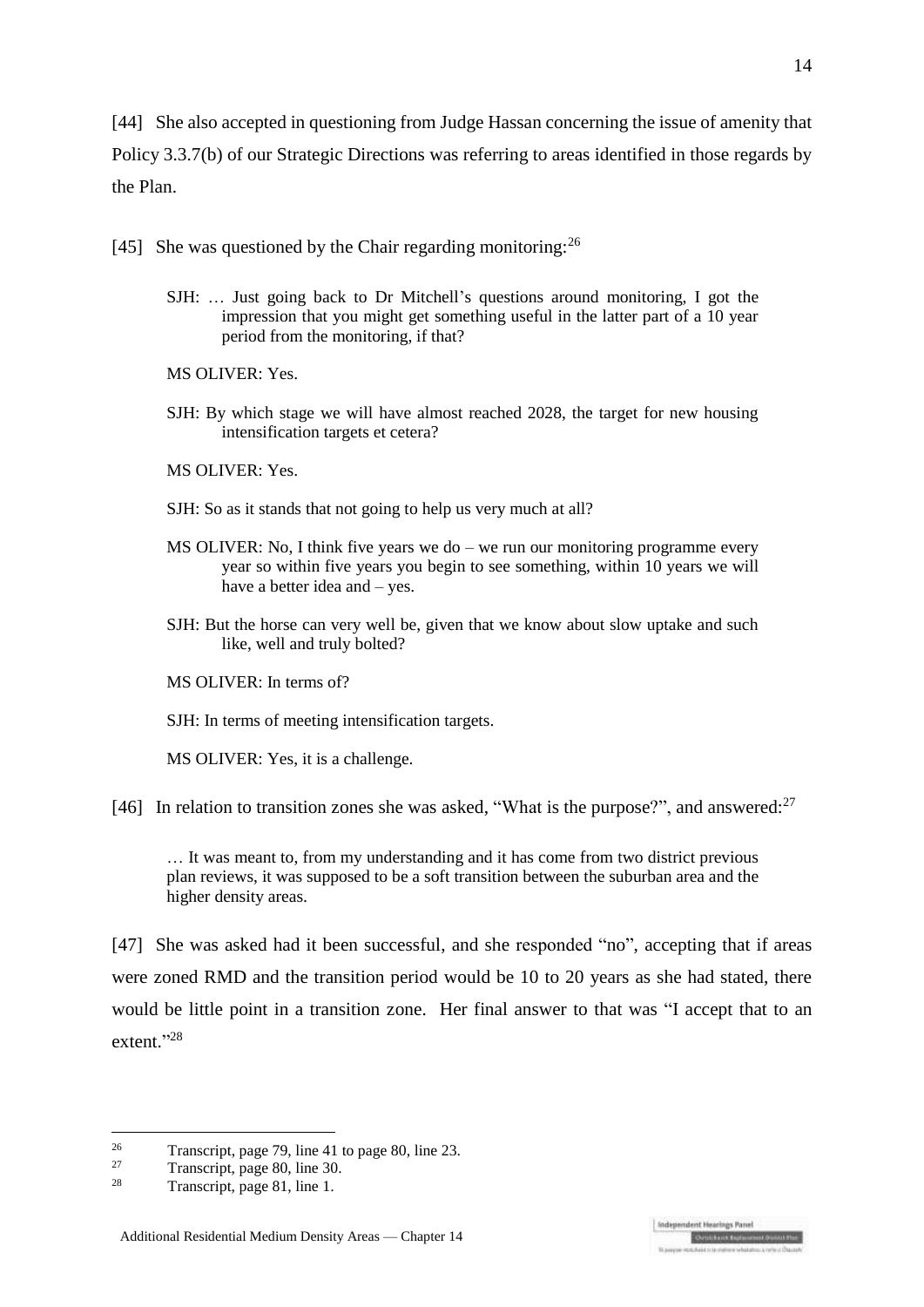[48] Further questioning followed, and a discussion relating to the social survey she recommended, continuing:<sup>29</sup>

- SJH: Well I accept what you say to varying degrees different centres have different issues. But you will be aware of the evidence that we have heard that the Eastgate Mall in that KAC is in greater need of assistance, if I can put it that way, than any other?
- MS OLIVER: I fully support that, and I think it comes down to when you look at the disposable income of this catchment it is quite significantly less than other centres and their catchments.
- SJH: And we have established there is a greater need for multi-unit dwellings?
- MS OLIVER: There is a greater need for comprehensive developments, developments that are done well, designed well, yes.
- SJH: And these will be restricted discretionary activity?

MS OLIVER: Yes.

SJH: Which will allow the Council, because all the other matters of rules will be the same for Merivale as they will be for Linwood, won't they?

MS OLIVER: Yes. Specific to the zoning, yes.

SJH: So that is down to the Council and how they apply it to ensure quality, isn't it?

MS OLIVER: Absolutely. And the developments that come forward.

[49] Ms Schröder gave urban design evidence for CCC. She noted the variation within the notified areas, but in relation to Linwood West, she stated:<sup>30</sup>

… again I consider that the area is appropriate for an RMDZ but believe that comprehensive redevelopment may be limited due to the existing development pattern.

[50] In relation to Linwood North, she stated: $31$ 

… I consider that the area does not contain character values that are important and should be maintained. In addition, I believe there is considerable opportunity provided by the development pattern for comprehensive development. However, I am hesitant to recommend rezoning given the intactness and quality of existing housing.

[51] In relation to Linwood East, she accepted that it did not contain character values that were important and required maintenance. She said the sub-area east of Jollie Street,

 $29$ <sup>29</sup> Transcript page 82, line 35 to page 83, line 16.<br> $\frac{30}{2}$  Evidence in object of Jacophine Sebräder on below

<sup>&</sup>lt;sup>30</sup> Evidence in chief of Josephine Schröder on behalf of the Council at  $3.1(h)$ .

Evidence in chief of Josephine Schröder at 3.1(i).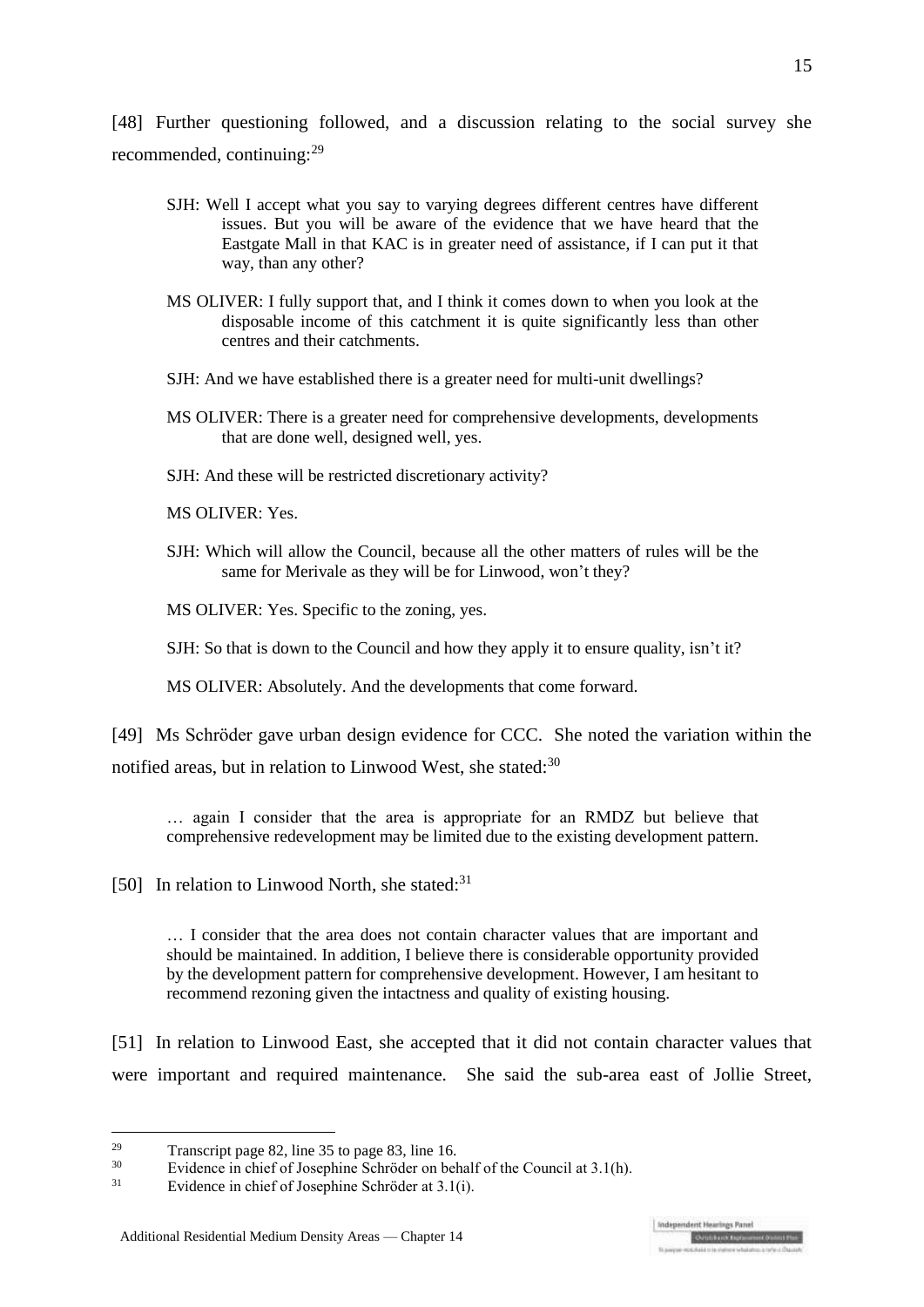containing a predominance of HNZC sites, had the most current potential for comprehensive development. She continued: $32$ 

While comprehensive development could be achieved in the remainder of Linwood East, I am hesitant to recommend it on the basis of the quality and intactness of existing housing, but also the future potential of the area for increased residential capacity when the life of the existing housing diminishes.

[52] Finally, in relation to Linwood South, she did not consider the area appropriate for RMDZ because of the limitation for comprehensive redevelopment in conjunction with the lack of quality pedestrian links to and within the area that provides an appropriate and safe level of pedestrian connectivity.<sup>33</sup>

[53] She agreed with the evidence of Mr Edward Jolly,<sup>34</sup> that where sites were amalgamated over the rest of the areas for rezoning, the increased height limit of 11 metres was appropriate. She also considered that an increased building setback of 3 metres would assist in off-setting the effects of transitions. She noted it had not been requested by anyone through submissions but she considered it to enable better amenity.

[54] Ms Schröder took as her starting point Policy 14.1.1.2, as had Ms Oliver. But Ms Schröder considered a number of factors should also be taken into account, including character and amenity. She did accept that it was confusing for a lay person in a policy entitled 'Establishment of New Medium Density Residential Areas' that these additional matters were not clear. But she considered they were clear in other policies. She referred, in particular, to Policy 14.1.4.2. Although Ms Schröder considered matters of character and amenity were covered in Policy 14.1.1.2(c) by the reference to high quality, she did accept there could be difficulties for a lay reader in that.<sup>35</sup>

[55] One of Ms Schröder's concerns expressed to Ms Dawson was that during the transition period, which apparently is quite long in Christchurch, the CCC may not have the ability to put in place the necessary open space infrastructure. She noted that in Riccarton and St Albans, and even Papanui, the CCC have substantive programmes to effect change to make those open

<u>.</u>

 $32$  Evidence in chief of Josephine Schröder at  $3.1(j)$ .<br> $33$  Evidence in chief of Josephine Schröder at  $2.1(j)$ .

 $33$  Evidence in chief of Josephine Schröder at  $3.1(k)$ .

<sup>34</sup> Mr Jolly also gave urban design evidence on behalf of the Council, but it was limited to the matters of height, and Council's position in relation to HNZC landholdings.

<sup>&</sup>lt;sup>35</sup> Transcript page 30, line 9 to 26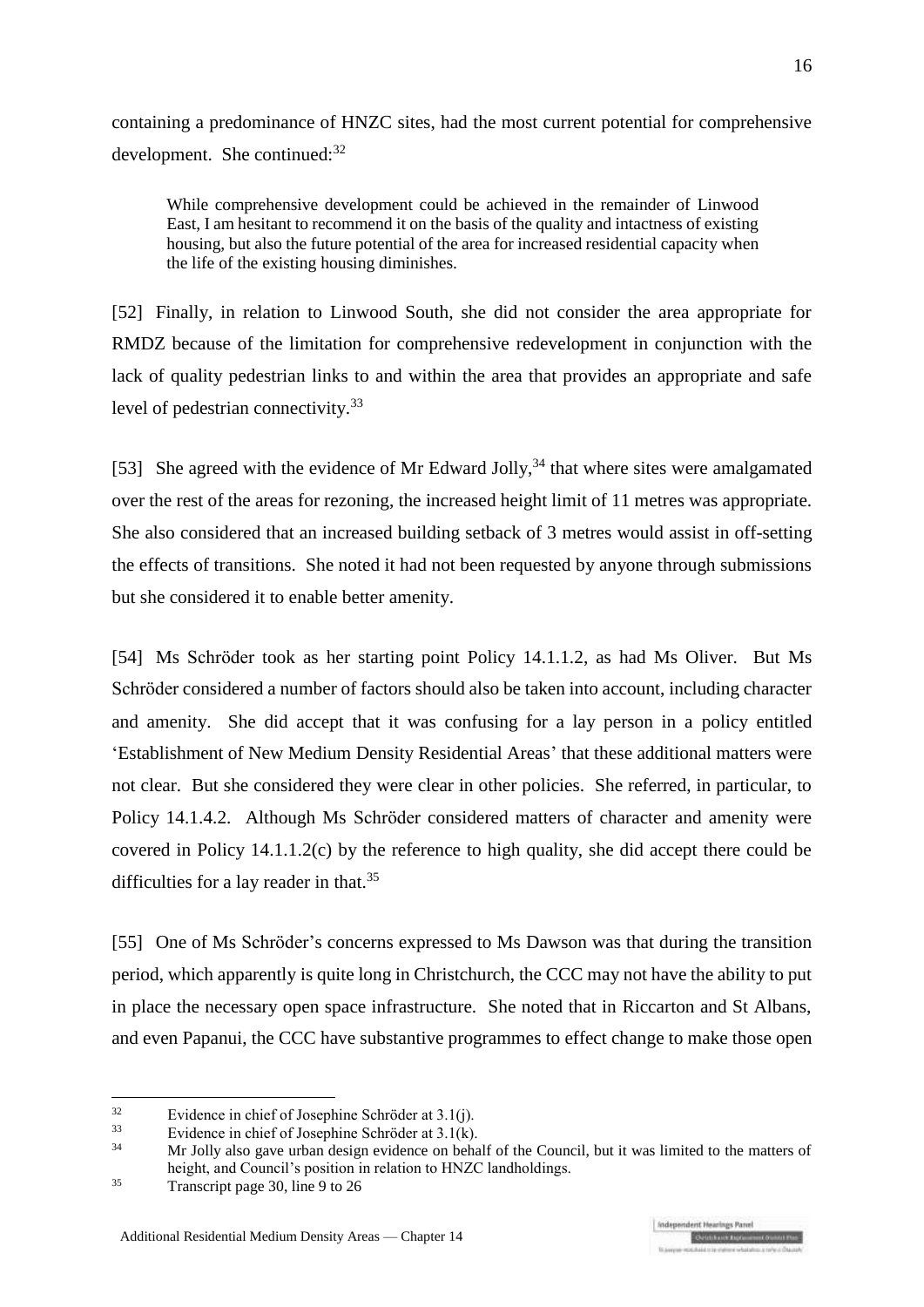spaces better. Obviously, she is suggesting that would not occur in Linwood, but we have no specific evidence as to why.

[56] Ms Schröder also advised Ms Dawson that she had spoken to the CPTED adviser on the Council, <sup>36</sup> who had said there were a number of programmes going on in relation to Linwood Park that would see improvements to that connection between Linwood South and Eastgate. So she said the key issue would be the cross-connectivity to Aldwins Road from the Linwood South area, if Linwood Park was not used for access. In relation to open space amenities, she answered Judge Hassan: 37

JUDGE HASSAN: … Now, as I understand your answers in regard to the public space environment and the importance of that, and then there is a question in my mind at the moment just to test around whether or not that is a dimension that should be in the policy or not. But if we look at, say, let us take Saint Albans or let us take one or two of the other established residential medium density areas around the city. Now, in terms of, say, improvement to this public space environment I would be fair to observe, wouldn't I, that the Council so far at this point in time, given how long those areas have been zoned, has provided for that amenity in some parts of the suburbs and not in others?

MS SCHRӦDER: That is right.

JUDGE HASSAN: So with that in mind, if one was to specify that as a prerequisite in the policy that the public space environment be improved, then in hindsight that would have seen a lot of those areas not being rezoned RMD at this point, wouldn't it?

MS SCHRӦDER: Yes, that is right.

JUDGE HASSAN: So you would not advocate for that being prerequisite to rezoning?

MS SCHRӦDER: No, not in itself, no.

[57] In relation to hesitance of advocating for RMD because of the intactness and quality of

much of the housing, she responded to a further question from Judge Hassan:<sup>38</sup>

JUDGE HASSAN: … I also had a question on your reference and it appears in various parts of your evidence to this concept of hesitancy, you are "hesitant given the intactness and quality of much of the housing", you make that statement a number of times, and you referred to Mr Blake's evidence in terms of likelihood, do you recall that?

MS SCHRӦDER: Yes.

 $36$ <sup>36</sup> CPTED is the acronym for Crime Prevention Through Environmental Design.<br><sup>37</sup> Transmitt, nogo 20, line 28 to nogo 40, line 6

 $37 \t\tTranscript$ , page 39, line 28 to page 40, line 6.<br> $38 \t\t Transcript{28}$  Transmitt, page 40, lines 10, 27

Transcript, page 40, lines 10–27.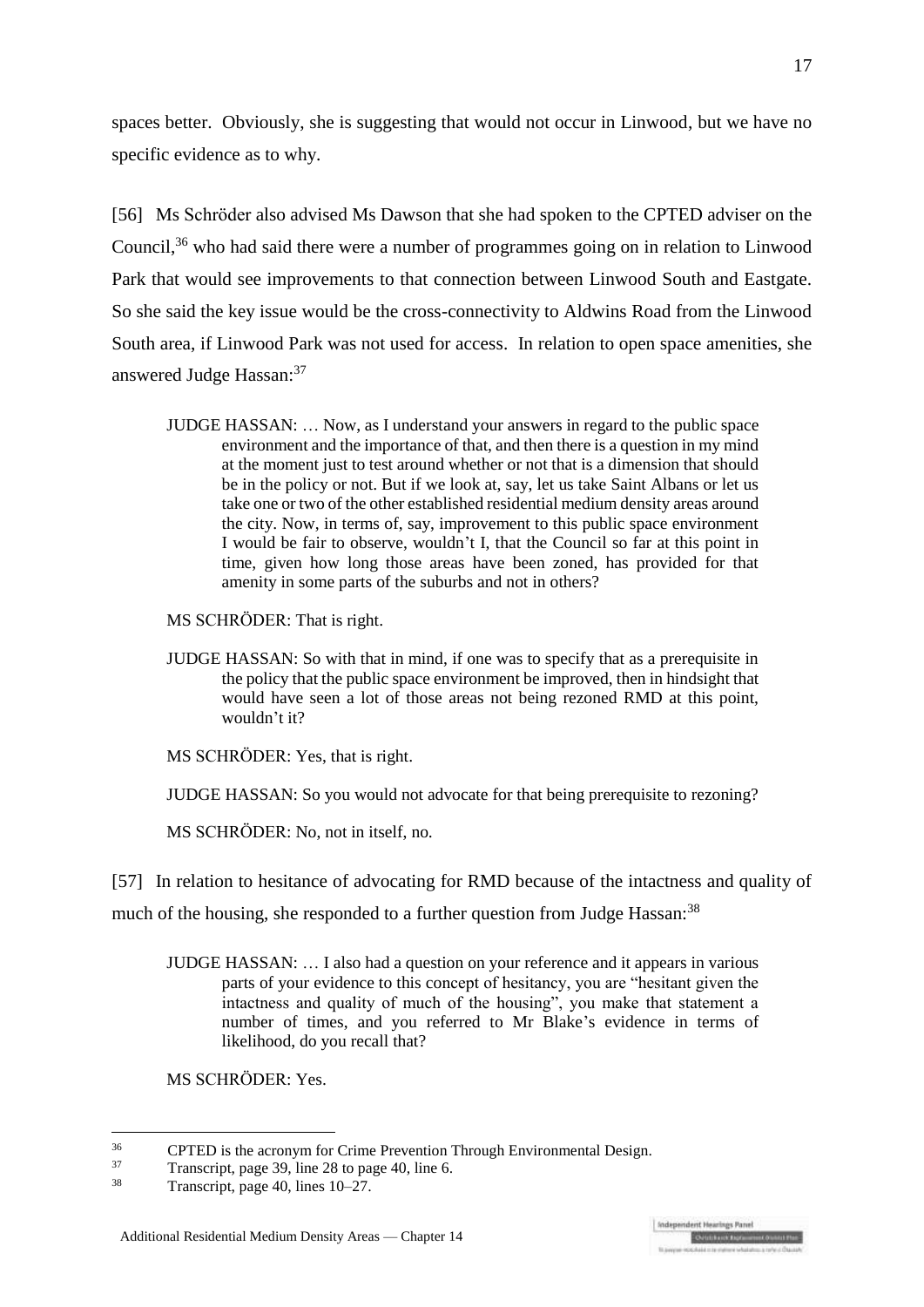JUDGE HASSAN: Have you read the Stage 1 Decision?

MS SCHRӦDER: Yes, I have.

JUDGE HASSAN: So you are familiar with that, that the findings of that informed by the Council's evidence and the Crown's was that actually there is a very low likelihood of conversion to intensification anywhere, do you understand that?

MS SCHRӦDER: Yes, I do.

[58] In re-examination, Mr Winchester took Ms Schröder through Policy 14.1.1.2, which she accepted sat under Objective  $14.1.1^{39}$  He also referred her to Objectives 3.3.4(a) and 3.3.7. In particular, in relation to the latter one, he referred her to sub-clauses (b) and (h). She accepted that those matters covered the concerns she had expressed to the Chair.

[59] Mr Blake gave evidence for the CCC. He was a director of Valuations and Research at Knight Frank. Effectively, this evidence was in relation to the established and intact housing existing in some of the areas we are concerned about and essentially the potentially slow uptake for RMD. That had already been well explored in Decision 10: Residential — Stage 1 and accepted by the Panel. He was questioned by Judge Hassan:<sup>40</sup>

- JUDGE HASSAN: … Just in answer to Mr Osborne's evidence you commented before around zoning and you said coupled with demand. I took from your answer that really if one boils it all down you do not really substantially differ from Mr Osborne on that?
- MR BLAKE: No, I do not but I just wanted to draw the distinction that by creating a new zone there should be no expectation there is an automatic increase in values.
- JUDGE HASSAN: Yes, but zoning, on the other hand, is a factor that can influence demand?
- MR BLAKE: Absolutely.
- JUDGE HASSAN: And now, you refer to the evidence that the Panel heard in making its findings in Decision 10, and you have read Decision 10 for those findings, which is the Residential Stage 1 decision.

MR BLAKE: Yes, I have read it in part, yes.

JUDGE HASSAN: Well, I take it you read the RMD part?

MR BLAKE: Yes.

 $39$  Transcript, page 42.

<sup>40</sup> Transcript, page 48, line 30 to page 49, line 19.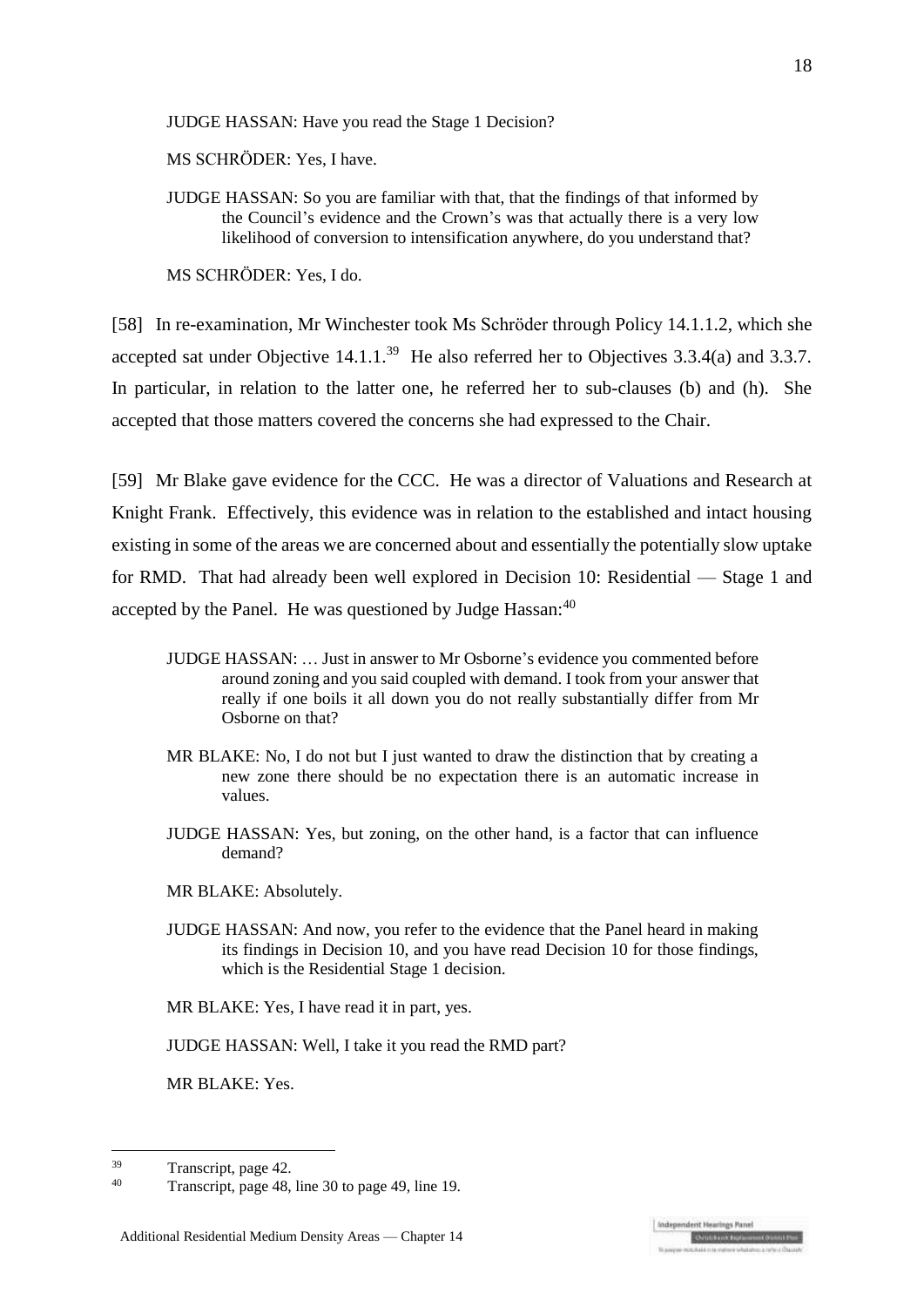JUDGE HASSAN: All right, so in terms of that, of course, the theory of those findings were on the basis of a lot of consensus in the middle of different opinions between the different experts was one consensus being, in effect, the rate of return is very low in terms of RMD, and that is the theory of your evidence here, so am I right to assume that really you are not saying anything different in that regard pertaining to the proposed new areas. Effectively, it is the same?

MR BLAKE: Yes, that is correct.

[60] In answer to the Chair, Mr Blake also accepted that he did not consider the intensification targets in the Higher Order Documents were relevant to his brief.

[61] Mr Blake accepted that in areas where there has been intensification in Christchurch from in-fill smaller units etc., there had been no drop in value. In some areas, such as Merivale or Riccarton, he said there had been an increase in value, in part as a result of the increased density opportunities.

[62] Finally, in answer to the Chair, he stated: $41$ 

SJH: Now, I just spoke to you about RMD and acceptance of it being low yielding and somewhat unpredictable for delivering on intensification and in our decision we referenced that and then said, "Given those factors, we find on the evidence it is better to take a prudently generous rather than a barely sufficient approach to the provision of RMD zoning." Would you take issue with that?

MR BLAKE: No.

SJH: So, in other words, if Christchurch is to meet its intensification targets we probably need more, not less areas of RMD because of the low yield.

MR BLAKE: Yes.

[63] We also heard from Mr Brian Norton, on behalf of CCC, relating to stormwater. His evidence was to the obvious effect that intensification on residential sites will create more impervious surfaces which will generate more stormwater run-off. Mr Norton said this can adversely affect CCC's ability to maintain the required level of service by causing more frequent and severe flooding, erosion and contamination of natural water bodies.

[64] He particularly identified some areas of Linwood. He noted that parts of the RMD areas in Linwood, as notified, were within the 200-year flood plain as mapped by the CCC's current flood modelling results. He considered the cumulative filling and development of properties

 $41$ Transcript, page 50, lines 24–37.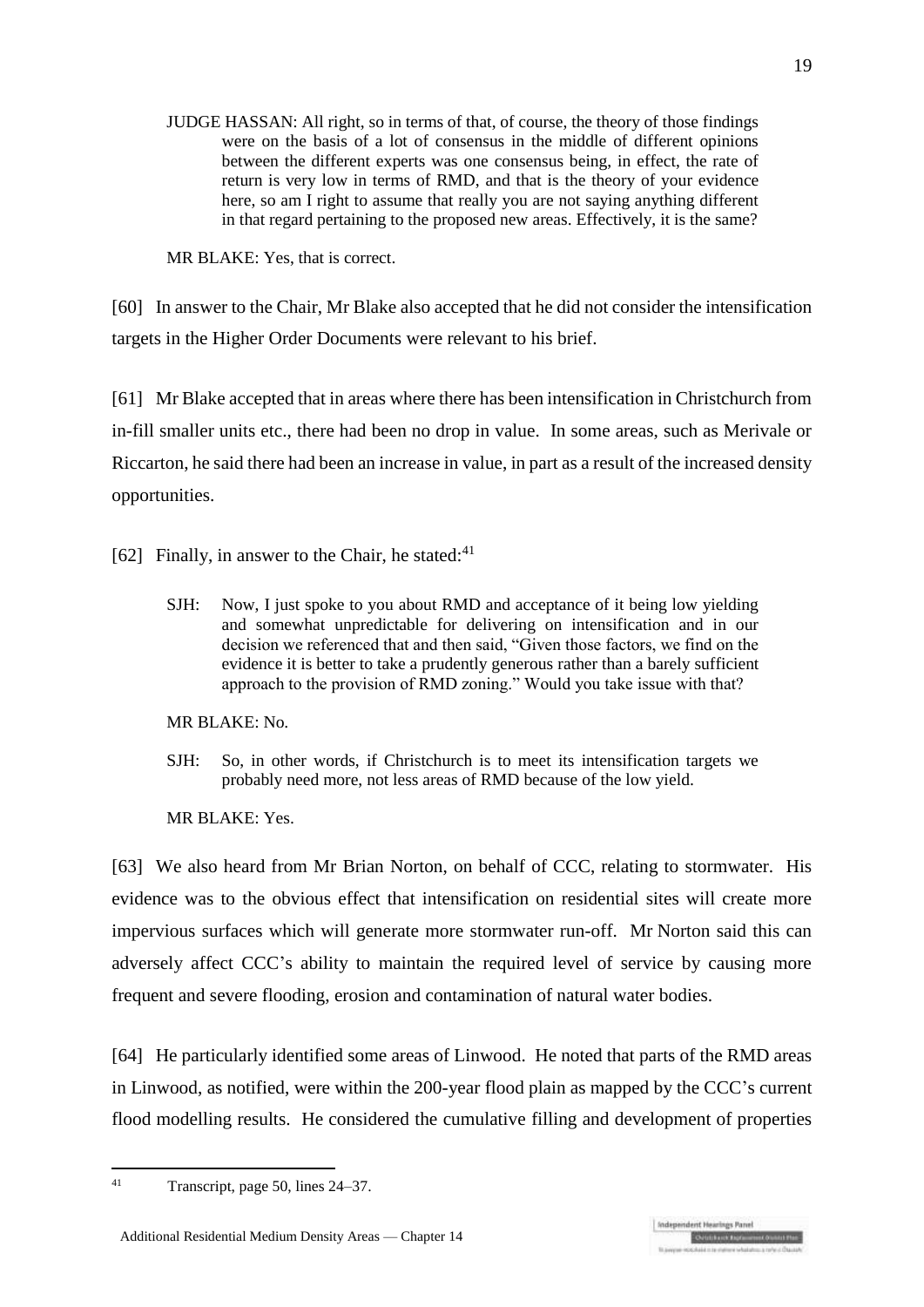that have at least 50 per cent of their land affected by flooding will have adverse effects on other low-lying private properties. He therefore opposed a long list of properties being rezoned.<sup>42</sup>

[65] In his supplementary evidence, Mr Norton set out the process when a resource consent is lodged for development of new residential structures within the FMA. That is something we have already dealt with and are aware of.

[66] In answers to the Panel, Mr Norton accepted that the map he used was based on the most recent flood model and that it may not align exactly with the FMA area maps. We received no evidence of this new modelling and it was unexplained.

[67] Ms Dawson questioned Mr Norton about previous Living 3 Zones rolled over in RMD that seemed to be in a similar situation to the Linwood areas he identified. He stated that the reason was that the flooding "may be confined mostly to roads where may be possibly filling of areas along roading may not actually affect other low lying properties."<sup>43</sup> It was then put to him that from the maps it did not look like that and he responded:  $44$ 

I think there are flooding areas in the originally proposed RMD areas but I feel that they could mitigate the effects of that.

- [68] Then, Ms Dawson asked:<sup>45</sup>
	- MS DAWSON: Do you think there are differences between how the flooding would occur and could be mitigated in these new RMD areas compared with the ones that are - - -
	- MR NORTON: Just specifically the Linwood area is the only one where I do not believe – I think there is a reasonable chance that there could be recommendations for decline of resource consents in those areas based on the effects of filling.
	- MS DAWSON: But like right across St Albans, for example, Papanui, where there are clearly areas of dots on the maps you feel that they could be dealt with through mitigation in a way that Linwood could not?
	- MR NORTON: I think there are areas where there could be requirements that would restrict development. I think anywhere where there is the flood management area there is the potential that development will need to be restricted somehow.

 $42$ <sup>42</sup> Evidence in chief of Brian Norton on behalf of the Council at 4.12.

 $\frac{43}{44}$  Transcript, page 17, line 24.

 $^{44}$  Transcript, page 17, line 37.

Transcript, page 17, line 40 to page 18, line 11.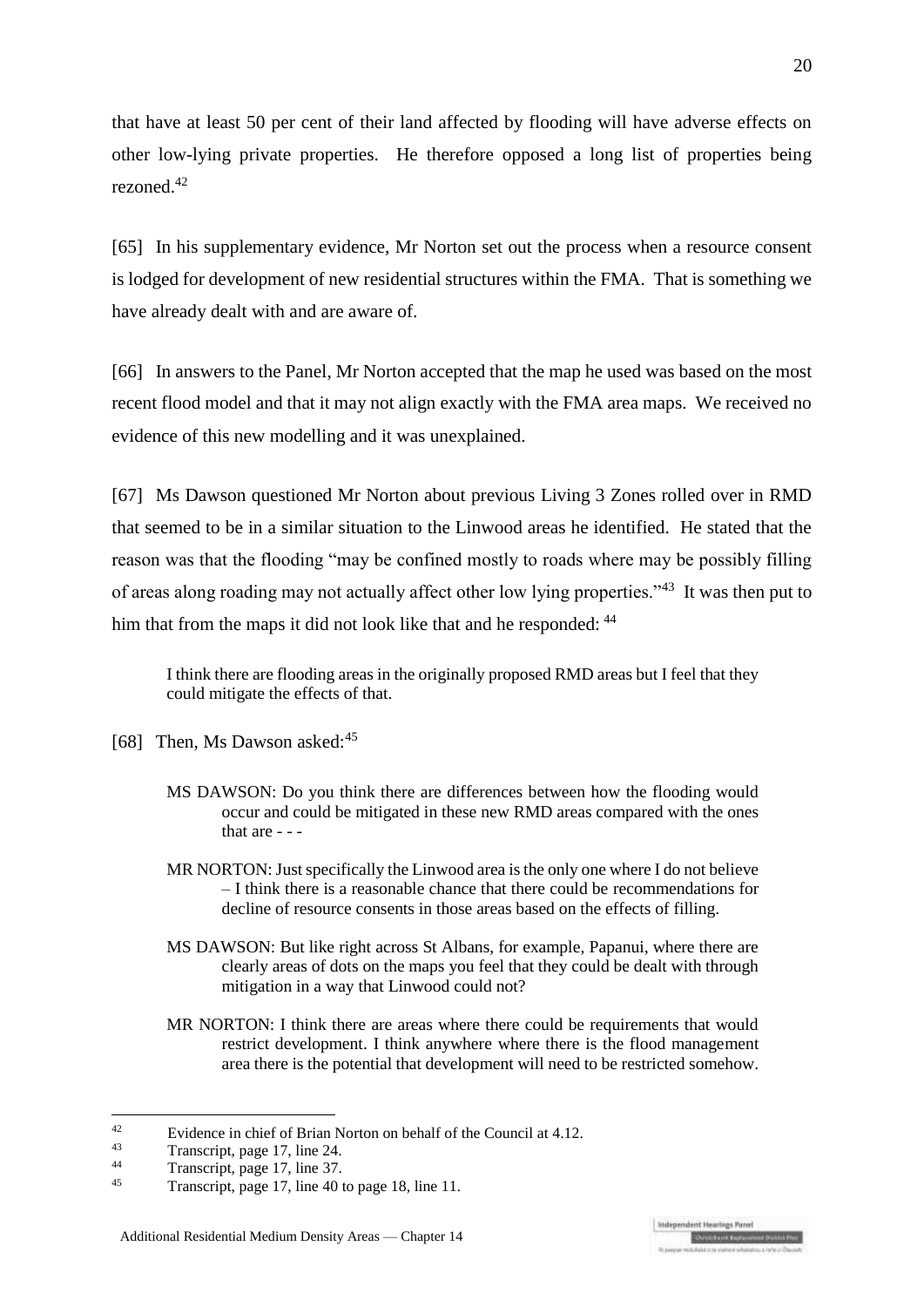- [69] Then he was questioned by Judge Hassan:<sup>46</sup>
	- JUDGE HASSAN: I have got a difficulty with your evidence now in terms of whether or not it is inconsistent with your evidence then. Part of that difficulty is in the vagueness of your answers. So in your answer to Ms Dawson around existing areas of RMD and the potential for decline which you acknowledged. Do you think that is a significant potential of that particular RMD zoning or an insignificant proportion of it?
	- MR NORTON: Significant meaning could it happen at all?
	- JUDGE HASSAN: Well significant in the sense of the Council being able to deliver on the Regional Policy Statement and the Strategic Objectives around intensification. Do you think it would have a significant consequence for being able to deliver on that?
	- MR NORTON: Probably not.
	- JUDGE HASSAN: But you do not know, because you have not done the work, have you?
	- MR NORTON: It would be quite an undertaking to do flood modelling for the number of scenarios required.
	- JUDGE HASSAN: And if we take Linwood, your answers indicated that they related to developer expectations, do you recall that answer, that developers, when they see up-zoning would think they could develop?
	- MR NORTON: Yes.
	- JUDGE HASSAN: It was not related in any specific sense to your analysis of that particular area and its proclivity for flooding, was it?

MR NORTON: No.

JUDGE HASSAN: And in that sense your analysis there is no more precise than it is for the other areas, is it?

MR NORTON: No.

- [70] He was then questioned by the Chair:<sup>47</sup>
	- SJH: There are a number of notified RMD zones we heard about earlier with flooding overloads?

MR NORTON: Yes.

SJH: Your map differs from the decision map?

MR NORTON: My map is?

 $^{46}$  Transcript, page 20, lines 1–41.

<sup>47</sup> Transcript, page 21, lines 3–40.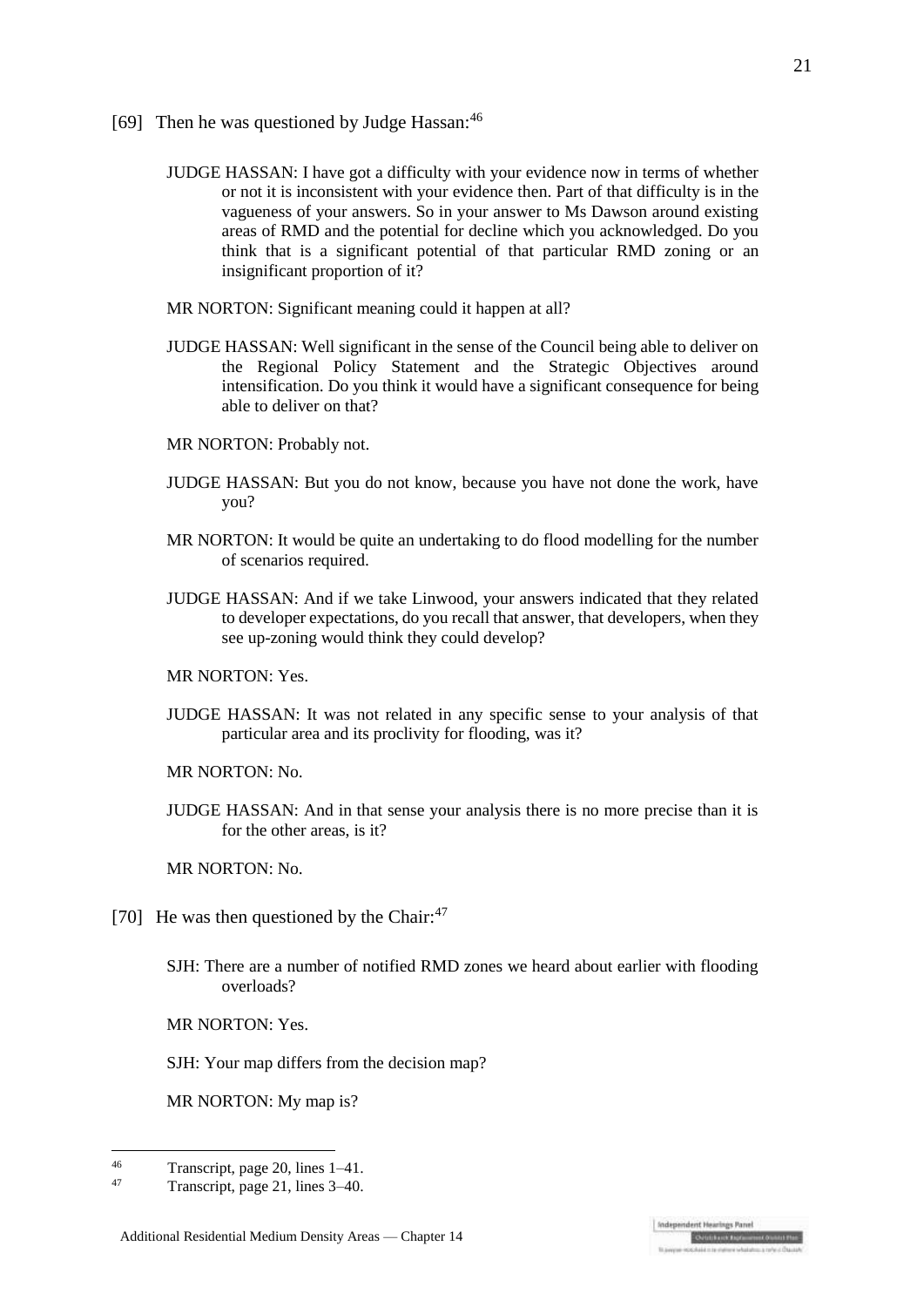- SJH: Your map differs from the decision map?
- MR NORTON: I have not compared them.
- SJH: Should you have compared them?
- MR NORTON: If the question were whether or not a property is affected by flooding, I would say no. If there is an importance in a consistency between the FMA map and RMD map, I would say yes.
- SJH: In terms of [para 1.5 of your evidence in chief], should you have compared them?
- MR NORTON: I suppose.
- SJH: Have you done a specific comparison for all of those earlier areas that are RMD with the overlay where no comments like you are making now was made, with the Linwood property by property?
- MR NORTON: The scope of my original RMD evidence did not cover the effects of filling in flood areas.
- SJH: Have you compared those properties with the Linwood properties?
- MR NORTON: Not specifically, no.
- SJH: Can you say are they different or not in flooding terms, and the potential for flooding?
- MR NORTON: I am specifically aware of ponding areas in Linwood which I believe would be difficult to mitigate.

[71] The first witness for HNZC was Mr Philip Osborne, an economist who had given evidence at previous hearings. By and large, he based his evidence on that earlier evidence but applied it more specifically to the HNZC properties involved in this hearing. He concluded:<sup>48</sup>

- 11.1 The ability for Christchurch to produce an efficient and affordable place to live is based on its ability to intensify residential development into the existing urban area. This objective is a clear direction of the Strategic Directions and other higher order documents and needs to be coupled with a clear message to the market regarding the potential redevelopment capacity that exists in appropriate locations.
- 11.2 The provision of intensified residential activity is not only necessary for residential amenity and accessibility but for the commercial viability and competitiveness of the centres themselves.
- 11.3 When considering the potential shortfall represented, in part, by the provision of RMD in Christchurch it is important to recognise the potential costs of a housing market that does not function well. Increased private costs are coupled with less efficient and effective public infrastructure as well as falling levels of competitiveness.

<sup>48</sup> Evidence in Chief, Philip Osborne,  $11.1 - 11.5$ .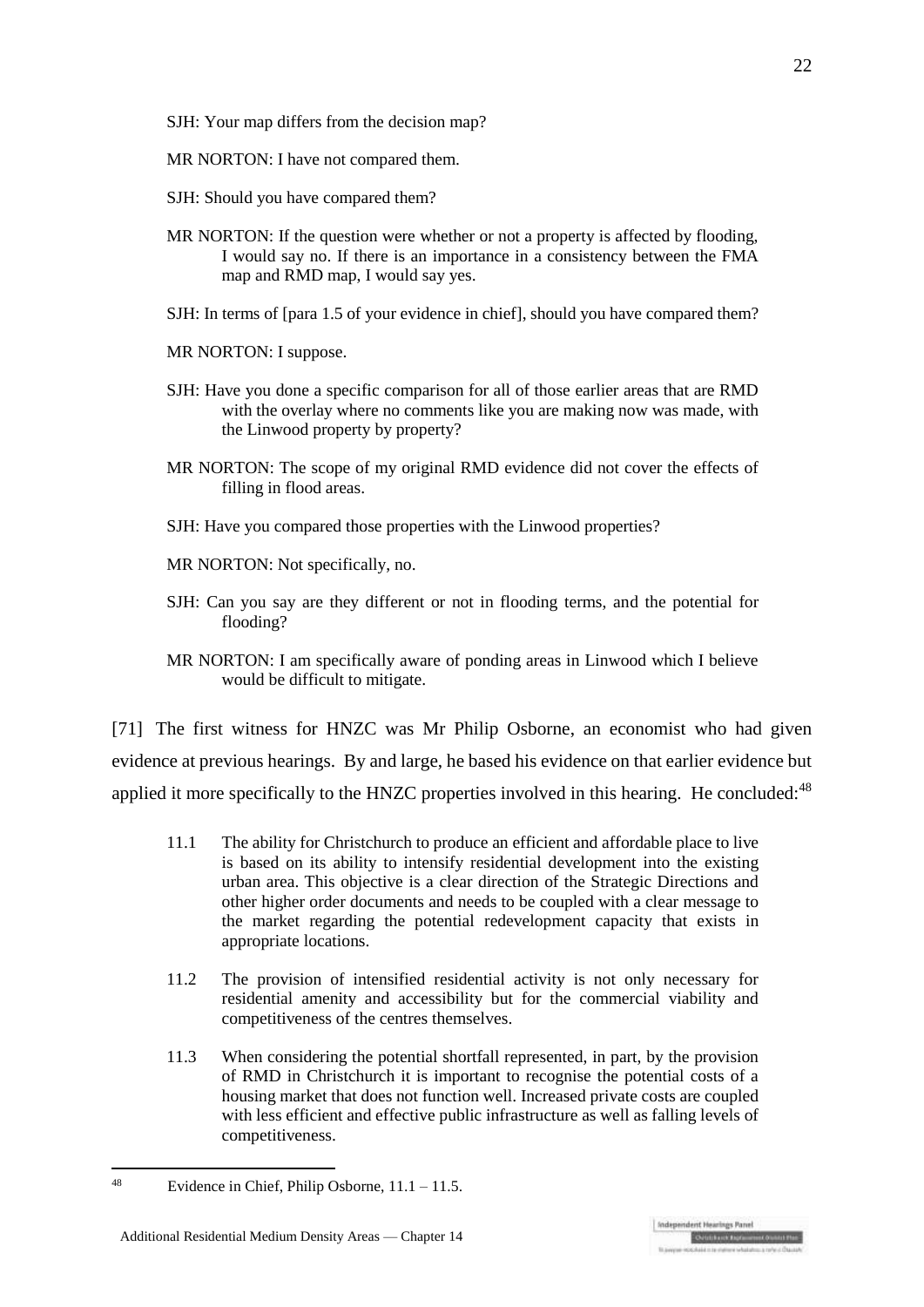- 11.4 It is my economic opinion that the provision of greater capacity of RMD, and the removal of the Lower Height Limit Overlay as sought by the Housing New Zealand in Papanui, Linwood and Hornby represents an appropriate means by which to meet the objectives of the plan due to:
	- (a) The potential inability for the market to supply sufficient capacity and diversity under the current pRDP provisions;
	- (b) The inappropriate application of, and controls to HNZ properties;
	- (c) The provision of greater residential diversity and density around KACs;
	- (d) Provides increased certainty regarding the long-term urban form outcome;
	- (e) Provides greater confidence and certainty within the market regarding the effectiveness of intensification;
	- (f) Reduces the potential for pressure to development additional greenfield sites; and
	- (g) Increases the provision of a diverse range of affordable and social housing options.
- 11.5 It is my expert opinion that the relief sought by Housing New Zealand will better achieve the objectives of intensified and appropriate residential development.
- [72] In his highlights package he stated: $49$

The RMD represents an opportunity for Christchurch to provide sufficient enabled capacity to the market to meet future residential demand in an efficient and effective manner and at a level that provides both resident and development choice at a viable level.

[73] In that package he considered there was sufficient reason for concern, noting that the economist for the CCC in the earlier hearing, Dr Fairgray, considered that between 57 and 70 per cent of the targeted intensification needed to come within Christchurch City. He noted the Crown expert had a higher figure of 90 per cent.

[74] Mr Osborne went on to say:<sup>50</sup>

A further issue of concern is the ability for the Plan to meet long term residential demand requirements. Limiting intensified residential development in appropriate and efficient locations has the potential to undermine the ability for intensification in the future. Low density development around centres has the potential to increase

1  $T$ ranscript, page 87.

Transcript, page 89, line 7 - 21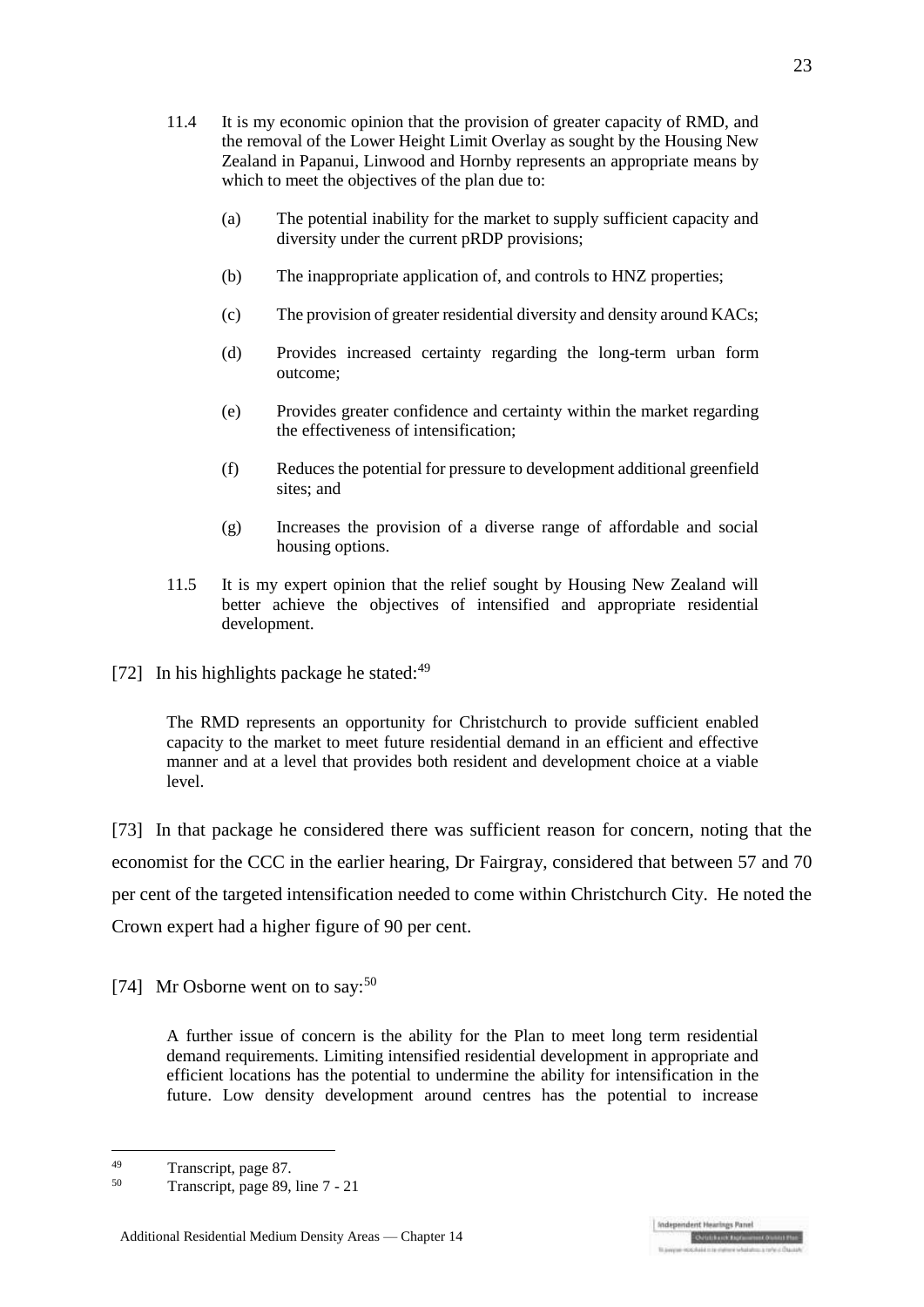improvements, improvement values, thereby reducing long term development viability still further.

That is to say that by allowing some development in an area it has the potential to take away opportunities for denser developments later on. This coupled with the real potential for an overall shortfall of viable capacity is likely to put increasing pressure on greenfield locations for residential development. **This is likely to have significant infrastructure implications for Christchurch city potentially increasing the cost of living and reducing economic efficiency.** [Our emphasis]

[75] Mr Osborne referred to the evidence of Mr Blake and responded as follows:<sup>51</sup>

The evidence presented for Council by Mr William Blake outlines some of the very real issues that relate to enabled versus viable capacity within the market. While I agree with the commercial factors outlined by Mr Blake regarding the development potential I disagree that zoning does not play a fundamental role in this viability.

Zoning essentially changes the value of activity that can occur in a given location thereby changing the value of the land itself and having listened to Mr Blake this morning I would agree that part of that, the relationship between the zoning and the demand is important, however there is, in the market, there is more than simply a recognised demand. There is also a speculative or an expected rise in price. We see a lot of land banking and things like that where the value of land has been pushed up in anticipation of growth rather than the current demand being actually in the market itself.

[76] He was cross-examined extensively by Mr Winchester, but we do not consider that affected his overall conclusions, and it is evidence that we accept.

[77] Mr Osborne was questioned by Dr Mitchell regarding Mr Blake's evidence: $52$ 

- DR MITCHELL: … Mr Blake in his paragraphs 4.9 through 4.11 give the example of residential property in Hornby saying it has got a \$450,000 nominal value, \$25,000 to move the house off, 600 square metres of land meaning that the effective cost of development of the land is \$792 per square metre, if you just accept that those numbers are correct. He then says that is the equivalent land cost of land in Fendalton or places like that and as a consequence his conclusion on that is therefore the highest and best use of the land in Hornby would remain – would be remaining as a single family home. Do you have any comment on that?
- [MR OSBORNE]: I disagree with that. The highest and best use for the piece of land, if you were to rezone that medium density as we have talked about and I believe that Mr Blake agreed, if there is demand for that type of product then the value of that land will go up, and in terms of the value of the land going up, that would reflect the fact that the use that is now on it is in fact higher and better for that piece of land. So the fact that an activity drives land values is exactly what we are talking about in terms of that, and the better the activity, typically, as long as it is appropriate, it drives those values up and it reflects to have better use.

 $T$ ranscript, page 89, line 31–46.<br> $T$ 

Transcript, page 97, line 2–24.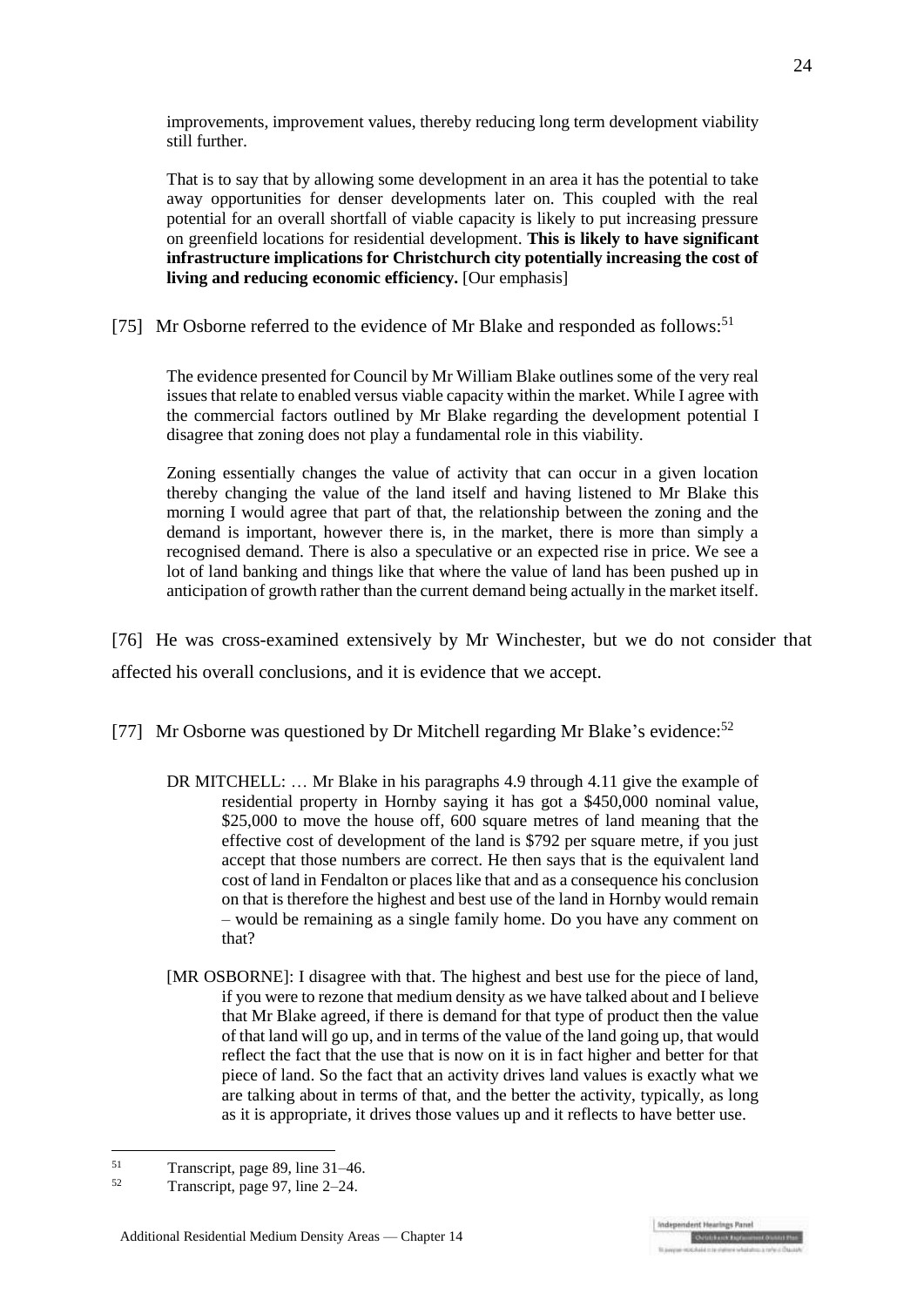- MS DAWSON: … with the Linwood KAC or Eastgate, it is a relatively confined KAC compared with some of the other bigger ones we have been looking at, and we have had evidence around the socioeconomic profile of that area and as in all areas the low percentage of uptake of more intensive development around about it, but if that wider area was zoned RMD, and at some level of realistic uptake of more intensive development, in that community and for that centre, to what extent would that actually make a difference to the economic viability or the economic strength of Linwood KAC?
- [MR OSBORNE]: I think that is a very good question, because it is quite a unique centre in the way that it retains spend especially and I think that has been talked about earlier this morning, that there is a considerable amount of leakage from that and that in itself is a reflection of the quality of the offer that is there. That quality of offer is driven essentially by demand. It is a vicious cycle as it were. Low demand, low quality, and therefore people do choose to shop elsewhere. The propensity for that to actually improve is driven in part not only by decisions that the retailers in the commercial space make in terms of improving that quality, but by the amount of dollars that go into that centre. And even if you are capturing a small amount from a larger pool, you are more likely to get those fundamental shifts. So if you have more population around that area, and even if the same small proportion of that increase is spending there, you are likely to get the quality shift that will in fact entice other people back in, which is what Eastgate essentially needs. It needs the retention of that spend; it needs the retention of the employment to actually fulfil its role in the community.

[79] In relation to the comparison between RMD and RSTD, he accepted that he had not looked at a comparison between the two, but continued:<sup>54</sup>

- MR OSBORNE…but I probably could make comment on the fact that some of the things that are hoping to occur are the agglomeration of sites and so forth in order to make medium density actually viable in this. And I believe under the transitory zone those sorts of heights were not facilitated or provided for, and so the restriction of those heights are likely to go beyond simply just the capacity difference between the two zones, but in fact impact on the viability of development itself and impacting on the viability of development itself, it is likely that a proportion of that zoning will not actually occur or is less likely to occur. I mean we have heard already that the chances of medium density are quite small in terms of their percentage, but that would reduce still further for the transitory zone because a lot of those properties would not be viable without the height.
- MS DAWSON: And was that similar to the answer I think you gave to Mr Winchester so I think I wrote it down. You were answering there in relation to the height restriction was similarly that it would limit both the capacity but also tipping over to a more viability of the redevelopment.

MR OSBORNE: Absolutely, yes.

<sup>1</sup>  $^{53}$  Transcript, page 97, line 32 to page 98, line 17.

Transcript, page 98, line 36 to page 99, line 14.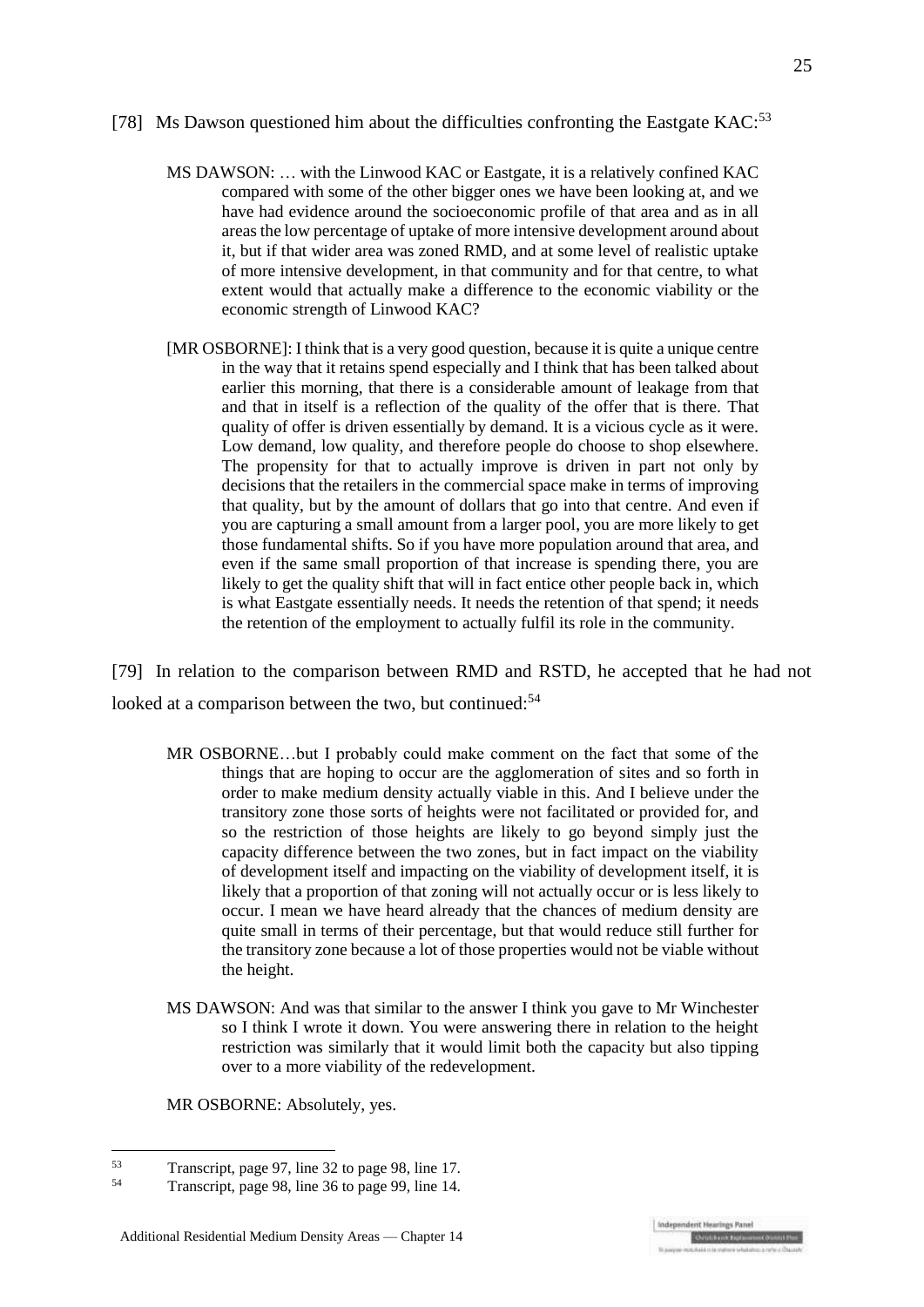[80] Ms Rennie was an urban designer who gave evidence on behalf of HNZC.

[81] Her evidence was that HNZC sought to ensure sufficient RMD capacity to allow for a range of housing choices, increased density of development and the ability to integrate those developments into the community.

[82] Ms Rennie considered, in relation to Linwood East, that the opportunity for residential intensification and comprehensive redevelopment within walking distance of a commercial centre that is also within 3 kilometres of the central city and a range of public transport options cannot be underestimated, particularly in the context of Objective 3.3.1(a) of the Strategic Directions Chapter.

[83] Overall, she considered the policy and rule framework outlined for RMD is appropriate in addressing both existing neighbourhood character and amenity issues in the context of intensification, and in delivering the quality of development anticipated with respect to Policy  $14.1.1.2(c)$ .

[84] In relation to Linwood South and the additional properties sought for inclusion, she appreciated there may be perceived safety concerns in relation to pedestrian connection with Eastgate, but she considered that improvements could be made to the route or alternative connections could be provided to support the wider Linwood South community. She said the additional properties requested on Mackworth Street are consistent with those that have been included in the notified RMD proposal and do not possess any specific characteristics or qualities that would warrant their exclusion.<sup>55</sup> She repeated her comments around Policy 14.1.1.2(c) that she made in relation to Linwood East.

[85] Finally, she considered the 8 metre limit in the lower height limit overlay would result in very little difference between the RMD and RSTD zones.

[86] When asked a question from Ms Dawson regarding the efficacy of built form standards:<sup>56</sup>

MS DAWSON: How confident are you that the built form standards and the urban consent controls are sufficient to address any moderate to even long term

 $^{55}$  Transcript, page 104, lines 9–13.<br> $^{56}$  Transcript, page 112, lines 7–24.

Transcript, page 113, lines 7–24.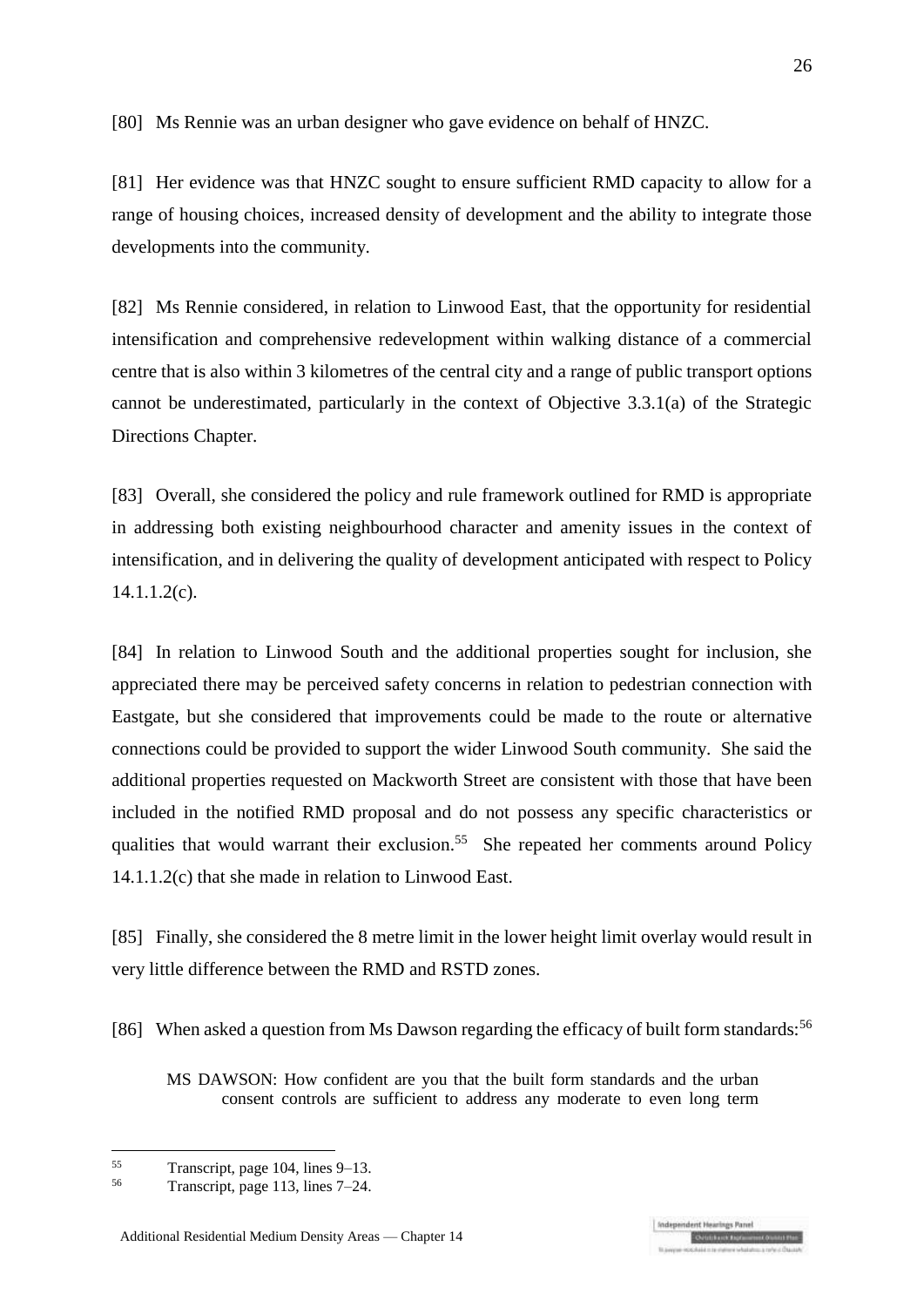impacts that there may or may not be on neighbours as a result of the change over that period of time.

MS RENNIE: I am confident that the activity status, the rule package and the assessment matters combined provide a reasonably rigorous package to assess applications that come forward in the RMD zone. I acknowledge that obviously one or two units will not necessarily trigger RDA but they will still be required to consider the built form standards.

The built form standards have been refined over time following the L3/L4 Plan change, and obviously through the Stage 1 hearing there has been consideration of those built form standards. They cover a range of urban design issues from contextual issues through to relationship between properties in relation to the impacts on the street scene, I am confident that the suite of rules in assessment matters enables the ability to achieve a good urban design outcome.

[87] Ms Huria questioned her about the effect of living next to higher properties if you were in a one storey home:<sup>57</sup>

- MS HURIA: … do you factor into your thinking on these matters what it might be like to be living in a one storey home that you raised your family beside an 11 metre high, intensive dwelling?
- [MS] RENNIE: Yes, I think about that a lot actually, and one of the challenges we have in many of our areas that we are talking about is the housing stock is often one storey in height. **We need to remember that that is not the baseline situation, but that house can be two storeys. It can be … two storeys in terms of height, so we need to balance those considerations against other provisions and other considerations in thinking about character and amenity.**

The built form standards are the way that we manage those situations where we do have a contrast between a one storey house on one side of the fence and potentially three storey units on the other side of the fence.

[our emphasis]

[88] Finally Ms Styles, a planner, gave evidence on behalf of HNZC. She identified the resource management issue with reference to this proposal as a need for provision of housing in terms of capacity, intensification and choice. She pointed out this issue is clearly stated in the Higher Order Documents and within Strategic Objective 3.3.1.

[89] She considered the areas notified as additional were required to meet the Higher Order Documents and to meet the needs for residential household growth set out in the CRDP Strategic Objectives.

<sup>57</sup> 

<sup>57</sup> Transcript, page 114, lines 23–42.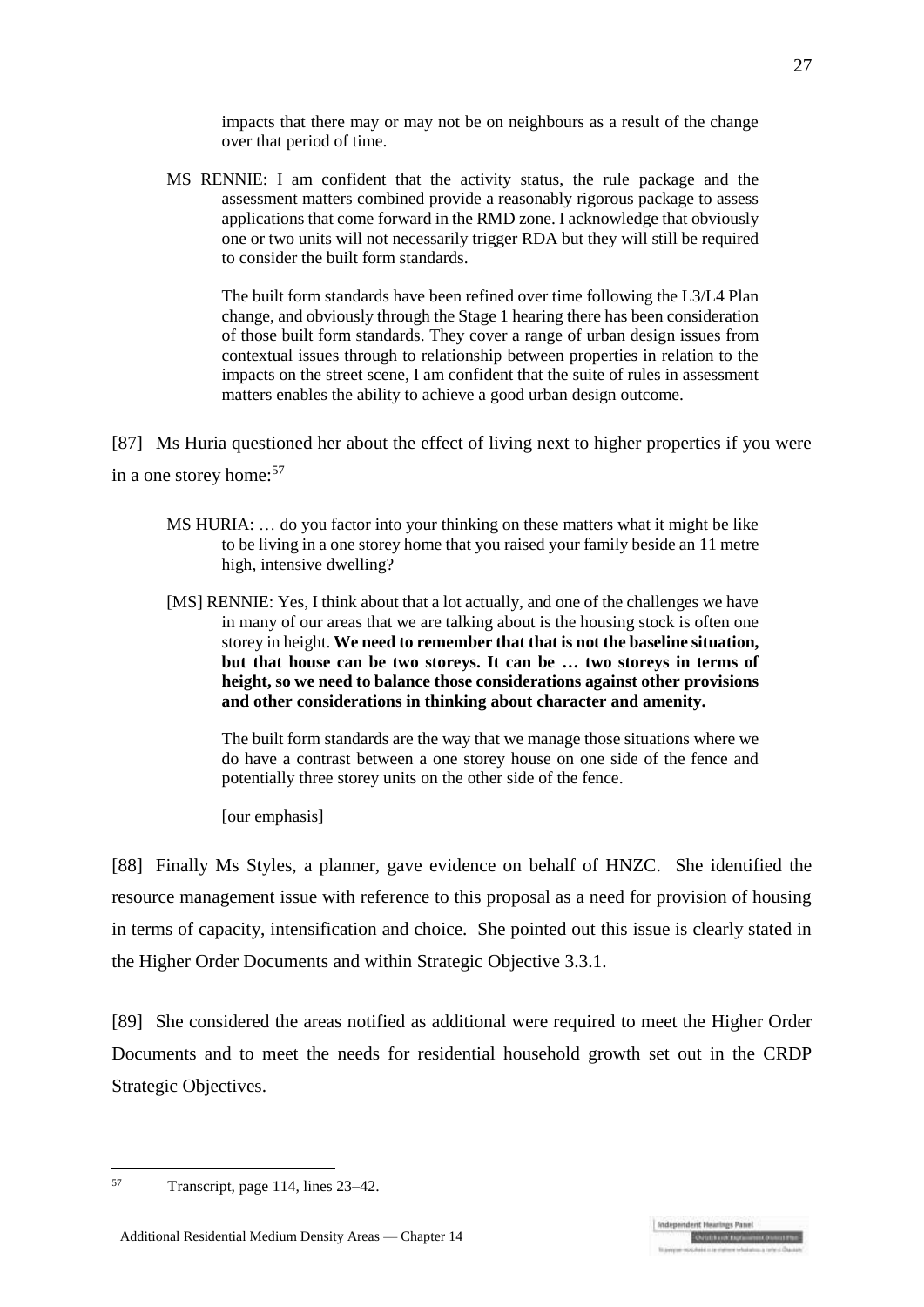[90] In the course of cross-examination by Ms Scott, the witness was asked how she had identified that the notified RMD areas and HNZC's additional RMD areas were consistent with those statutory documents:<sup>58</sup>

- MS SCOTT: Where are your calculations in terms of the numbers?
- MS STYLES: That is not a comment about numbers, that is about the intent of those documents to achieve greater capacity for growth.

[91] In answer to Ms Dawson, Ms Styles confirmed the evidence given by Ms Rennie in relation to built form standards, the rules package, consenting requirements etc., as follows:<sup>59</sup>

- MS STYLES: I believe that they are a comprehensive package, not just of rules but also to direct the process so that together the rules as a package provide for effects being sites, so privacy overlooking sunlight et cetera. They deal with the effects of a development on its area in terms of the way it relates to the street and the wider context, and they also through the activity status of being restricted discretionary, allow a level of assessment, possibly negotiation or discussions, and ultimately the ability to decline an application if it was seen to be creating such detrimental impacts on neighbours or the environment.
- [92] Judge Hassan asked her questions relating to the strategic directions:  $60$ 
	- JUDGE HASSAN: So, then if we look at 3.3.7 which is Strategic Objective 3.3.7, it comes into the equation under the objective, does it not? The objective that we referred to, objective 14.1.1 references this objective, in its first Roman numeral where it says "an increased supply of housing that will enable a wide range of housing types, sizes and densities in a manner consistent with two named objectives, one of which is 3.3.7".

Now, the Council cross-examination on this objective has tended to focus, I think from memory, on B and F, is that right? Is it H? You had a question on H and you had a question on, I think, B. Do you recall those from Ms Scott?

MS STYLES: I recall H, I am not sure that she referred B.

JUDGE HASSAN: So, just looking up a bit from H though, is D relevant?

MS STYLES: Very much so.

JUDGE HASSAN: Why?

MS STYLES: It is my opinion, having read those documents and looked at these areas, that they are consistent with the intent of those provisions.

 $58$  $^{58}$  Transcript, page 124, line 37–43.<br> $^{59}$  Transcript, page 126, lines 20, 28

 $^{59}$  Transcript, page 126, lines 30–38.<br> $^{60}$  Transcript, noge 129, lines 1.22.

Transcript, page 128, lines 1–33.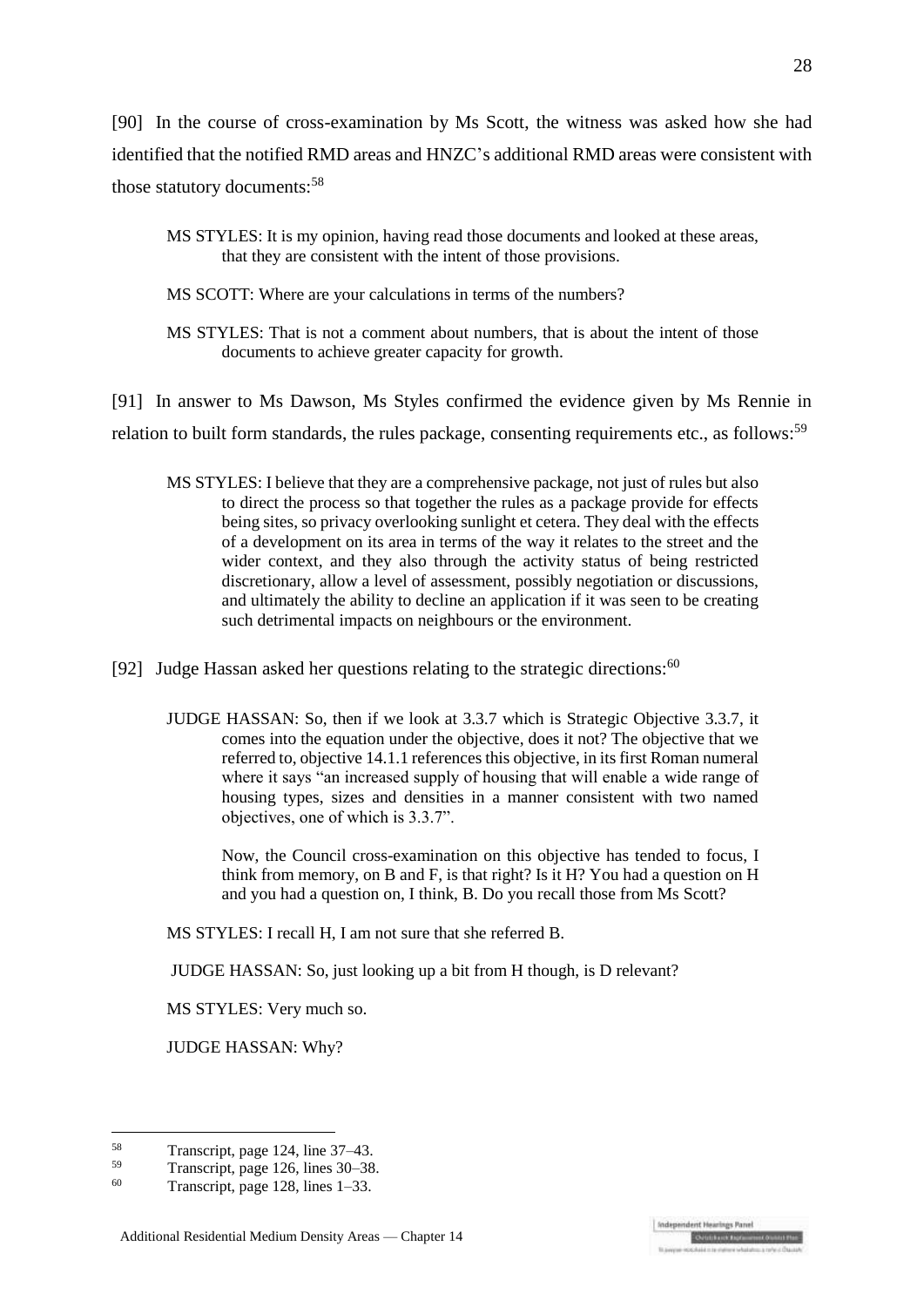MS STYLES: Because that is about providing housing development opportunities specifically around key activity centres which is exactly what we are looking at here.

JUDGE HASSAN: What about E, is that relevant?

MS STYLES: Yes.

JUDGE HASSAN: In the same way, is it?

MS STYLES: Correct.

[93] In relation to Linwood, we prefer the evidence of the HNZC witnesses to that of the CCC.

[94] Dealing first with Mr Norton, some of the areas in Linwood identified as RMD do not appear on the hazard maps or are mapped as FMA. It is said to be reliant upon new modelling of which we have received no evidence. We understand Mr Norton's final answer to the Chair to be that he accepted that the hazard rules deal with the situation we are concerned with. In any event, in closing for the Natural Hazards Stage 1 hearing, the CCC's legal submissions stated:<sup>61</sup>

It is submitted that the evidence has demonstrated that the models which underpin the approach to flood hazard mapping and the application of related controls in the pRDP are appropriate and fit for purpose.

[95] We have heard no evidence in this hearing to suggest that submission, which we accepted, was incorrect. We accept it again. We acknowledge the Council submission in closing that in our Decision 10: Residential — Stage 1 we relaxed built form standards. The Council said this led them to look at flooding issues again. While that is correct, we are satisfied that the various flooding provisions adequately guard against the issues raised by Mr Norton.

[96] We agree with Ms Oliver's position that merely satisfying the criteria within 14.1.1.2(a) is not sufficient in itself. There are clearly wider considerations to take into account. That fact is made clear by reference to the Higher Order Documents. Our concern is that the CCC witnesses and Mr Winchester in re-examination focused only on some of those.

[97] Clearly, the starting point is the Strategic Directions Objective 3.3.1(a). We note that that objective requires all other objectives in the chapter to be expressed and achieved in a

<sup>61</sup> Closing submissions for CCC (Chapter 5: Natural Hazards), 18 March 2015, at paragraph 6.3.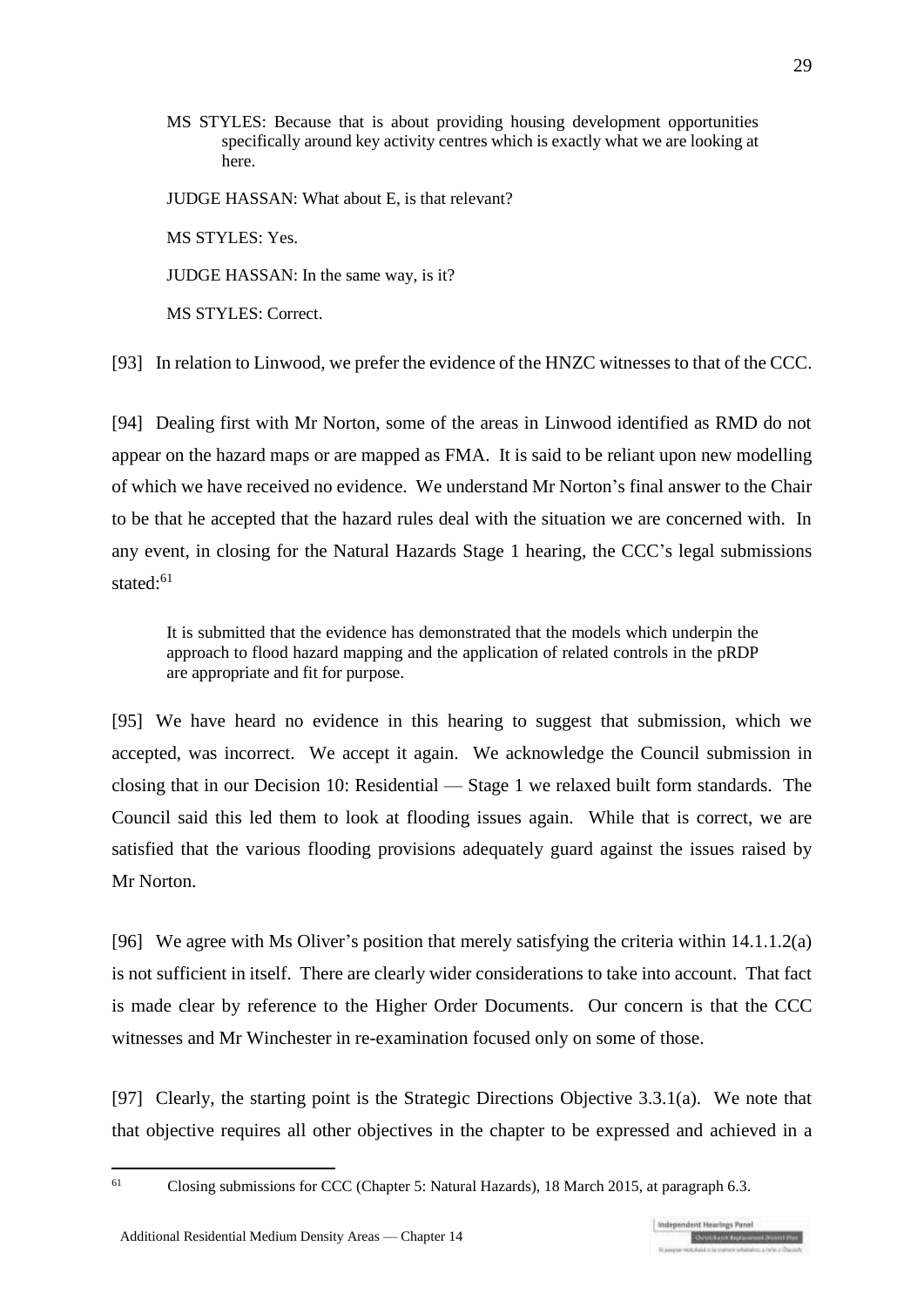manner consistent with that in Objective 3.3.2. We also note that all objectives and policies in all chapters of the plan are to be expressed and achieved in a manner consistent with the objectives in Chapter 3: Strategic Directions.

[98] Objective 3.3.4 sets out the targets, while 3.3.7 is an objective relating to urban growth, form and design. We do not consider that the various subheadings within that objective are matters to be read in isolation. They are all important, and where relevant, carry equal weight. The CCC witnesses and Mr Winchester seem to have ignored clauses (d) and (e), which are just as relevant as the matters referred to, that seems to support the position of CCC.

[99] We were somewhat surprised by Ms Oliver's evidence that a social impact assessment needed to be carried out for Linwood before any rezoning took place. This was slightly contradictory with her recommendation of RMD for other parts of the city in any event. The first reason is we would have expected the CCC to be familiar with the requirements of the residents of the area, particularly as it was described by a number of witnesses as a deprived area. Secondly, there is no evidence to show that Linwood is somehow unique within the Christchurch urban area in regard to demographics. There are undoubtedly other deprived areas as well. Thirdly, Ms Oliver herself accepted that given the demographics of the area there was a need for smaller housing choices. Overall, we consider the approach taken by CCC does not give enough weight to the need set out in 3.3.4(b) for a range of housing opportunities:

… to meet the diverse and changing population and housing needs of Christchurch residents, including:

(i) a choice in housing types, density and locations; ...

[100] We also do not accept Ms Schröder's evidence where she identifies areas as appropriate for RMD but is hesitant to support rezoning because of the settled current stock of housing. For that she relied on Mr Blake's evidence. However, as noted earlier, he did not take issue with our statement, "Given those factors, we find on the evidence that it is better to take a prudently generous, rather than a barely sufficient, approach to the provision of RMD zoning." He also accepted that if Christchurch was to meet its intensification arguments there was probably a need to zone more RMD rather than less, because of the low yield. Frankly, that undermines Ms Schrӧder's evidence and we do not accept the hesitancy she displayed as being justified.

dent Hearises Panel

**Children's Explanation COV**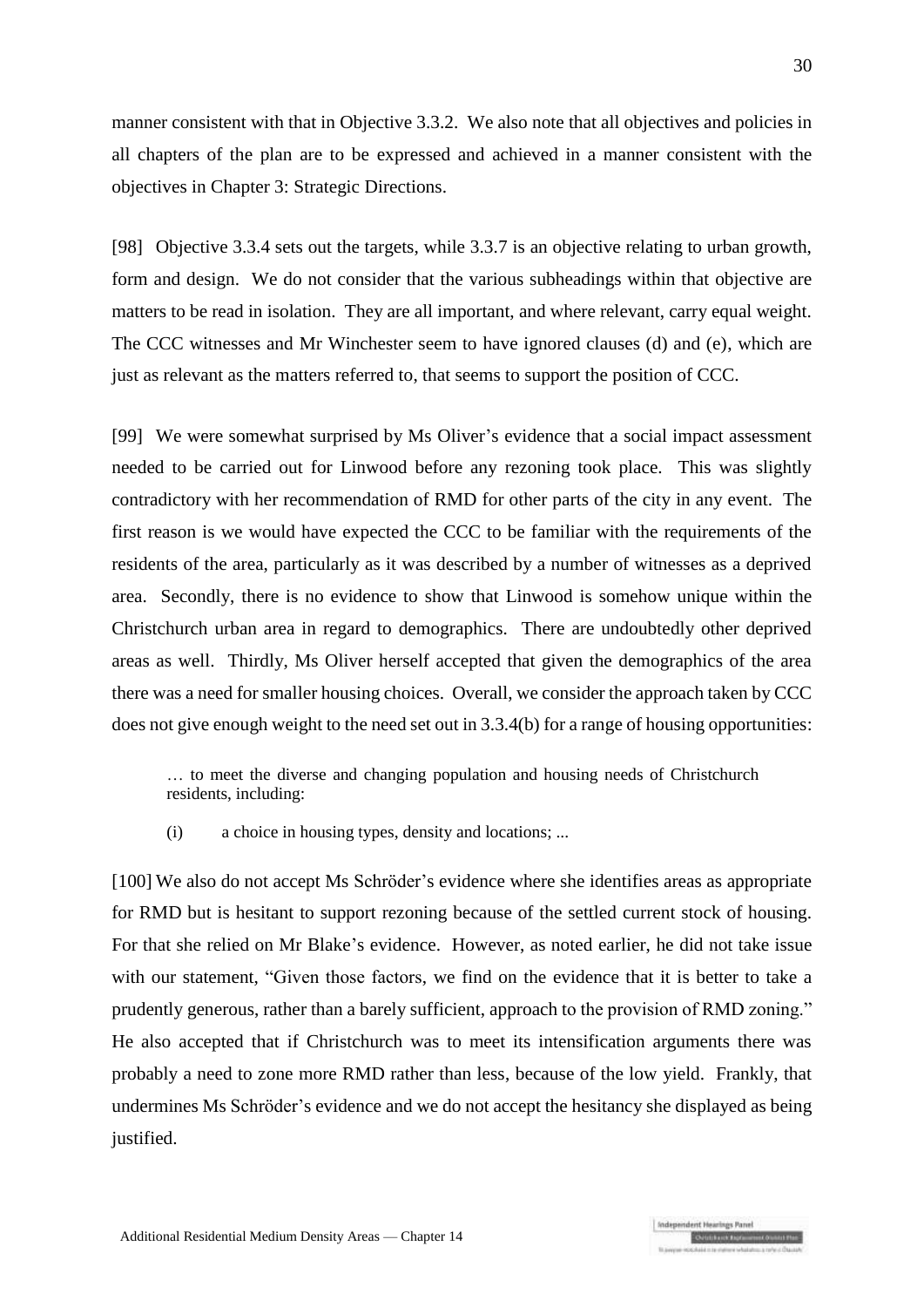[101] Before concluding this matter, it is appropriate we consider the community submissions we received in relation to Linwood. We note that none of those submitters called expert evidence to support their case.

[102] The first was Mr Davies on behalf of the Hagley/Ferrymead Community Board (RMD104, RMD-FS16). His Board's concern was that it was a sprawling suburb and that there are already some more densely populated areas for a range of reasons, with single young individuals with a lot of house sharing and flatting. This led to social problems. It was his Board's view that increasing the density of housing could see a potential for these social problems to be "enhanced". We presume he meant increased. He stated that there were fears that the intensification of Eastgate could lead to a ghetto-like situation, and because there was little home ownership in the area, developers would have an opportunity to capitalise on the rezoning. He also expressed concerns about infrastructure and referred us to page 33 of our Stage 1 decision (presumably to [102]) relating to what we had been told by Ms O'Brien, that even if an infrastructure upgrade for a certain area was not in the upgrade programme, the CCC would still look to programme it "if the District Plan identified further intensification there" and to "programme the upgrade accordingly to meet those growth pressures".<sup>62</sup> It appeared he had concerns that the Council would not meet those obligations or, alternatively, if they did other areas may miss out.

[103] In answer to questions from the Panel he accepted that good urban design was an important response to the risk from what he described as a "ghetto". In explaining to Judge Hassan what he meant by that, he stated it was a higher intensity of poverty which would lead to social problems such as drug abuse and domestic abuse.

[104] In answer to the Chair, he accepted that those were issues for his community. He also recognised that his community needs assistance. Finally:<sup>63</sup>

SJH: Well I understand that but the two go hand in hand because the higher order documents tell us we must give effect to that. I am just wondering though that if this was done properly and the Council would have controls because it is restricted discretionary activity so three units or more, and given what you heard this morning that it is not going to happen overnight it is over a considerable period of time, could it not be a benefit to your community?

1

 $^{62}$  Decision 10: Residential — Stage 1 at [102].

Transcript, page 134, line 45 to page 135, line 10.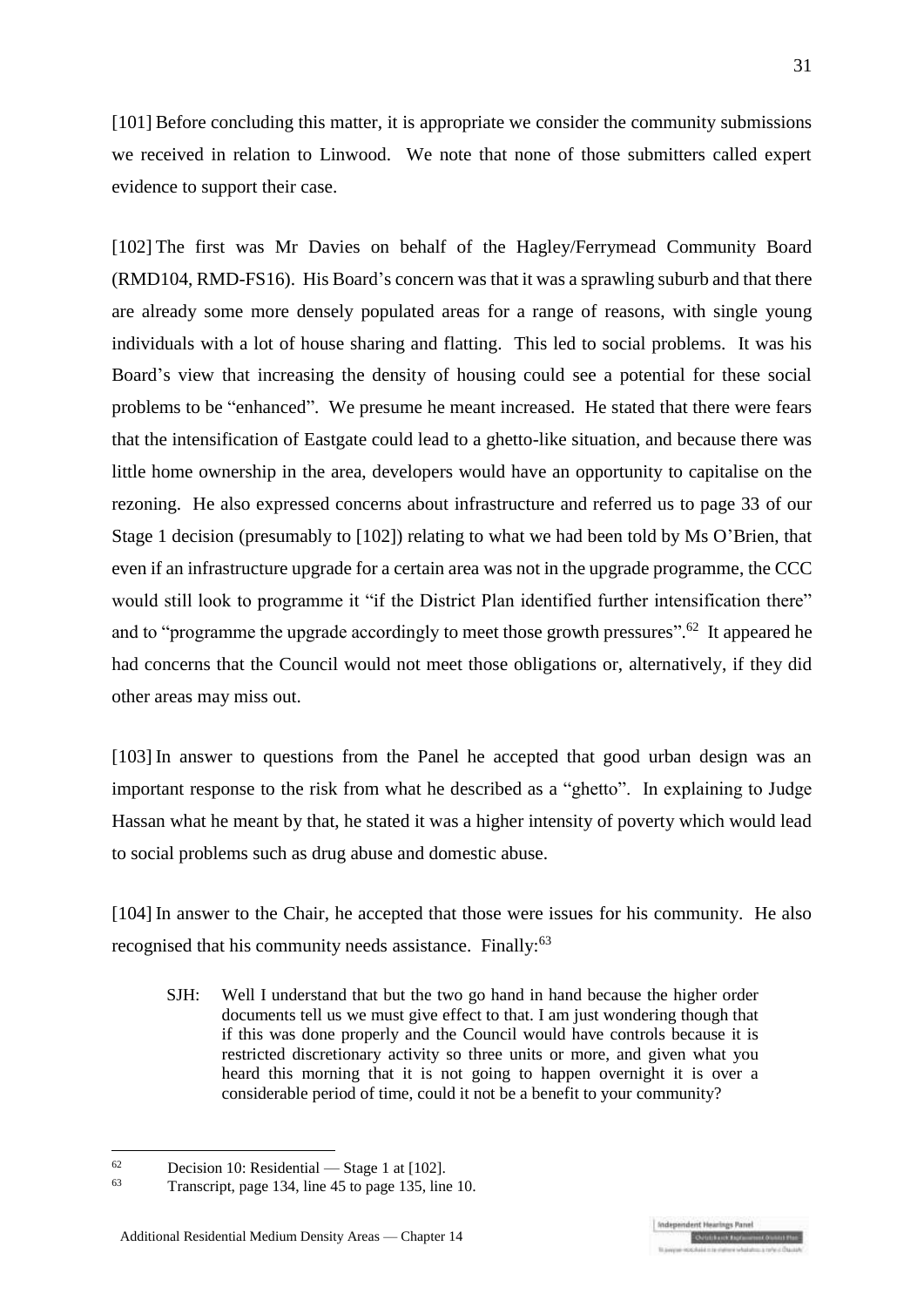#### MR DAVIES: As I stated I think that yes, I think that if the development is [done] well, if there was good urban design, if we saw money put in to cater for that but I also do not hear evidence of that being an essential to development.

[105] Next, Ms Penno gave evidence on behalf of a friend, Ms Beecroft, who was overseas. Ms Beecroft (RMD78) was a freehold homeowner in the suburb, and had been a resident for 20 years. She did not think the suburb was up to absorbing the effects of rezoning and the types of development that would ensue with RMD. She considered it would cause adverse effects in Linwood, although recognising that some development was needed in Linwood. In answer to the Panel Ms Penno, on her behalf, stated:<sup>64</sup>

I do not think I am misrepresenting her to say yes, I think she would agree with that. Her main concern is quality of those multi-unit dwellings.

[106] We are quite satisfied in the evidence we heard in this chapter, and earlier, that the Eastgate KAC is the one that requires the most assistance in Christchurch. The areas that we required to be notified were originally included, but taken out by Councillors. While we have received more information regarding Papanui which would explain the reasoning for this, we do not have that benefit for Linwood. We are well satisfied that not only the KAC, but the surrounding areas, represent a deprived area that requires support from the Plan. It has also been conceded that it requires different housing stock, a greater choice of housing stock, and modernised, warm, insulated and dry houses. These include the need for a greater number of small houses.

[107] We noted above the KAC criteria on its own is not enough, but if one considers the Strategic Directions and the Higher Order Documents that informed and gave rise to those Strategic Directions, we are quite satisfied that they all require that there is additional RMD needed in Christchurch, with a particular need in this area. We are satisfied in this particular area that if it is carried out in accordance with the objectives, policies and rules, and with the height limits we will turn to, it gives a significant opportunity for the rejuvenation of the area. We note that any significant development will be RDA, which will give the Council control to ensure the requisite quality is met. We consider that activity status ought to allay the community concerns expressed by the submitters.<sup>65</sup>

<sup>64</sup>  $^{64}$  Transcript, page 140, lines 43–45.<br> $^{65}$  We also beard from Philip Ma'amu

<sup>65</sup> We also heard from Philip Ma'ama'a Faletanoai-Evalu (RMD124) and Christian Jordan (RMD91), who expressed similar concerns.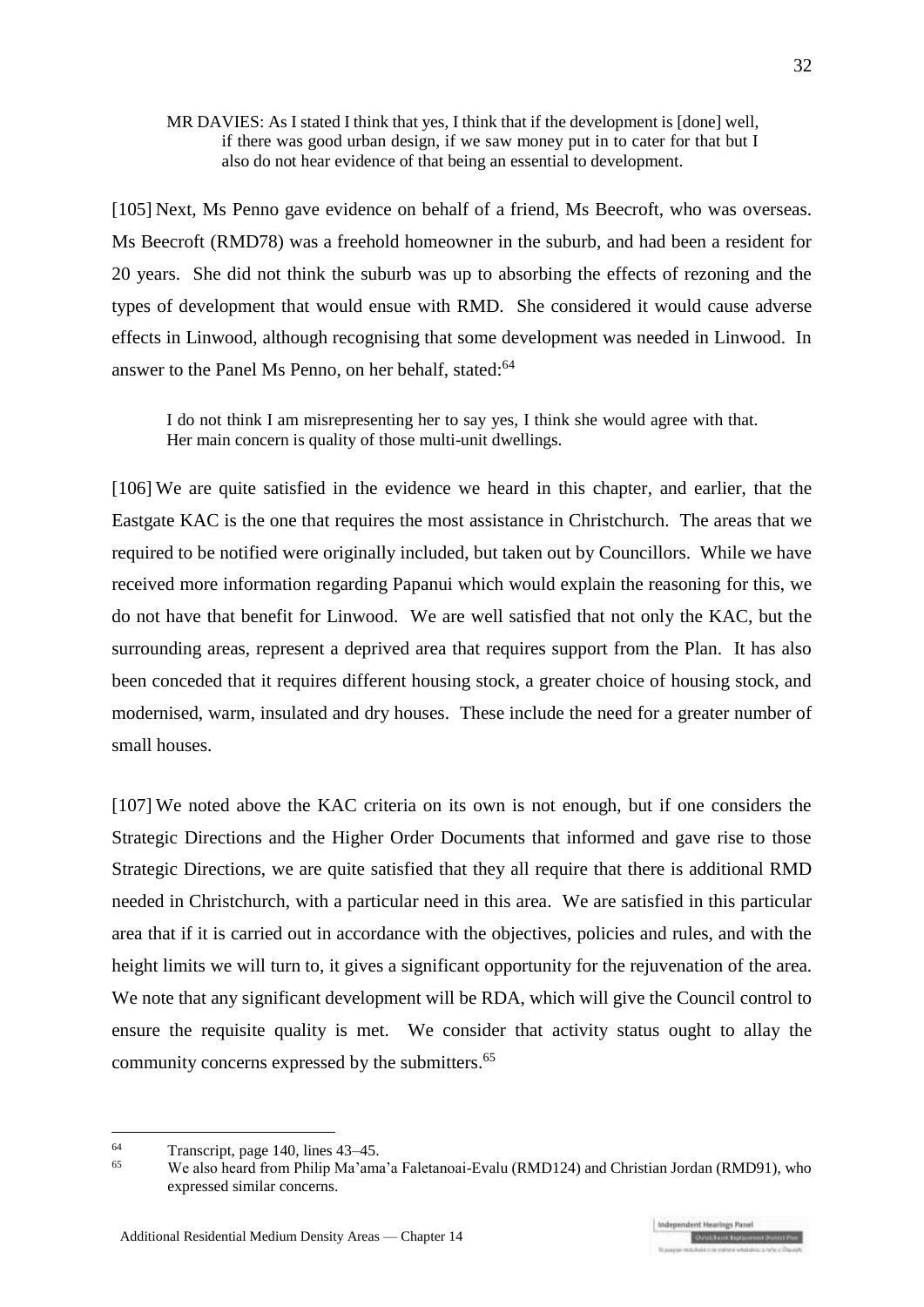[108] We have rejected the evidence of the Council witnesses opposing RMD in this area, and accepted the HNZC evidence. On the basis of the evidence, and for reasons that we set out later in relation to scope at [\[127\]](#page-35-0)[–\[140\],](#page-38-0) we rezone all the areas as notified, in addition to those areas also sought by HNZC in its submission (also noting that this decision will amend our Decision 10: Residential — Stage 1, which was to zone the sites Residential Suburban Density Transition). 66

### **Hornby**

[109] The Council's opening legal submissions supported RMD zoning for the notified areas, with four exceptions as follows:<sup>67</sup>

- (i) Hornby North West Moffett Street
- (ii) Hornby West Parker Street, Foremans Road and Steele Street
- (iii) Hornby South East Brynley Street
- (iv) Hornby South East Trevor Street, Amyes Road and Blankney Street

[110] In closing legal submissions, the Council re-confirmed its position in submissions.<sup>68</sup> However, the revised planning maps attached to the closing legal submissions still continued to show the notified properties on Brynley Street as being retained, as well as additional areas on Brynley Street being proposed.<sup>69</sup> It also showed the notified areas in Trevor Street and Amyes being retained, but recommended deleting RMD for the sites fronting on to Blankney **Street** 

[111] Ms Oliver was questioned by Ms Dawson about the inconsistency in the evidence:<sup>70</sup>

<u>.</u>

MS DAWSON: All right. So now just one other question about the Hornby, the Amyes Road, Brynley Street area where on, I mean, I think on one of your plans you show that you do recommend most of the notified rezoning in that area, plus some more. And although you have commented that it is a bit sporadic, it is just

<sup>66</sup> 75, 77, 77A, 77B, 77C and 79 Mackworth Street, Linwood

 $^{67}$  Opening submissions for the Council at 5.1.

 $^{68}$  Closing legal submissions at 3.1

<sup>&</sup>lt;sup>69</sup> As sought in submissions from Harrison (10), Sun (72) and Lau (77)<br><sup>70</sup> Transmitt, page <sup>71</sup> line 4

Transcript, page 71, line 4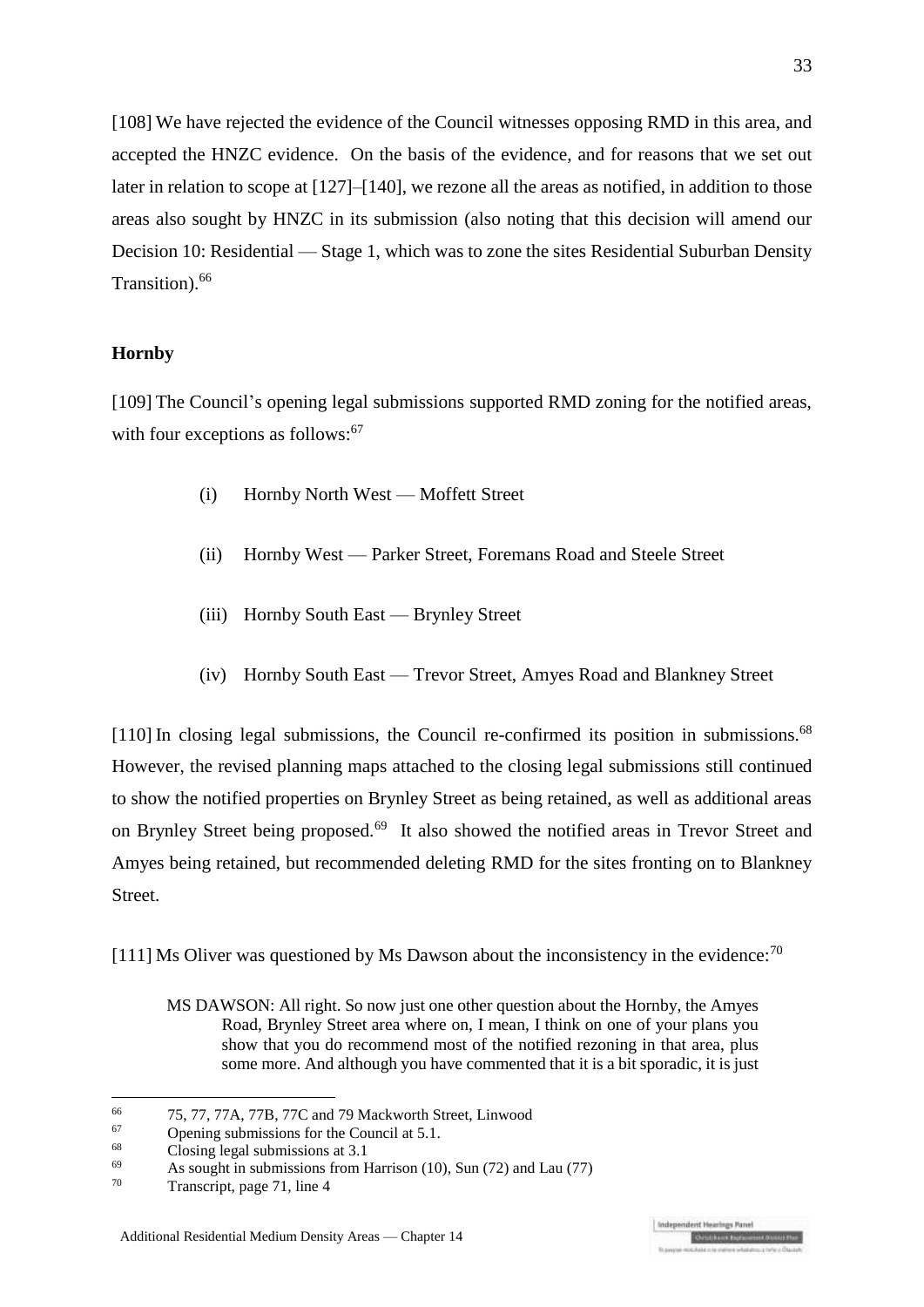separated out from the RSDT, and there could be a lot more there in time, are you still recommending that that be a start as you have shown on your plans?

MS OLIVER: Yes. I admit my evidence might be slightly misleading. I can support both approaches. I could support  $- I$  do think they are appropriate but it is the wider block. So you could either rezone them as a catalyst to a way of fixing up the boundary or the urban form in this area.

MS DAWSON: Yes.

MS OLIVER: So that would hopefully encourage a future plan change or urban regeneration plan. I don't know, whatever potential in this area, yes, or don't rezone it and just wait for a future plan change to look at it as a more consolidated block.

[112] We heard evidence from Mr Perry (RMD17) who resided at 524/4 Springston-Rolleston Road. He was a trustee in respect of the ownership of 72 and 72A Amyes Road. He opposed RMD on the grounds of traffic congestion; poor standards of maintenance and low architectural merit of existing multi-unit dwellings in the area or nearby affected areas; and he gave examples of responsible and attractive single-level development in the affected area. He considered there would be loss of amenity and light to existing households. He also considered it would impact on the value of his properties and the rents he received from them.

[113] He also called evidence from a real estate agent, Mr Robert Paton. His evidence was to the effect that RMD zoning would lead to very significant loss of value of Mr Perry's properties. Mr Paton claimed to be an expert witness. He had no expertise in any relevant area. He accepted the views he expressed were essentially a lay opinion. His evidence was of little assistance to the Panel.

[114] We also received evidence from Mr Houliston. He spoke to his submissions, speaking to problems he considered existed where intensification takes place, such as upsurge in crime, alcohol and drug fuelled violence, and graffiti. He also spoke of noise pollution, restrictions of sunlight and increasing difficulties of traffic. He said this was especially so as he was near Hornby Mall. He also expressed concerns as to the effect of climate change.

[115] Turning to the merits of what is proposed, we accept the Council's evidence and agree to deleting the notified areas on Moffett Street, Foremans Road, Steele Street and Parker Street.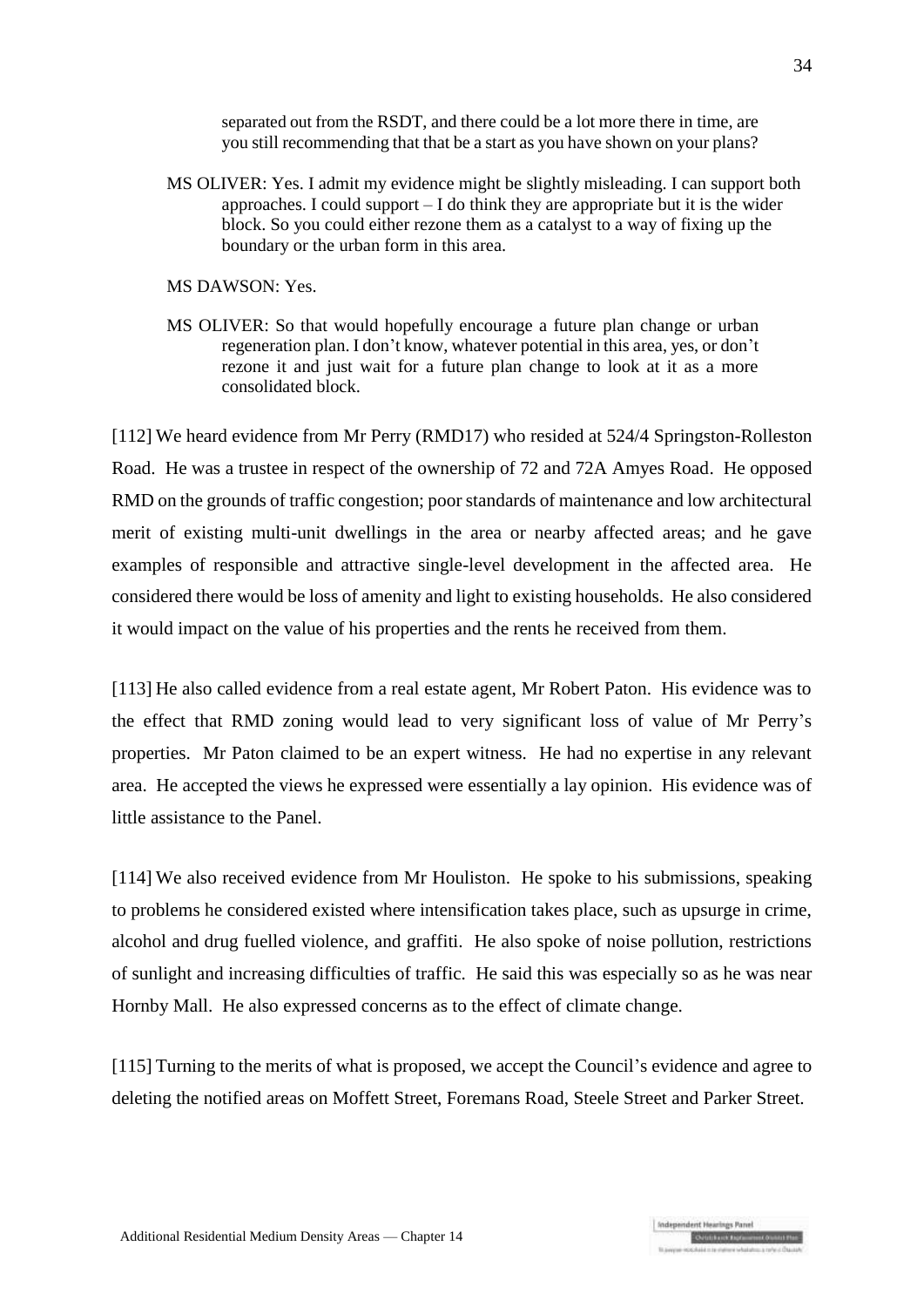[116] We find that the rezoning of the nine sites as notified on Brynley Street, along with most of the sites recommended by Ms Oliver (36, 38, 40, 42, 44, 46, 48, 50, 52 and 56 Brynley Street) will not create an anomalous pocket. This is particularly the case when combined with the additional sites proposed in Amyes Road and Trevor Street which all surround Branston Intermediate School (we will address Blankney Street shortly). For the reasons that we set out later in this decision, we do not consider that there are issues as to scope or natural justice. We do note for those additional sites on Brynley Street that were not notified as RMD, but which we proposed to rezone, this decision amends Decision 10: Residential — Stage 1 which zoned the sites Residential Suburban.

[117] We do not consider that, at this stage, the addition of 60 and 66 Brynley Street is appropriate. This would create an unusual zoning pattern along Brynley Street to the southeast of its intersection with Trevor Street, albeit that the character is one with multi-units. Under the current circumstances we decline the submissions of John Sun (RMD72) and Ki Lung Lau (RMD77). However, that is not to be taken that this area should not come under closer inspection in the future as to appropriateness of zoning RMD along that block.

[118] We agree to re-zoning the sites as notified along Amyes Road. These sites span both sides of the road and we consider their inclusion appropriate. However, as recommended in the planning maps in the Revised Version attached to Council's closing submissions, we agree that rezoning the pocket of RMD proposed along Blankney Street at this stage would create an inconsistent urban form in that area. Similar to our assessment in relation to Brynley Street, this does not mean that a wider review of RMD in that area at a later date might consider that more extensive RMD zoning along Blankney Street is appropriate.

[119] In summary, in relation to the Amyes/Blankney/Brynley/Trevor Street area, we concur with the revised zone maps attached to Council's closing legal submissions, except for the recommended rezoning of 60 and 66 Brynley Street, which we do not agree to.

[120] HNZC sought additional zoning of RMD at 23, 25, 27, and 29 Amuri Street, and 24, 26, 28, 30, 32, 34, 34A, 36, 38, 40, 42, 44, 46, 48, 50, 50A and 52 Gilberthorpes Road. The Council agreed to these areas in principle, and they are included in the Council's revised maps attached to its closing legal submission as an accepted addition to RMD. On the basis of that agreement, we also find RMD to be appropriate. For the reasons that we set out later in this decision, we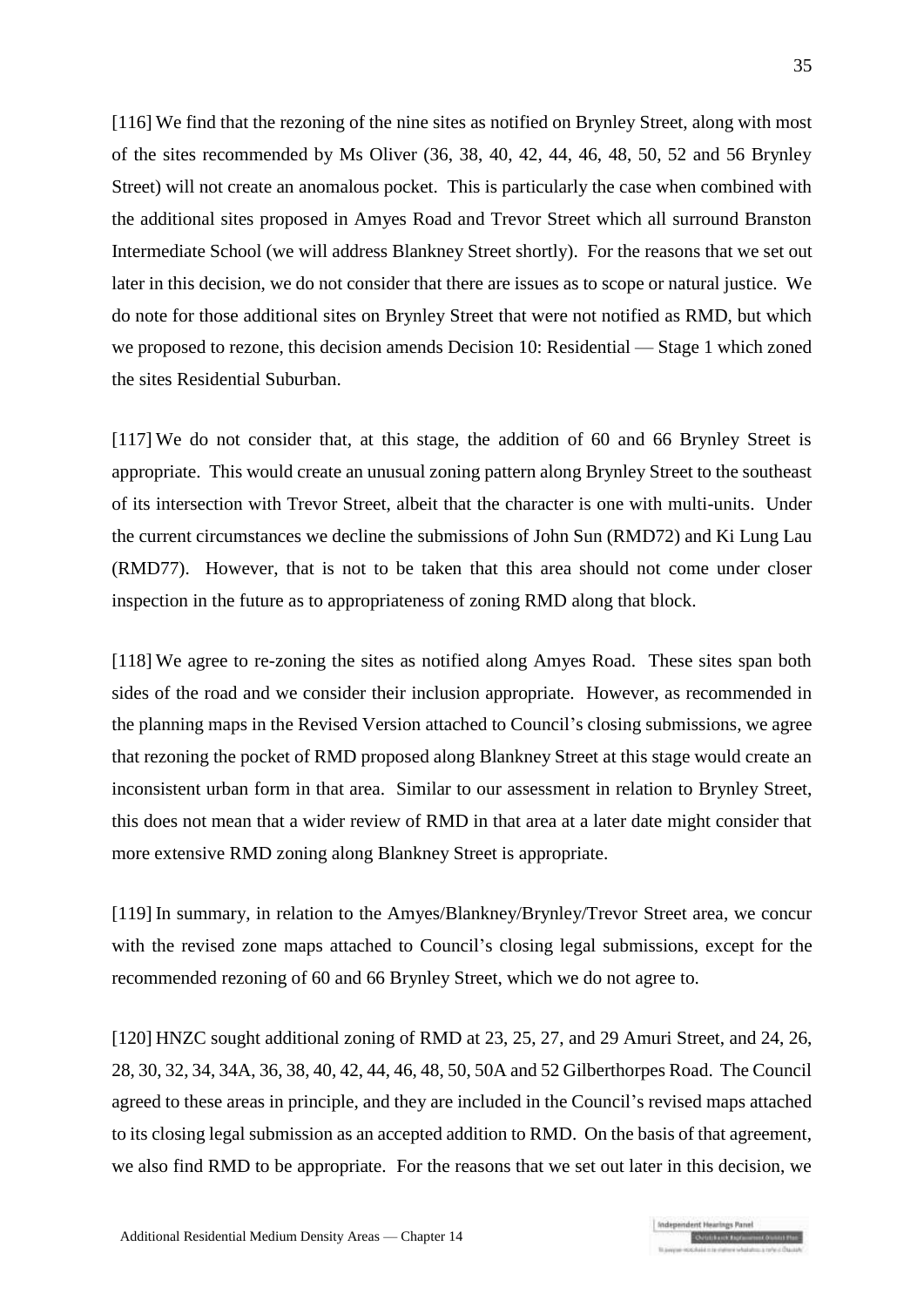do not consider that there are issues as to scope or natural justice. We note that this will require us to replace the zoning maps that were decided in Decision 10: Residential — Stage 1.

[121] In relation to those remaining areas notified in Hornby, we agree that that RMD is appropriate and so rezone them.

## **Height limits for RMD covering previous Living 1 and 2 zones**

[122] This matter arose in the context of an application to the Panel for a supplementary decision to Chapter 14: Residential — Stage 1.

[123] In that hearing the Council had sought a height limit of 8 metres for previous Living 1 and 2 zones, as well as central Riccarton. In this hearing they sought that same provision, but accepted if agglomeration of sites gave rise to a 1500m² site, the height limit could be 11 metres.

[124] In the course of that hearing, discussions took place and those provisions were accepted and agreed between CCC, HNZC and the Crown. It is covered by our supplementary decision<sup>71</sup>

[125] There is no basis to apply different rules for the Papanui North, Linwood and Hornby areas, and those general height limit rules will apply here too. What it means is that there is also a significant incentive for developers to agglomerate land, which everyone agrees leads to a better urban design outcome.

### **Scope issues**

[126] As noted earlier, HNZC before our direction for notification had taken place, approached the Council and then the Panel to add in some additional land for RMD zoning. At that request we did so, and no scope issues arise.

<span id="page-35-0"></span>[127] However, in the lead up to, and during the course of the hearing, HNZC requested that we rezone as RMD two small areas in Linwood and in Hornby. The area in Linwood related

Decision 31: Residential — Stage 1: supplementary maps decision.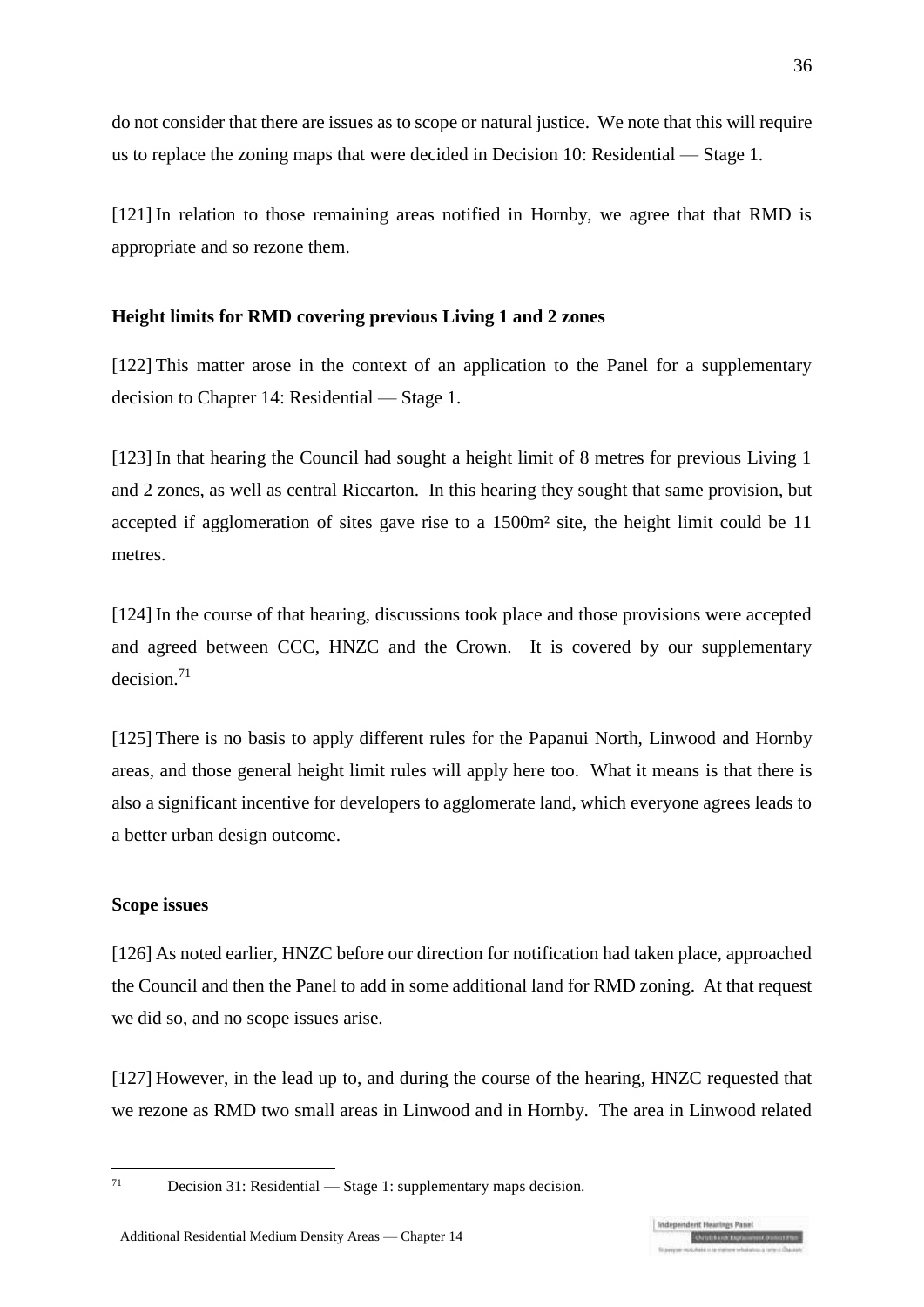to six HNZC properties in Mackworth Street. In Hornby it related to 21 properties in Amuri Street and Gilberthorpes Road. Similarly, the same issue arises in relation to 10 sites on Brynley Street sought in the submission of Brett Harrison (RMD10).

[128] The Council raised questions of scope in regard to this, which was not addressed in closing by counsel for HNZC or any other submitter. HNZC has since been granted leave to file a supplementary closing.<sup>72</sup> This reiterated a number of factors: that they were immediately adjacent to notified areas in Hornby and Linwood; met the criteria of Policy 14.1.1.2; were supported as being appropriate for RMD by the Council; did not possess any specific characteristics from an urban design point of view that prevented rezoning; were confirmed by the Council's infrastructure experts as not being subject to any impediments in terms of infrastructure; and being confirmed by Mr Norton as appropriate for rezoning from a stormwater perspective.

[129] While the Council supported the rezoning of these properties as RMD on the merits, they questioned whether there was scope for the Panel to consider the matter. They pointed out that HNZC approached the Panel for additional areas to be notified (that did not include these two areas), and this was acceded to and, in due course, notified. The Council took the view that there was a risk that people potentially affected by the proposal could be denied an effective opportunity to participate in the plan change process.

[130] The parties were in agreement that the case offering the most assistance was that of Kós J in *Palmerston North City Council v Motor Machinists Limited*. <sup>73</sup> In that decision Kόs J endorsed the two-step approach taken by William Young J in *Clearwater Resort Limited v*  Christchurch City Council.<sup>74</sup> There, the Judge stated:<sup>75</sup>

On my preferred approach:-

- 1. A submission can only fairly be regarded as "on" a variation if it is addressed to the extent to which the variation changes the pre-existing status quo.
- 2. But if the effect of regarding a submission as "on" a variation would be to permit a planning instrument to be appreciably amended without real opportunity for participation by those potentially affected, this is a powerful

 $72$  $\frac{72}{73}$  Memorandum of counsel for the Council, 28 July 2016.

<sup>73</sup> *Palmerston North City Council v Motor Machinists Limited* [2013] NZHC 1290.

<sup>74</sup> *Clearwater Resort Limited v Christchurch City Council* HC Christchurch AP34/02, 14 March 2003.

At  $[66]$ .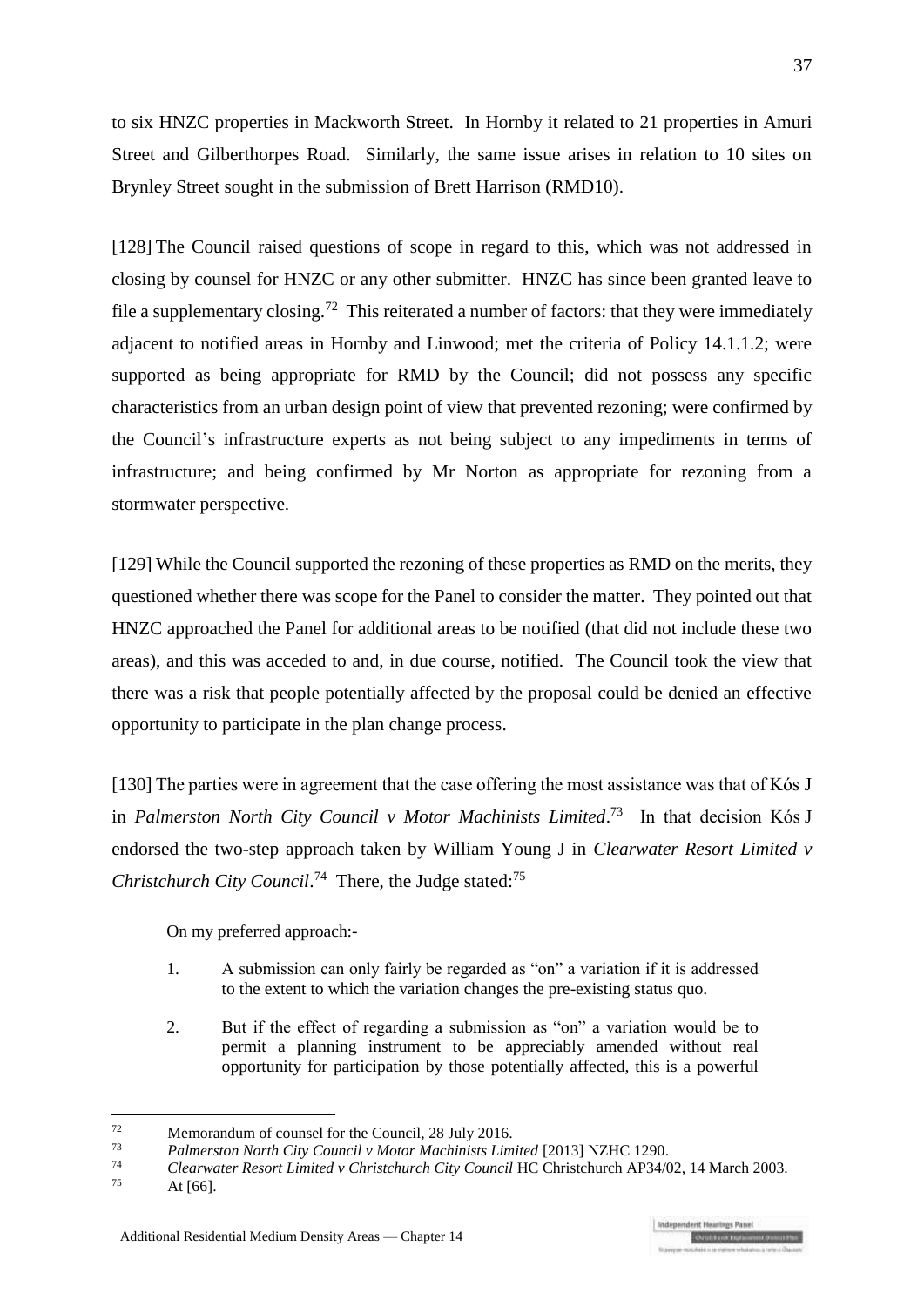consideration against any argument that the submission is truly "on" the variation.

[131] Kós J elaborated on this by suggesting questions that may assist in determining the issue:<sup>76</sup>

- (i) whether the submission raised matters that should have been addressed in the s 32 evaluation (if so then it is not likely to fall within the ambit of the plan change); and
- (ii) whether the management regime for a particular resource (here, a specific lot) is altered by the plan change. If it is not then a submission seeking a new management regime may not be "on" the plan change.

[132] Although the s 32 report specifically listed the sites for evaluation as notified, HNZC submitted that the assessment carried out is equally relevant to some areas directly adjacent to the notified areas, in that: $77$ 

- (a) Meet the locational criteria set out in Policy  $14.1.1.2(a)$  and (b);
- (b) Are incidental extensions of zoning; and
- (c) Would not require substantial changes to the section 32 evaluation.

[133] HNZC then referred again to *Motor Machinists*, and Kós J's statement:<sup>78</sup>

… the Clearwater approach does not exclude altogether zoning extension by submission. Incidental or consequential extensions of zoning changes proposed in a plan change are permissible, provided that no substantial further s 32 analysis is required to inform affected persons of the comparative merits of that change.

[134] We agree with the HNZC submission that the small increase of the RMD zoning covering HNZC properties in Linwood and Hornby would not require substantial further analysis to inform the merits of the change. We are satisfied the contents of the s 32 report apply equally to these HNZC sites which meet all criteria in Policy 14.1.1.2.

 $76$ <sup>76</sup> *Motor Machinists* at [81].

<sup>77</sup> Supplementary closing submissions for HNZC at 11.<br> $\frac{78}{12}$  At 1911

At  $[81]$ .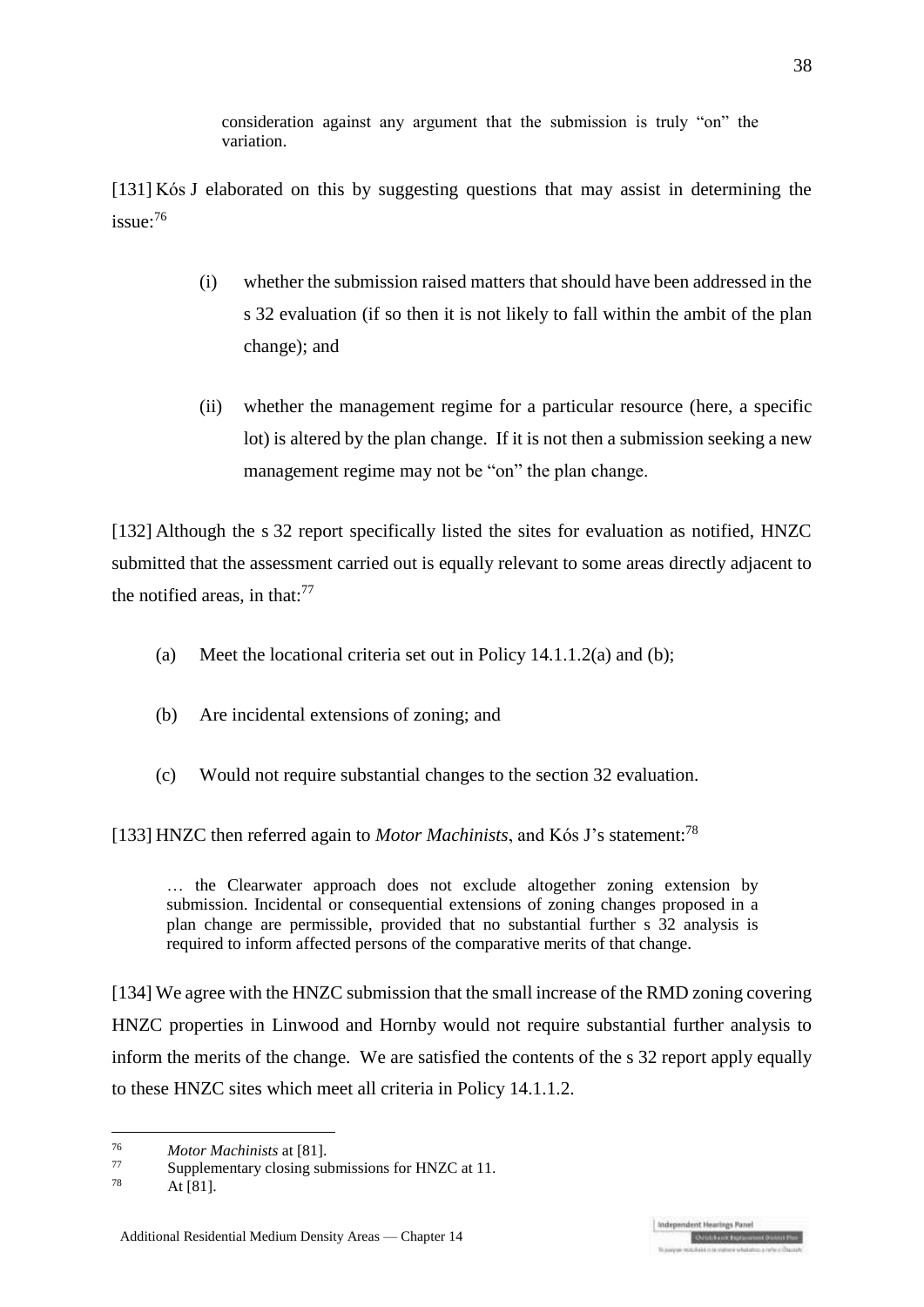[135] We note that the land is immediately adjacent to the notified areas and meet the locational requirements of Policy 14.1.1.2. We are satisfied that this meets the first limb of the test as it addresses the extent to which the pCRDP changes the status quo.

[136] Further, in *Motor Machinists*, Kós J stated:<sup>79</sup>

Plainly, there is less risk of offending the second limb in the event that the further zoning change is merely consequential or incidental…

[137] HNZC submitted that the inclusion of these two small HNZC sites was consequential and incidental. It also noted that there was significant media coverage of RMD hearings, including the front page of the Press for two consecutive days, and also that the Panel has, without exception, accepted late submissions to accommodate the process of this Plan.

[138] HNZC said it was important to address concerns of scope and context. It had already submitted that, under the *Motor Machinists* principles, the matters were within scope, but went on to note that the OIC does not limit the Panel to the notified proposal, and submissions received in terms of the scope of the decision it may make. The OIC allows us to make changes to a proposal that we consider appropriate, unless it is outside the scope of the proposal "in a material way".<sup>80</sup> HNZC submitted that the small additional areas could not be said to be outside scope "in a material way".

[139] For the purpose of rezoning the sites in Hornby that were the subject of Mr Harrison's submission, although he did not file closing submissions, we consider that the same legal tests apply to that land.

<span id="page-38-0"></span>[140] We are satisfied that matters we have decided regarding additional zoning are within scope. Even if they were not, we are satisfied that they are not outside the scope of the notified proposal "in a material way".

 $79$  At [83].

OIC, cl 13(4).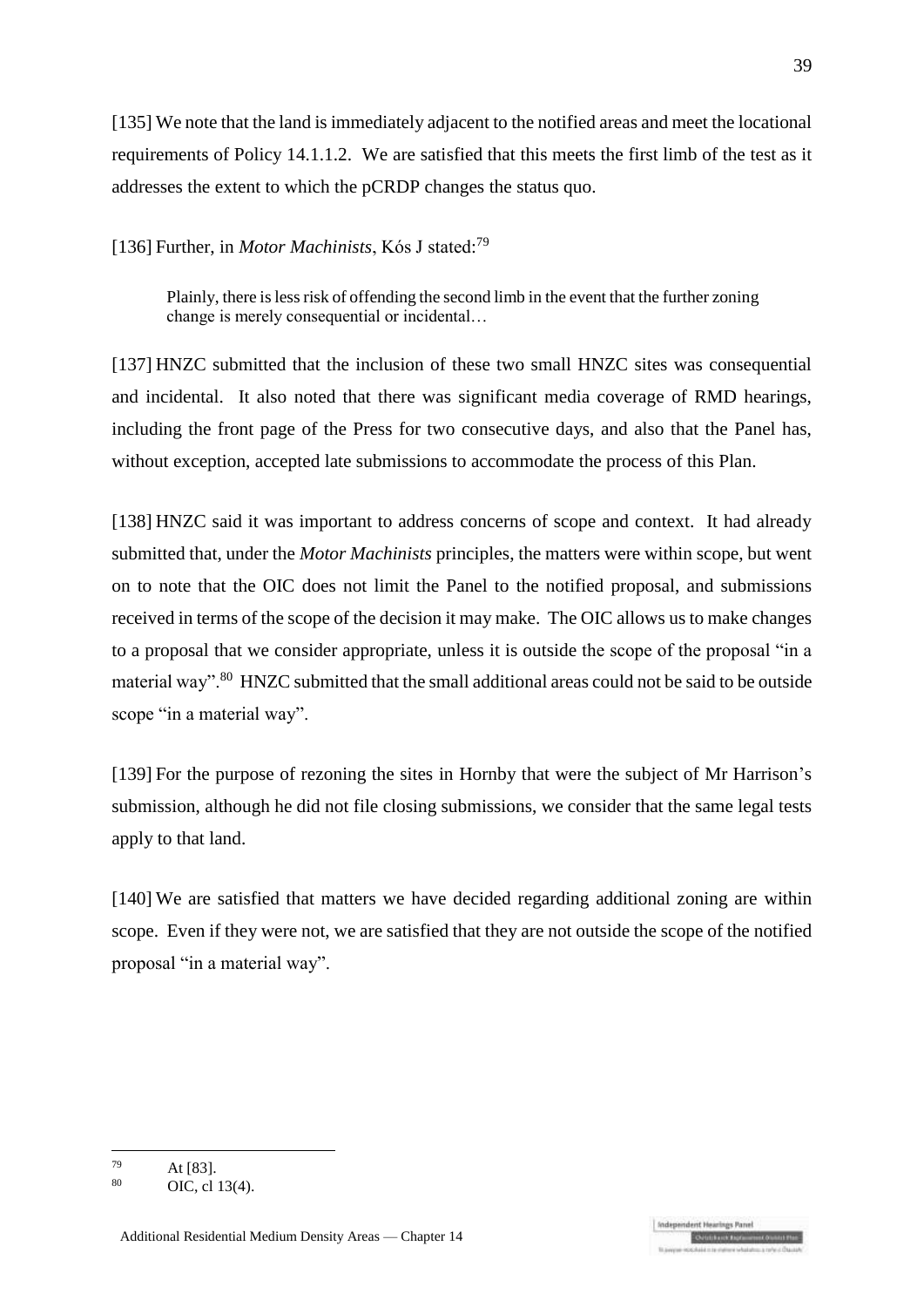#### **SECTION 32AA EVALUATION**

[141] Except where we have made amendments to the notified proposal after the consideration of evidence that we heard, we consider that the s 32 material and report provided by the Council was sound. We have considered the costs and associated benefits arising from the provision of additional areas, in particular the evidence of Messrs Blake and Osborne. We have had due regard to the efficiency and effectiveness of rezoning additional areas to Residential Medium Density, in particular in relation to achievement of intensification targets as set out in the Higher Order Documents and Strategic Objectives.

[142] We find that the zoning of areas identified in our decision as RMD is the most appropriate for achieving the objectives of the Plan, in particular Strategic Objectives 3.3.1, 3.3.4 and 3.3.7. In addition, the areas are appropriate given the uncontested policies of the plan, in particular Policies 14.1.1.2 and 14.1.4.2.

[143] In relation to the application of rules providing for a lower height limit in upzoned areas, and the ability to increase that from 8 metres to 11 metres where certain criteria are met, we adopt the evaluation set out in Decision 31 at [9]–[18].

[144] We are satisfied that the provisions are appropriate given our duties under s 32AA, and properly give effect to the Higher Order Documents.

#### **CONCLUSION AND DIRECTIONS**

[145] In reaching our conclusion to add further Residential Medium Density areas as set out in Schedule 1, we have considered all submissions and further submissions made on the proposal, and taken into account the further legal submissions of the Council, the Crown and HNZC and the matters traversed at the further hearing. Based on our evidential findings set out in this decision, we are satisfied that the additional areas are the most appropriate for achieving the objectives of the CRDP and Higher Order Documents, and are best suited to enable the recovery of greater Christchurch.

[146] We will issue a separate decision with the planning maps.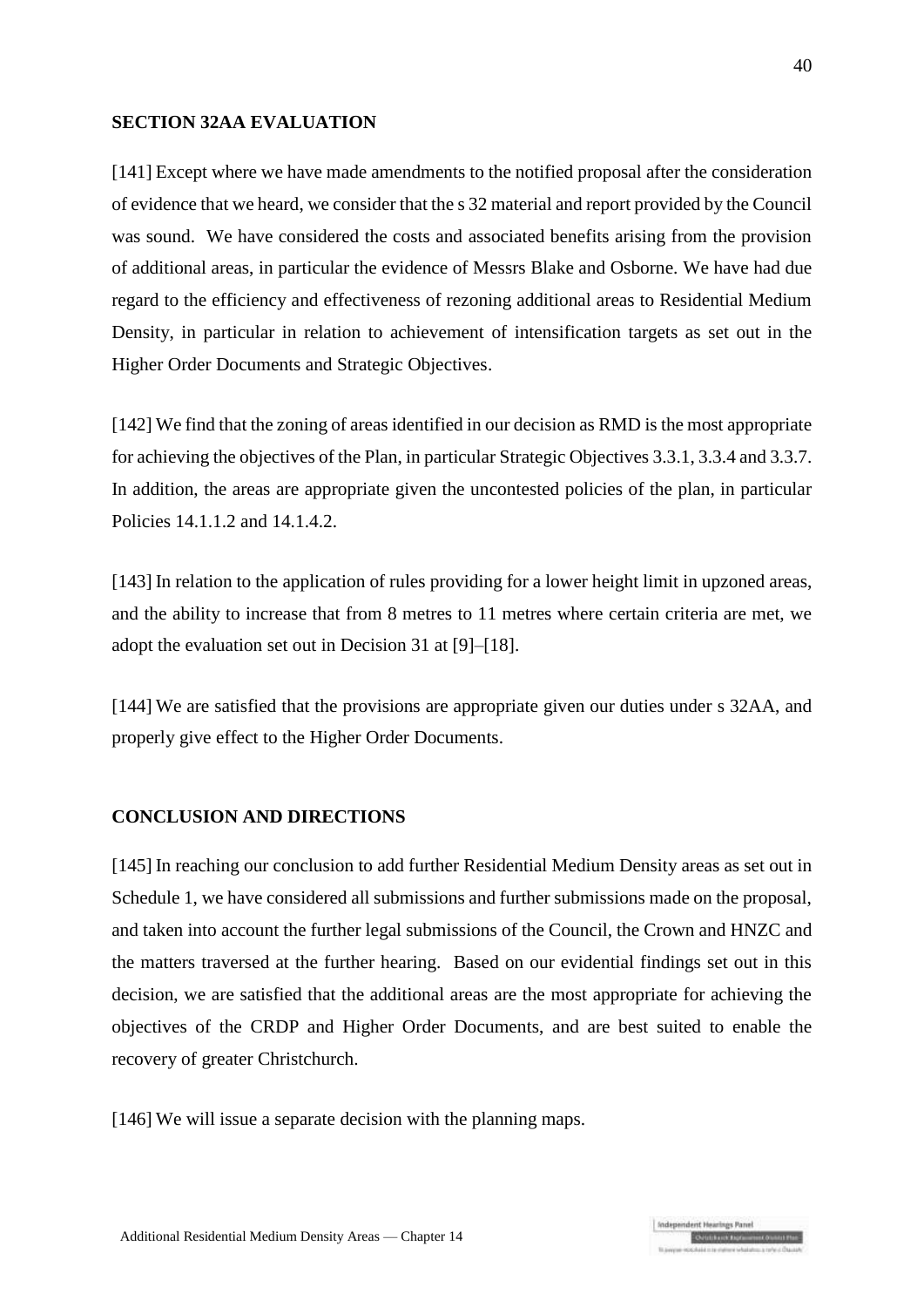[147] We direct the Council as follows:

- $(a)$ The Council is to amend the planning maps in the manner set out in Schedule 1, and file the maps with the Independent Secretariat by  $5 p.m., 21 September 2016.$
- $(b)$ Any application for minor corrections is to be made within 10 working days from the date of this decision.

For the Hearings Panel:

Hon Sir John Hansen Chair

Environment Judge John Hassan Deputy Chair

Dr Phil Mitchell Panel Member

 $\overline{\nu}$ 

Ms Sarah Dawson Panel Member

Ms Jane Huria Panel Member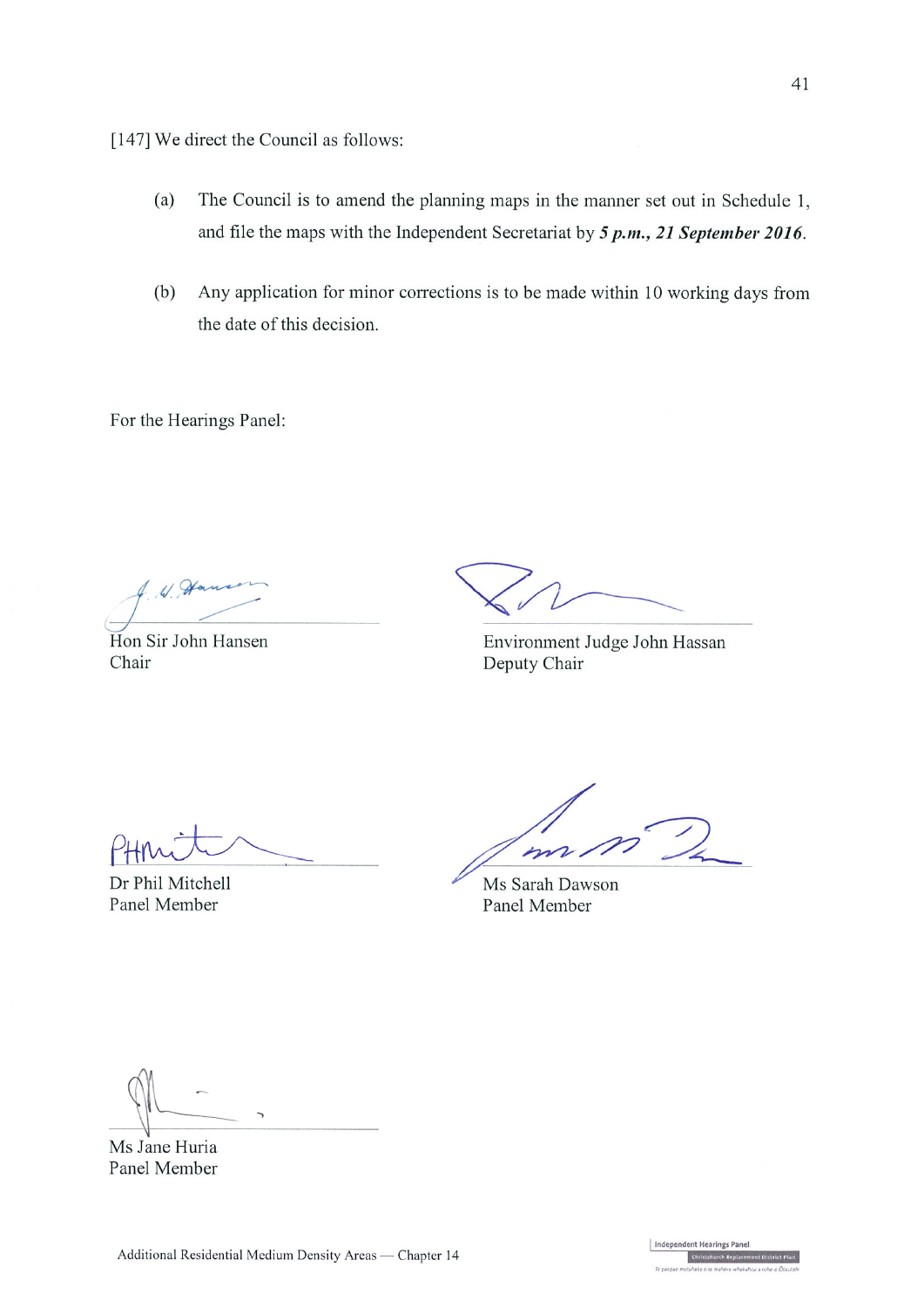## **SCHEDULE 1**

## **Decision on zoning**

| <b>Map</b>        | <b>Description</b>                                                                                                                                        | <b>Notified</b><br>zoning in<br>additional<br>proposal | <b>Decision on zoning</b>                                                                                                                                                                                                                                                                                                 | <b>Submitters</b>                                |
|-------------------|-----------------------------------------------------------------------------------------------------------------------------------------------------------|--------------------------------------------------------|---------------------------------------------------------------------------------------------------------------------------------------------------------------------------------------------------------------------------------------------------------------------------------------------------------------------------|--------------------------------------------------|
| 24                | Area described as South<br>Papanui                                                                                                                        | Residential<br>Medium<br>Density                       | Retain zoning as notified in Residential<br>Stage 1 - Residential Suburban Density<br>Transition in areas bordering St James<br>Park, and Residential Suburban for the<br>remaining sites.                                                                                                                                |                                                  |
|                   | Areas described as North<br>Papanui                                                                                                                       | Residential<br>Medium<br>Density                       | <b>Residential Medium Density</b>                                                                                                                                                                                                                                                                                         |                                                  |
| 32, 33,<br>39, 40 | Area described as<br>Linwood                                                                                                                              | Residential<br>Medium<br>Density                       | <b>Residential Medium Density</b>                                                                                                                                                                                                                                                                                         |                                                  |
|                   | Additional sites sought<br>to be zoned at 75, 77,<br>77A, 77B, 77C and 79<br>Mackworth Street,<br>Linwood                                                 | n/a                                                    | Revisit zoning in Decision 10 and rezone<br>from Residential Suburban Density<br><b>Transition to Residential Medium Density</b>                                                                                                                                                                                          | RMD126:<br>Housing<br>New Zealand<br>Corporation |
| 36, 37            | Areas described as<br>southeast Hornby                                                                                                                    | Residential<br>Medium<br>Density                       | Residential Medium Density, except those<br>sites with frontage onto Blankney Street,<br>which retain the zoning as notified in<br>Residential Stage 1 - Residential<br>Suburban                                                                                                                                          |                                                  |
|                   | Areas described as<br>northwest and west<br>Hornby                                                                                                        | Residential<br>Medium<br>Density                       | Residential Medium Density, except those<br>sites identified on the west side of Parker<br>Street and on Foremans Road and Steele<br>Street; and those sites identified on<br>Moffett Street and the western side of<br>Gilberthorpes Road which retain the<br>zoning as notified in Stage $1 -$ Residential<br>Suburban. |                                                  |
|                   | 36, 38, 40, 42, 44, 46,<br>48, 50, 52 and 56<br><b>Brynley Street, Hornby</b>                                                                             | n/a                                                    | Revisit zoning in Decision 10 and rezone<br>from Residential Suburban to Residential<br><b>Medium Density</b>                                                                                                                                                                                                             | RMD10:<br>Harrison                               |
|                   | 23, 25, 27, and 29 Amuri<br>Street, and 24, 26, 28,<br>30, 32, 34, 34A, 36, 38,<br>40, 42, 44, 46, 48, 50,<br>50A and 52<br>Gilberthorpes Road,<br>Hornby | n/a                                                    | Revisit zoning in Decision 10 and rezone<br>from Residential Suburban to Residential<br><b>Medium Density</b>                                                                                                                                                                                                             | RMD126:<br>Housing<br>New Zealand<br>Corporation |